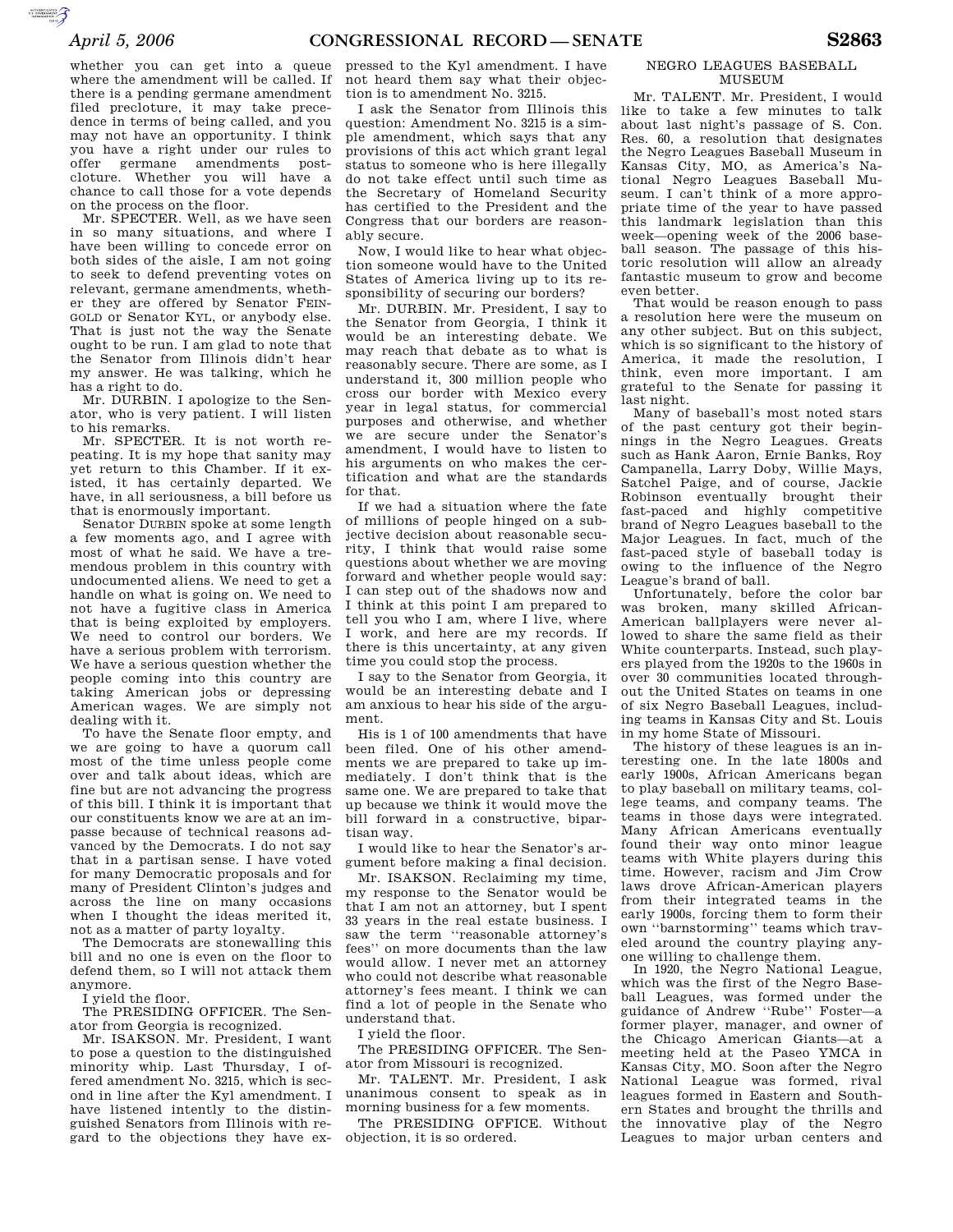rural countrysides throughout the United States, Canada, and Latin America.

For more than 40 years, the Negro Leagues maintained the highest level of professional skill and became centerpieces for economic development in their communities. The Negro Leagues constituted the third largest African American owned and run business in the country in those days. They brought jobs and economic activity to many of the cities around the United States and played in front of crowds of ten, twenty, thirty, forty, and even fifty thousand people. These crowds were integrated. White and Black fans came to watch the Negro Leagues, and they sat together.

In 1945, Branch Rickey of Major League Baseball's Brooklyn Dodgers recruited Jackie Robinson from the Kansas City Monarchs, which made Jackie the first African American in the modern era to play on a Major League roster. That historic event led to the integration of the Major Leagues and ironically prompted the decline of the Negro Leagues because, of course, Major League teams began to recruit and sign the best African-American ballplayers.

If you stop and think about it, the integration of baseball was the first of the major events in the civil rights movement in this country—well, not the first, because that movement, of course, had begun early in the last century. But it was the first significant widely known event. Baseball was even more than it is today America's game. The effect of this on the national consciousness, the progress that made toward equality and justice for all people, cannot be underestimated. That event occurred because of the Negro Baseball Leagues. Without those leagues, we would not have the pool of ability and excellent baseball players from which Branch Rickey was able to draw when he came to an agreement with Jackie Robinson. Ironically, though, that event, which led to the integration of the Major Leagues, prompted the decline of the Negro Leagues, because Major League teams began to recruit and sign the best African-American players.

The last Negro Leagues teams folded in the late 1960s. Much of the storied history of these leagues was packed away and forgotten until 1990 when the Negro Leagues Baseball Museum was founded in Kansas City, MO, to honor the players, coaches and owners who competed in Negro Leagues Baseball. This museum is the only public museum in the Nation that exists for the exclusive purpose of interpreting the experiences of the participants of the Negro Leagues from the 1920s through the 1960s.

It is not a hall of fame, Mr. President. We don't want it to be a hall of fame. The Negro Leagues' baseball players belong in the Major League Hall of Fame. They were segregated long enough. It is a museum that exists

in order to educate and enlighten people, and to allow them to enjoy the experience of the Negro leagues in the United States.

Today the museum educates a diverse audience through its comprehensive collection of historical materials, important artifacts, and oral histories of the participants of the leagues. The museum uses onsite visits, traveling exhibits, classroom curriculum, distance learning, and other initiatives to teach the Nation about the honor, the skill, the courage, the sacrifice, the humanity, and the triumph of the Negro Leagues and their players.

This resolution designates the Negro Leagues Baseball Museum in Kansas City as America's National Negro Leagues Baseball Museum. This designation will assist the museum in its efforts to continue the collection, preservation, and interpretation of the historical memorabilia associated with the Negro Leagues. This effort is a must if we hope to enhance our knowledge and understanding of the experience of African Americans and the African-American ballplayer during the trials and tribulations of legal segregations.

The full story of the Negro Leagues should be preserved for generations to come and the passage of this legislation gives the museum another tool to do just that.

I highly recommend a visit to the Negro Leagues Baseball Museum for anybody who is in Kansas City. Whether you are a baseball fan or not, you will be moved by what you see and the stories you are told at the museum. You will be encouraged and inspired in every way by seeing how these players confronted the injustices of their times, and with great spirit and energy overcame all obstacles placed in front of them.

This museum is a first-class operation of 10,000 square feet in the historic 18th and Vine neighborhood in Kansas City. It entertains 60,000 visitors a year. There is a number of key features to the museum, but I think the passage through which you can walk and see a timeline of the Negro Leagues' development, and then next to it a timeline of important events in American history and the civil rights movement, is very enlightening and very moving. You will learn about these leagues and the players as people, and through that and through their experiences, you will learn about the times. These were not downtrodden men who played in this game, nor were the owners or the fans.

They were joyous. They played a game they loved, and they played it extremely well. Yet in the context of everything they did was the legal and social situation in the United States they were battling, over which they eventually triumphed.

Those who visit will be encouraged and inspired by seeing how those players confronted the injustices and other difficulties of their time with great

spirit and energy and overcame the obstacles in front of them.

I congratulate everybody at the museum who continues to work so very hard to make sure the story of the Negro Leagues is a piece of history that is preserved for future generations. The passage of this legislation is an important way to honor the museum, its employees, all its volunteers and supporters for their years of tireless advocacy on behalf of the baseball legends of the Negro Leagues.

I especially thank and congratulate Don Motley, Bob Kendrick, Annie Pressley, and Buck O'Neil of the Negro Leagues Baseball Museum for their dedication and assistance in passing this resolution.

I also thank Senator DURBIN for cosponsoring this resolution with me and others who cosponsored it as well.

I am not going to take up much more time of the Senate. I know we are taking a little break from the important immigration debate, but I can't pass up the opportunity to put in a good word about my friend Buck O'Neil and the tremendous work he continues to do for the Negro Leagues Baseball Museum. Buck is a true American treasure whose illustrious baseball career spans seven decades. It has made him one of the game's foremost authorities and certainly one of its greatest ambassadors.

I am not going to go through all of Buck's statistics as a player, as a manager in the Negro Leagues, or as the first African American who became a coach in the Major Leagues. He did so with the Cubs. In that capacity, he discovered superstars such as Lou Brock, for which I am very grateful. If he had been in control of the Cubs' front office, they would not have traded Lou Brock to the Cardinals for Ernie Broglio in 1964, and they might have won a couple pennants themselves. So I am grateful Buck was not the Cubs' general manager at the time. I don't think he would have made that mistake.

In 1988, after more than 30 years with the Cubs, he returned home to Kansas City to scout for the Kansas City Royals.

Today Buck serves as chairman of the Negro Leagues Baseball Museum he helped to found. The work he has done after he retired from the game may be even more significant to the history of baseball than his exploits as a player or manager. Nobody has done more to build this museum and to call the rest of us to remember the significance of Negro Leagues Baseball than Buck O'Neil.

He has reminded us that the leagues are significant in so many ways on so many different levels. They represent a triumph of the human spirit, tremendous sportsmanship, high quality of play, and were of vital importance to the African-American community of the time, and they led directly to the integration of the Major Leagues.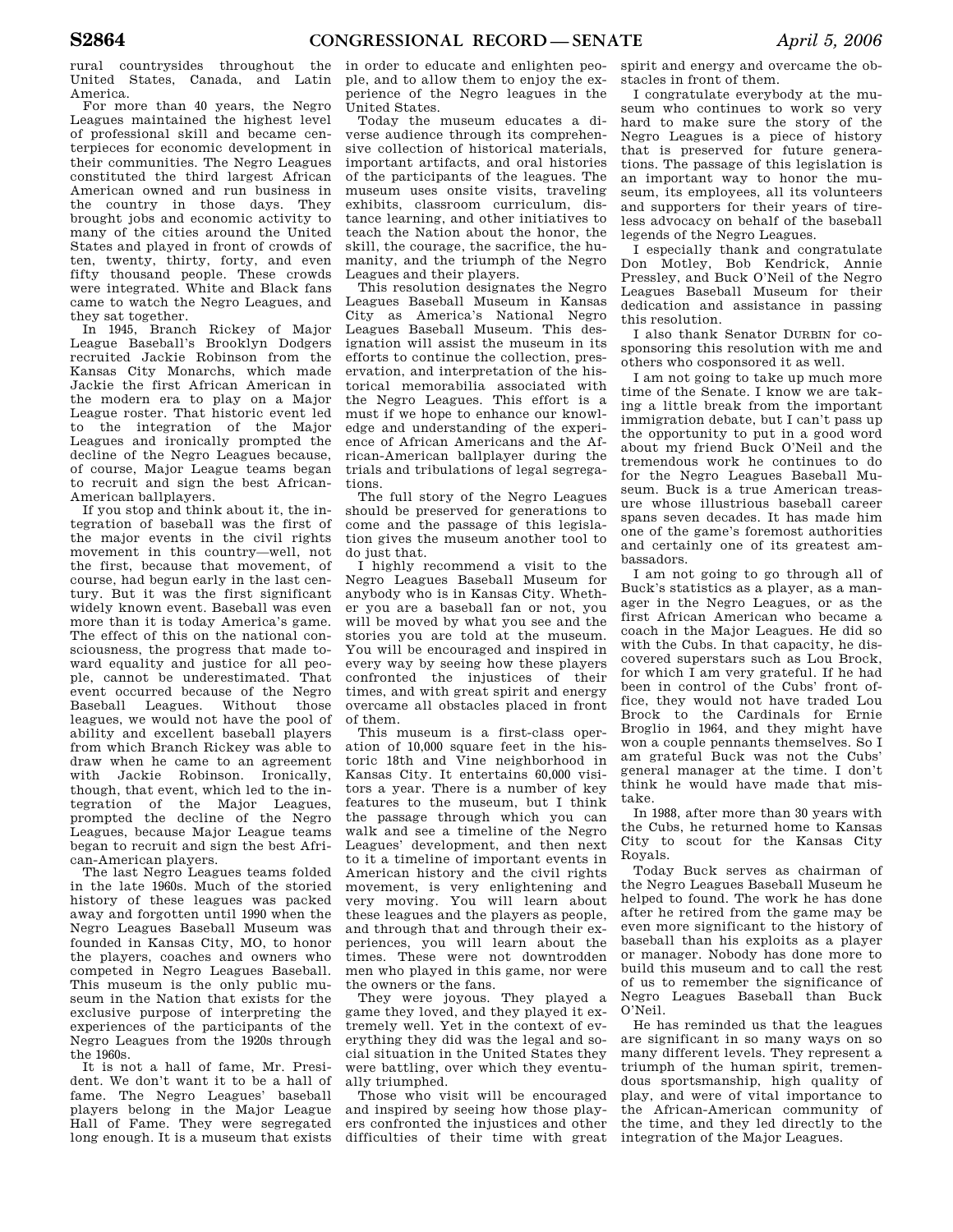The work of Buck O'Neil and the museum led the Hall of Fame to hold special elections earlier this year to elect a class of Negro Leagues and pre-Negro Leagues ballplayers into the 2006 Hall of Fame induction class. On February 27, 2006, the Hall of Fame in Cooperstown announced that 17 former Negro Leagues and pre-Negro Leagues players and executives would be inducted into the Hall of Fame in July 2006. That was largely because of the efforts pushed by Buck and the Negro Leagues Baseball Museum and concurred in by Major League Baseball. It was a bittersweet day for me and many of us in Missouri because the one name missing from that list of 17 players and executives was Buck O'Neil.

I certainly think there is nobody who meets the criteria for induction into the Hall of Fame more than Buck. If you look at his statistics on the field as a player, his years as a scout, his years as a manager and a coach, even more than that, his years as an ambassador for baseball, a happy warrior for the Negro Leagues and the Negro Leagues Baseball Museum, it more than qualifies him for admission into the Hall of Fame. I hope we can find some way to correct this oversight quickly.

In closing, I thank the Senate for its patience. I thank my friend and colleague from New Mexico, Senator DOMENICI, for his assistance and support in moving this legislation swiftly through the Energy Committee.

I thank the colleagues who supported the legislation and allowed it to pass by unanimous consent last night. The story of the Negro Leagues is a story of true American heroes who contributed to this Nation on and off the field and confronted life with courage, with sacrifice, and eventually with triumph in the face of injustice. I hope the Members of the Senate will take an opportunity when they are in the area to learn more about these heroes by visiting what I hope and believe will soon become known as America's National Negro Leagues Baseball Museum in Kansas City, MO.

I thank the Senate, and I yield the floor.

Mr. SESSIONS. Madam President, if I may ask a question of the Senator.

The PRESIDING OFFICER (Ms. MUR-KOWSKI). The Senator from Alabama.

Mr. SESSIONS. Madam President, I thank Senator TALENT for his leadership on this important issue. As a person who lives in Mobile, AL, I am proud of Satchel Paige. I assume he will be in the museum.

Mr. TALENT. Yes; he has a big place in the museum.

Mr. SESSIONS. Satchel Paige was denied the right to fully participate in American baseball until the very end of his career. That was a tragedy. It was really a tragedy. It is something our Nation cannot take pride in and should feel great sadness over. A number of other Negro Leagues players came from Mobile, which is a great bastion

of baseball excellence, including Willie McCovey and Hank Aaron, among others, who developed out of that history of excellent baseball.

I thank the Senator from Missouri for his leadership. I think it will be an important addition to our national heritage to have this museum.

Mr. TALENT. I thank the Senator for his comments.

Mrs. BOXER. Madam President, today I wish to pay homage to Buck O'Neil a splendid athlete, a peerless ambassador of baseball, and a wonderful man who has become an American icon beloved by millions.

Many people first got to know Buck O'Neil as a major contributor to ''Baseball,'' Ken Burns's landmark documentary on our national pastime. While narrating the history of the Negro Leagues and the breaking of the color line in Major League Baseball, Buck passed along not only his prodigious knowledge of baseball and the society it helped to change forever but also his indomitable spirit, joy of living, and love of the game.

Before becoming a television star, Buck O'Neil was a baseball star in the Negro Leagues. As a first baseman and manager between 1937 and 1955, he played on nine championship teams and three East-West All Star teams, won a batting title, starred in two Negro Leagues World Series, and managed five pennant winners and five All Star teams. As manager of the Kansas City Monarchs, he mentored more than three dozen players who eventually made it to the Major Leagues.

In 1962, Buck O'Neil became the first African-American coach in the Major Leagues, where he helped the Chicago Cubs' Ernie Banks, Billy Williams, and Lou Brock develop the skills that led them to the Baseball Hall of Fame.

Today, at age 94, Buck is still bubbling over with enthusiasm for baseball, life, and his fellow human beings. He continues to serve on the Veterans' Committee at the Hall of Fame and as chairman of the Negro Leagues Baseball Museum in Kansas City.

On May 6, 2006, the San Diego Padres will honor Buck O'Neil as part of their Third Annual Salute to the Negro Leagues. I am honored that this statement will be a part of that salute, and I send my great admiration and appreciation along to Buck O'Neil and all of the other great players of the Negro Leagues.

Mr. President, I know that you and all of our colleagues in the U.S. Senate will join me in sending our best wishes to Buck O'Neil for this very special day and for many more years of great service to baseball and the Nation.

The PRESIDING OFFICER. The Senator from Colorado.

Mr. SALAZAR. Madam President, I thank my colleague from Missouri as well for his great words on behalf of the contribution to baseball that has been made by some of our country's finest sportsmen.

I thank my colleague from Alabama, Senator SESSIONS, for his good work in

this Chamber. I also note he and I were participants in a codel that just went into Iraq and Afghanistan. The issues we face around the world on national security are so important that it is going to require a coming together of our country to make sure we are working toward the creation of a better, safer, and more secure world.

I want to speak briefly to the bill that is currently before this Chamber, and that is the immigration reform bill in its comprehensive form that came out of the Senate Judiciary Committee. I believe from a national security and homeland security perspective this Chamber is working on one of the most very important issues facing our Nation today, and that is the issue of making sure we take our broken borders and the lawlessness coming across the borders and create a system that is comprehensive in nature to address that lawlessness.

I believe the legislation which came out of the Judiciary Committee does that, and it does so by making sure, first and foremost, that we are strengthening our borders, and secondly, making sure that within the interior, we are creating the kind of immigration law enforcement program that is going to be effective; that looking at the immigration laws and simply ignoring them is a chapter which will go away if we are able to get our hands around passage of this bill. And finally, dealing with the reality of the 11 million workers in America—those workers who toil in our fields, those workers who work in our restaurants, those workers who work in our factories, and all of those who make the kind of lifestyle we have in America possible—we need to address those issues with respect to what some have said is the big elephant in that room, and we need to do it in a thoughtful and humane manner that upholds the rule of law of our Nation.

I want to speak briefly about the importance of border security and what this legislation does.

In the days after 9/11, when we have hundreds of thousands of people coming into this country, without any sense of where they are coming from, whether they come here to seek a good job and to be a part of the American dream, or whether they come as terrorists across the border, it makes the statement that we need to make sure we are doing everything within our power to strengthen those borders. This legislation out of the Judiciary Committee does exactly that. It does so by adding 12,000 new officers to make sure our borders are being patrolled. We go from a staff level of about 12,000 Border Patrol officers up to an additional 12,000 and that will get us to almost 25,000 people who will be deployed along our borders to make sure we can enforce the law.

It creates additional border fences in those places where we know now there are significant streams of illegal and undocumented workers coming back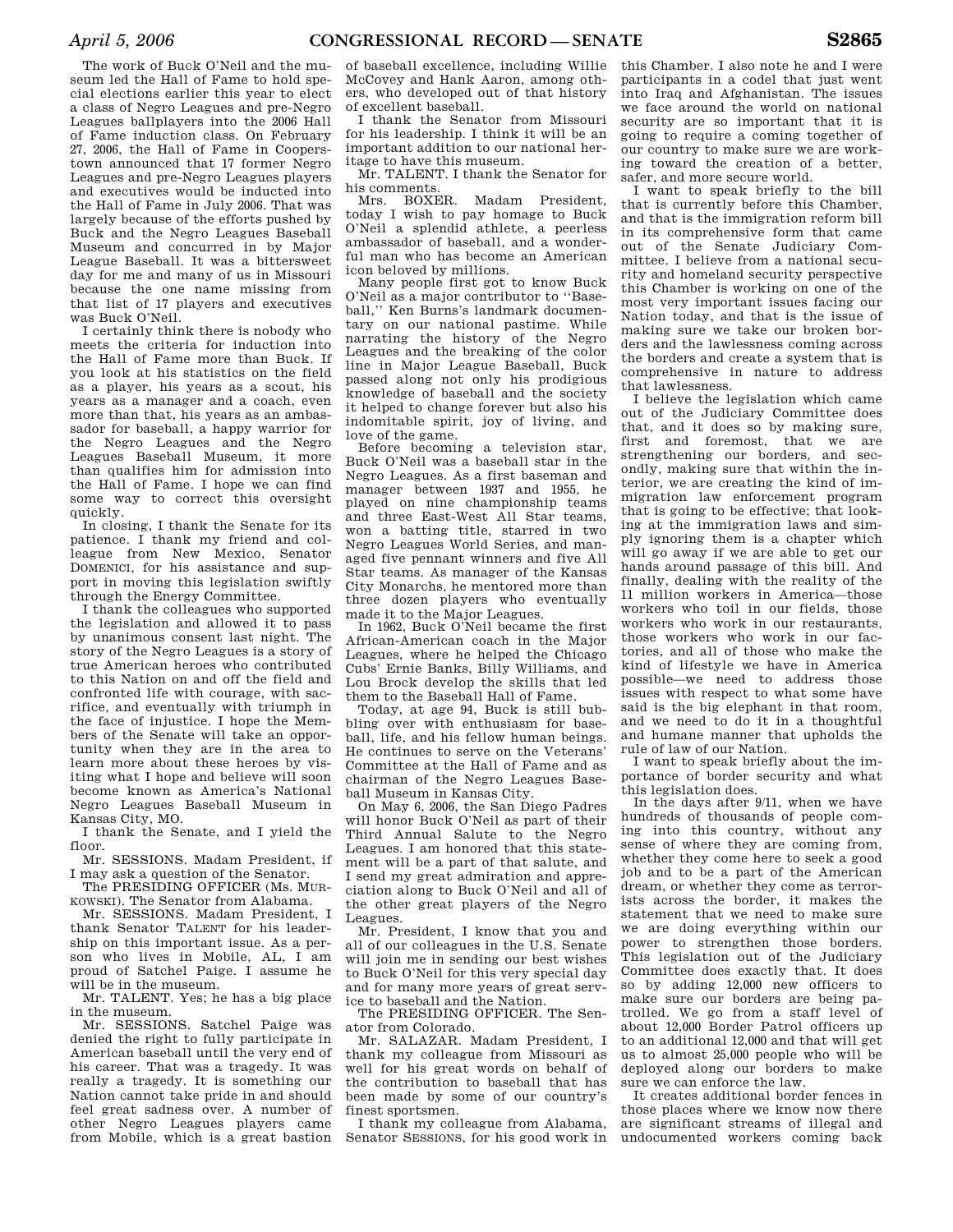and forth across the borders. So it creates those additional fences.

It creates virtual fences by deploying the kind of technology that allows us to detect movement across our border.

It also makes sure we create the avenues for checkpoints and ports of entry so we don't have the massive backup on the borders on either side.

I believe the border security aspects of this legislation are where Republicans and Democrats should come together in the name of national and homeland security, and we should be supportive of this legislation for that very purpose.

Second, this legislation is also about enforcing our laws. It is about making sure we have an immigration system where everyone in our country is standing up for enforcing the rule of law.

We will do that by providing an additional 5,000 new investigators to make sure those laws are being enforced. Today there are many violations of our immigration laws that are taking place across every one of our States in America, and yet our immigration laws simply are on the books. They are not being enforced. A law on the books that is not being enforced is almost like not having a law at all. So what we will do is hire 5,000 additional investigators and create the law enforcement capacity to make sure those laws are being enforced in the interior.

In addition, when apprehension occurs of someone who is here illegally, it is difficult to find a place to house these individuals until they are deported. This legislation calls for an additional 20 detention facilities. Those 20 detention facilities will give us the capacity to process those who are breaking the laws of immigration.

The legislation also addresses a very important issue that is critical to State and local governments. State and local governments have been dealing with the influx of undocumented workers and illegal aliens in our country for a very long time. Yet there has been no system providing them compensation for what they are doing to try to enforce the laws at the State and local level, essentially on behalf of the Federal Government because this is a Federal issue, after all. What this legislation will do is provide reimbursement for the States for the detention and imprisonment of criminal aliens.

The legislation also requires a faster deportation process. I go back to the old adage of justice delayed is sometimes justice denied. We have people who are sometimes waiting in the system for months and months and years and years without coming to any kind of resolution. This legislation will require a faster deportation process.

There are significant provisions in this legislation that will make additional criminal activity for gang members, money laundering, and for human traffickers. We know human trafficking across the borders creates tremendous hardship on people. It also demeans people and results in the deaths of many people. We know there is gang activity along the border that deals with drug trafficking and a whole host of illegal activity. We need to make sure those involved in that kind of criminal activity are brought to justice.

Finally, in terms of enforcing our immigration laws, it is important we address what has become an industry in this country in terms of production of fraudulent documents and identification cards used in this country. President Bush's wish to create a tamperproof card that will go along with this guest worker program is a step in the right direction because it will get us to the point where we will have a tamperproof card and we can avoid the identity theft and identity fraud we see going on in this arena.

Finally, I want to address a third point in what I consider to be this law and order bill, and that is our penalties that come along with this legislation for the 11 million undocumented workers who are in this country. There is a monetary penalty that is applied. In addition, unlike all Americans, there is a requirement that those who are here and undocumented have to register, and they must register on an annual basis. For all of us who are Americans, there is no requirement of registration. If we don't want to have a Social Security card or if we don't want to have a license or if we don't want to be a part of the Government, our right as an American citizen is not to register. For this group of people, we are going to require them to register with the U.S. Government.

There is a whole host of other things that is required of these 11 million people, including the requirement that they learn English, including the requirement that they pass a criminal background check and that they pass a medical exam, and the list of requirements goes on and on and on. I believe the legislation that was produced by the Judiciary Committee is, in fact, a law and order bill. It addresses a very fundamental issue that is of paramount importance to all of us in this Nation and that is the security of our Nation and the security of our homeland.

Finally, I conclude by making a statement about the humanitarian issues that ought to concern all of us with respect to our broken borders. I heard my good friend Senator JOHN MCCAIN at the outset of the consideration of this legislation by the Senate a few days ago, talking about what he had seen in Arizona and how the Arizona Republic had reported that, I believe it was in 2004, 300 people had been found in the desert. Later he discussed how in the following year there were some 406 or 407 people who had been found dead in the desert, people who had died of thirst and hunger, rape and pillage and murder, out in the desert. Perhaps it is only in America when we see those kinds of conditions that we as an American society say, That

ought to be unacceptable to us as a country. How can we have 300, 400, 500 people a year die in the deserts of Arizona? That is the kind of inhumanity that ought to cause all of us as leaders in our country and all of us in our society to say, We must do something about this.

I was moved by Senator MCCAIN's description of some of the people who were dying in the desert, including the story of the 2-year-old girl who had died in the desert and the 13 year old who had died clutching her rosary in that desert in Arizona.

I believe America can, in fact, come to grips with this problem. I believe we have an opportunity here in the Senate to deal with this issue. I am very hopeful my colleagues, both my Democratic colleagues and Republican colleagues, who are working on this issue will not let this historic opportunity we have pass us by. It is this time, it is this day, it is this week where I believe we as a nation can come together and develop comprehensive immigration reform that is long term and that will be long lasting.

Madam President, I yield the floor.

Mr. SESSIONS. Madam President, I thank Senator SALAZAR. We did indeed have a most important trip to Iraq, Afghanistan, Pakistan, and Turkey, and were able to delve into some of those matters that are so important to our national security and check on the quality of care our troops are receiving. I enjoyed that very much. He is a fine addition to our Senate. I think we have a lot of agreements on this legislation, and some disagreements. I appreciate the opportunity we have to discuss these issues.

This debate is often centered around whether we are dealing with amnesty here, and I believe this legislation, by all definitions, is amnesty. But first I want to ask the question: Why is this so? Why is it that people care about whether we use a word such as ''amnesty'' to describe what this legislation that is before us today is? Why is that important?

It is important because most of us, when we were out campaigning for election, promised not to do amnesty again. Many people in this body who voted for the 1986 amnesty bill agreed it was amnesty and said they wouldn't do it again. The President of the United States, President Bush, despite all of his intentions to try to enhance legal immigration in our country, has always said he did not favor amnesty. So that is the deal. I think the American people have a right to expect that those they elect to office will honor what a fair interpretation of the meaning of that word is. If you promise not to support amnesty, then you shouldn't support a bill that is amnesty.

You can redefine words to make them mean most anything you want. My definition of an activist judge is a person who redefines the meaning of words to have them say whatever he or she would like them to say so they can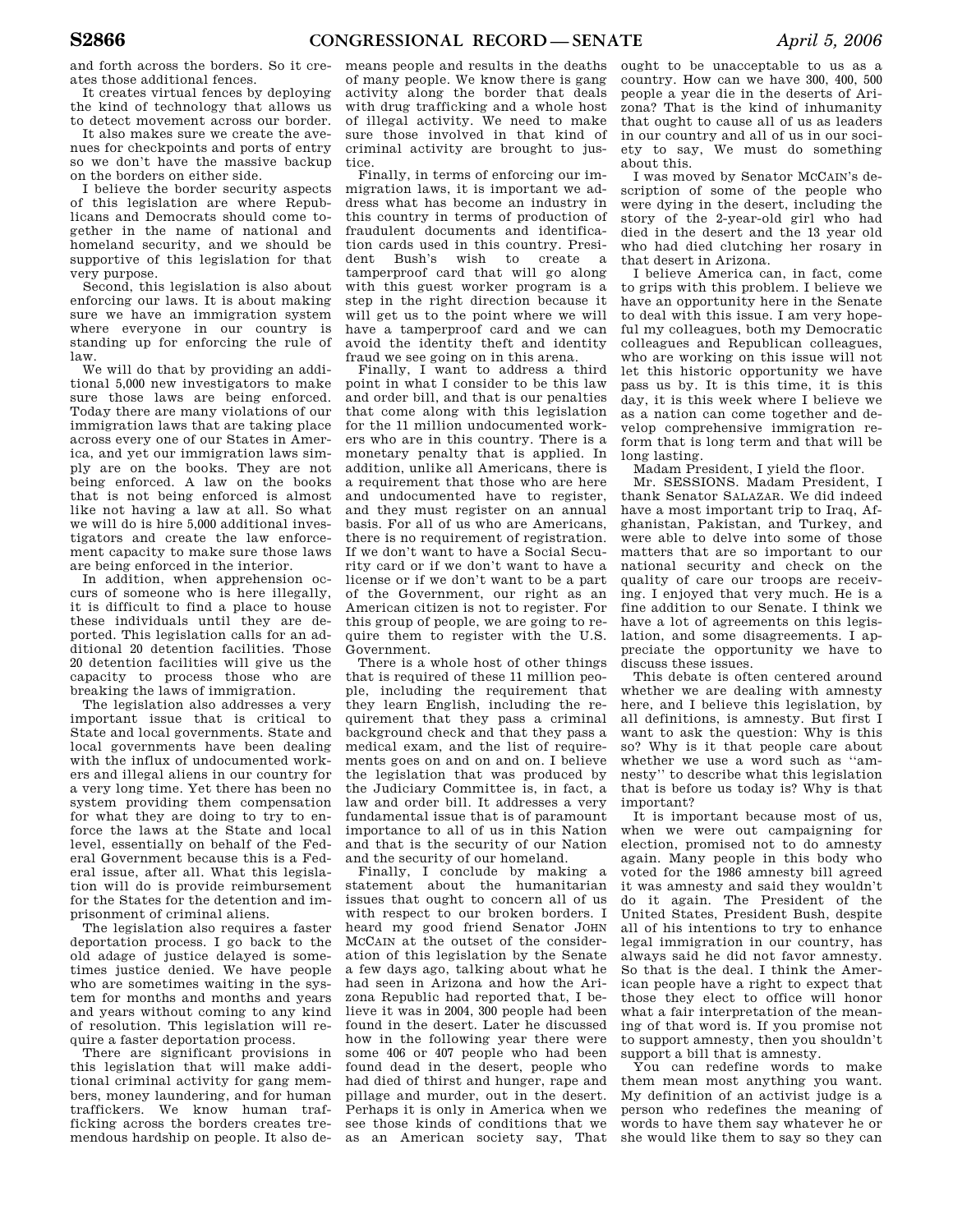accomplish a result they consider to be desirable. But words do have meaning. We can have some understanding of what these issues are about, and I want to discuss it in some detail.

Senator KENNEDY said:

Many have called this adjusted status amnesty. I reject it. Amnesty means forgiveness, not pardon.

Well, I don't know exactly what that means. He said: This bill is not amnesty.

He goes on to say: ''Amnesty is not a pardon.''

Senator DURBIN, the assistant Democratic leader, said: ''Amnesty basically says, We forgive you.''

He goes on to say:

Amnesty, very simply, is if you have been charged and found guilty of a crime, amnesty says, we forgive you. We are not going to hold you responsible for your crime.

But only if you have been charged and found guilty, apparently.

Senator FEINSTEIN says: ''Amnesty is instant forgiveness, with no conditions. And there are conditions,'' she says, "on this" bill.

Senator SPECTER said:

Amnesty is a code word to try to smear good-faith legislation to deal with this problem. It is not amnesty because the lawbreakers have not been unconditionally forgiven of their transgressions.

And Senator MCCAIN said also:

There is no requirements. There must be no requirement whatsoever to call this bill amnesty.

He said:

Amnesty is simply declaring people who entered this country illegally citizens of the United States and imposing no other requirements on them. That is not what we do, Mr. President.

So in an effort to redefine this situation to mean what they want it to mean, they have said unless there is no condition whatsoever, you can't have amnesty. But people agreed that 1986 was amnesty and placed quite a number of conditions—some more significant than the ones in this bill—on those who were given amnesty.

Those of us who are familiar with the law world—I served as a lawyer the best I could for a number of years, and I know Madam President is a lawyer we know what Black's Law Dictionary is. It is a dictionary lawyers use to define words in their legal context. Black's Law Dictionary, as part of its definition of the word ''amnesty,'' says this:

The 1986 Immigration Reform and Control Act provided amnesty for many undocumented aliens already present in the country.

Black's Law Dictionary, the final definition of legal words, says the 1986 Immigration Reform and Control Act provided amnesty for people here. It had conditions on it. It had some conditions on it; it just didn't have many conditions on it. So everybody recognizes it as basically amnesty, and that is why they called it that.

Again, I am not trying to use a code word here. What I am saying is there is a systematic effort in this body to redefine the definition of amnesty so they can tell their voters back home that although they opposed amnesty, this bill is not amnesty, and that is why they voted for it. That, unfortunately, I would have to say, is where we are.

What does the Democratic leader in the Senate, Senator HARRY REID, say about what amnesty is? Does he say that 1986 was amnesty and it had quite a few restrictions on the movement to full benefits of citizenship in the United States? This is what the Democratic leader says. This is what he said on September 20, 1993, when making a speech on the floor in the Senate; it is part of the CONGRESSIONAL RECORD. He said:

In 1986 we granted amnesty, and I voted against that provision in law. We granted amnesty to 3.2 million illegal immigrants. After being in this country for 10 years, the average amnesty recipient had a sixth-grade education, earned less than \$6 an hour, and presently qualifies for the earned-income tax credit.

The earned income tax credit is if you don't make enough money to pay income taxes and don't pay income taxes, not only do you not have to pay them but they give you money back. The average benefit for a person who qualifies for the earned-income tax credit, I would say parenthetically if anybody is interested, is \$2,400 per year.

So that is what Senator REID had to say about it in 1993, that the 1986 law was amnesty. I don't think anybody disputes that 1986 was amnesty.

He made another speech. We have a chart and I want to refer to it because I want to drive this point home. On March 10 of 1994, the Democratic leader in this body today, Senator REID, said this:

In 1986, Congress gave amnesty and legal status to 3.1 million individuals not lawfully residing here. . . . Even after Congress has passed massive legalization programs, millions of individuals do not lawfully reside in the United States today.

That was true in 1994, a mere 8 years after the bill passed.

He continues:

And many more continue to cheat the rules and continue to enter unlawfully.

That is a true statement, I submit, this very day.

So did the Democratic leader have any doubt that 1986 was an amnesty law? I don't think so. In fact, everybody knows it was. That is what we defined it as.

I want to go over some of the provisions in that act and compare it to the provisions in today's act. Let's talk honestly here. There is no mystery here. I would submit, as several of the proponents of this legislation have tried to do, that you only have amnesty if you put no condition whatsoever on the person who is here illegally—and they put some conditions on those persons. Therefore, they say, Oh, no, I know we promised not to pass am-

nesty, but this isn't amnesty because there are conditions on the people who are here illegally. So there is no way to do this but go over it truthfully and analyze it and see what the facts are.

This was passed in 1986. What did it require, this amnesty of 1986? It required continuous unlawful residence in the United States before January 1, 1982. That is 4 years before the passage of the 1986 act—more than 4 years, because I am sure it didn't pass January 1. So for more than 4 years you had to be here unlawfully before this act applied to you. That is a restriction, isn't it, on amnesty, under the definition of those who want to say the current act is not amnesty?

But what does the 2006 act say? Physically present and employed in the United States before January 7, 2004 employed in the U.S. since January 7, 2004; continuous employment is not required. So the key date here is that you have to have been in the country before January 7, 2004. So we are requiring under this bill that you have to live in the country illegally for 2 years before you get on this amnesty track.

Under the previous law, they required 4 years. So with regard to 1986, I think it is a tougher standard, I submit, than we have in today's standard. I don't think anybody can dispute that.

Then you have a fee. They say they are paying a fine, a big fine. Well, in the 1986 act, they say there will be a \$185 fee for the principal applicant, \$50 for each child, a \$420 family cap. Now we have a \$1,000 fine, but it does not apply to anybody under 21 years of age; they don't pay anything. They paid \$50 per child back in 1986. They don't pay anything. I submit that is about a wash. There is a little difference in money. You had an inflation rate; what difference is \$1,000 to \$420?

Both of them say you should meet admissibility criteria. That means, I suppose, that you are not a felon. That is one of the main criteria. Both of them said that. Surely we are not going to be taking in felons into the country. In fact, regarding this bill to which Senator KYL and CORNYN have offered an amendment—which apparently is being blocked by Democratic Leader REID from ever getting a vote they are contending that this criminality requirement is not in this bill. In fact, this bill is weaker than the 1986 bill on the question of that issue of whether you have a criminal record.

In 1986, people were worried about welfare claims and so forth, so they put in language that said you are ineligible for most public benefits for 5 years after your application. They said if you are going to come here to be a citizen of the United States, we do not want you come here to claim welfare. We are going to prohibit you from claiming welfare for at least 5 years. After that, if you get in trouble and you need help, we will help you. But you have to come here not with a desire to gain welfare benefits in our country which exceed the annual income of most people in a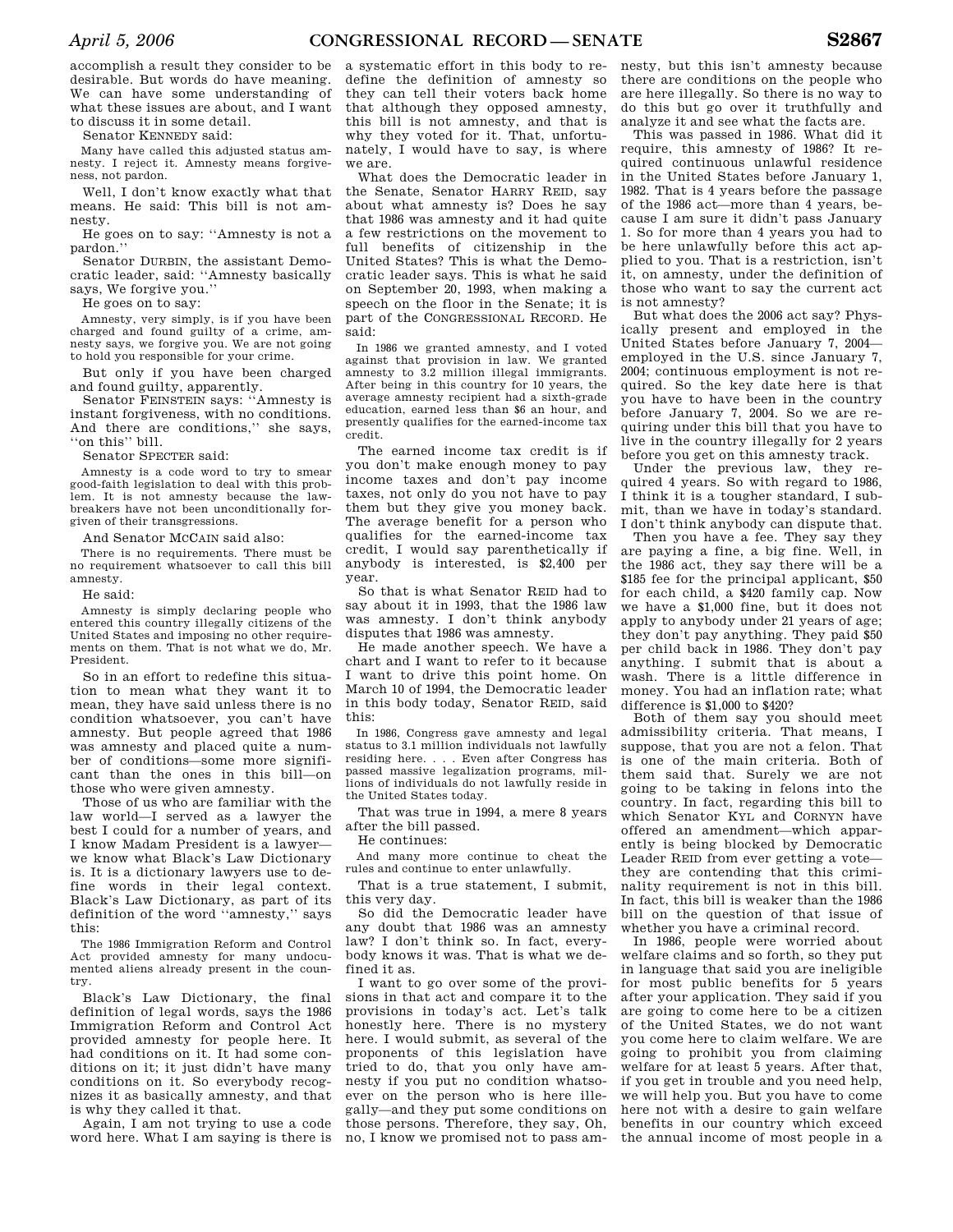lot of areas of the world. So they put that in. There is no such requirement in our bill. None of that. You can immediately go on welfare, presumably, under the legislation that is before us now.

It does require a background check and fingerprinting, but presumably that was done in 1986, also. But it focuses really on the crimes a person may have committed while they were in the United States. I don't think it has a mechanism under this act to actually go back to the country of origin—whether it is Brazil or Canada or Mexico—to see if they have a criminal history there. That is a weakness in the system. But even if it does, those systems are so immature and nonexistent, it would not be very effective, I suggest.

This requires an 18-month residency period. This one authorizes immediately a 6-year stay in the country. So they said you have to stay 18 months before you make your application for adjustment to permanent resident status. In this bill, you have to stay 6 years, so that is tougher. And you have to work. What are people here for if not to work? Spouses and children don't have to work. People are here to work. It is only a minimal work requirement—not continuous employment and the proof level is very weak. Regardless, presumably the people who are here want to work, and they ought to be able to prove that they have.

Then you adjust to permanent resident status. That is the green card. In 1986, it required English language and civics. So, in 2006, it is English language and civics, a medical exam, payment of taxes—really? Presumably the people are paying their taxes. And Selective Service registration. So you earn your right to stay in this country by coming into the country illegally and paying your taxes. Thanks a lot.

Then the final step is, in 1986, you paid an \$80 fee, \$240 for a family. In this bill, it is a \$1,000 fee and an application fee.

All I am saying is, if you add those up, I don't think a principled case can be made that 2006, in terms of conditions of entry and amnesty in our country, requires any more stringent requirements on them than in 1986, which Senator REID and everybody else, including ''Black's Law Dictionary,'' have concluded was amnesty.

I say to my colleagues, I would be very dubious of someone who comes up to you and says: Now, Senator, I know you promised in your campaign repeatedly, just as President Bush did, that you would not support amnesty. Don't worry about it. This bill is not amnesty.

I am telling you, the American people are pretty fairminded, and they know perfection is not possible for any of us. But this has not been an issue which has not been discussed. Everybody has talked about the failure of the 1986 bill. As a result, we wanted to do something different. We said we

were not going to do that again and we were not going to grant amnesty. I submit this bill does. I wish it were not so.

We can pass legislation that will work. I have repeatedly said we can pass legislation that has good enforcement. We can pass legislation that provides fair treatment to the millions of people who are here. They are not all going to have to be removed from our country and be arrested and prosecuted. That is not so. That is not part of any plan here. But we do need to recognize that we should not give every single benefit to someone who came illegally that we give to those who follow the law and come legally.

Senator LEAHY, who says this bill is not amnesty, even admits this is amnesty in 1986. He says:

Opponents of a fair comprehensive approach are quick to claim that anything but the most punitive provisions are amnesty.

I am not claiming that.

They are wrong. We had an amnesty bill. President Reagan signed an amnesty bill in 1986.

I suppose he voted for it.

This is not an amnesty bill. Our bill is more properly called what it is, a smart, tough bill. The amnesty bill was signed by President Reagan in 1986, and this is different.

But it is not different. Fundamentally, it is the same thing. I submit that is indisputable, and that is why we have a difficulty here. Some of those masters of the universe, sitting up in those glass towers who write editorials, and the Chamber of Commerce, they don't understand what it is like to campaign for office, look your voters in the eye, and discuss directly with them the issues facing our country, and to make commitments to them about what you are going to do once you get elected. They can redefine the meaning of words and think that is just fine. They can just say whatever they want to and then write their editorials. But they don't have to answer to the people they looked in the eye and directly told they would not support amnesty.

In fact, the President, despite his drive to fix immigration and to enhance the flow of immigration into our country, has said a direct path to citizenship—by Scott McClellan, just less than 2 weeks ago. Scott McClellan said a direct path to citizenship and amnesty are two things they don't favor.

Why is this important? After 1986, we ended up with a big problem. Things were not working well in our country. So 6 years after this happened, in 1992, we did an evaluation by an independent commission of that part of the act which dealt with agricultural workers as part of the Immigration Reform and Control Act. That was the name of it, the ''Immigration Reform and Control Act.'' We told American voters—or those in the Congress at that time did—that we are going to control the immigration system.

The congressionally created Commission on Agricultural Workers issued a

report to Congress that studied the effects of the 1986 agricultural amnesty on the agricultural industry. They did a study on it because Congress wanted to find out what had really happened with regard to that legislation they had passed. One of the first things the Commission acknowledged was that the number of workers given amnesty under the bill had been severely underestimated. They said this:

The SAW program legalized many more farm workers than expected. It appears that the number of undocumented workers who had worked in seasonal agricultural services prior to the Immigration Reform and Control Act was generally underestimated.

That is page 1 and 2 of their report, the executive summary.

What else did the Commission find? Did it tell us that the 1986 amnesty of 3 million farm workers solved our agricultural labor problems? Was that the fix that people thought it would be? How did it work?

No, their answer was this:

Six years after the IRCA was signed into law, the problems within the system of agricultural labor continue to exist. In most areas, an increasing number of newly arriving, unauthorized [illegal] workers compete for available jobs, reducing the number of work hours available to all harvest workers and contributing to lower annual earnings.

That is page 1 of the Report of the Commission of Agricultural Workers, executive summary.

What did the Commission recommend that Congress do? What did they recommend, this independent, bipartisan Commission? Did the Commission recommend that we pass a second legalization program such as the one for agricultural jobs that has been made a part of this bill, offered in committee and is now part of the committee bill that is on the floor? Did they recommend that as a second program to solve the illegal alien agricultural workforce dilemma that was still in existence in 1992, 6 years after the amnesty that was supposed to end all amnesties occurred?

No, the Commission concluded just the opposite. They found:

The worker-specific and industry-specific legalization programs as contained in the Immigration Reform and Control Act should not be the basis for future immigration policy.

That is page 6 of their report.

What did the Commission suggest that Congress should do? They concluded that the only way to have a structured and stable agricultural market was to increase enforcement of our immigration laws, including employer sanctions, and to reduce illegal immigration.

You talk to anybody on the street, and they will tell you the same thing. You talk to Americans. Overwhelmingly, 80 percent believe we are not enforcing the laws effectively on our borders, and any legalization today without an effective enforcement program in the future will bring us back to an amnesty situation just like we face now, just like they faced in 1986.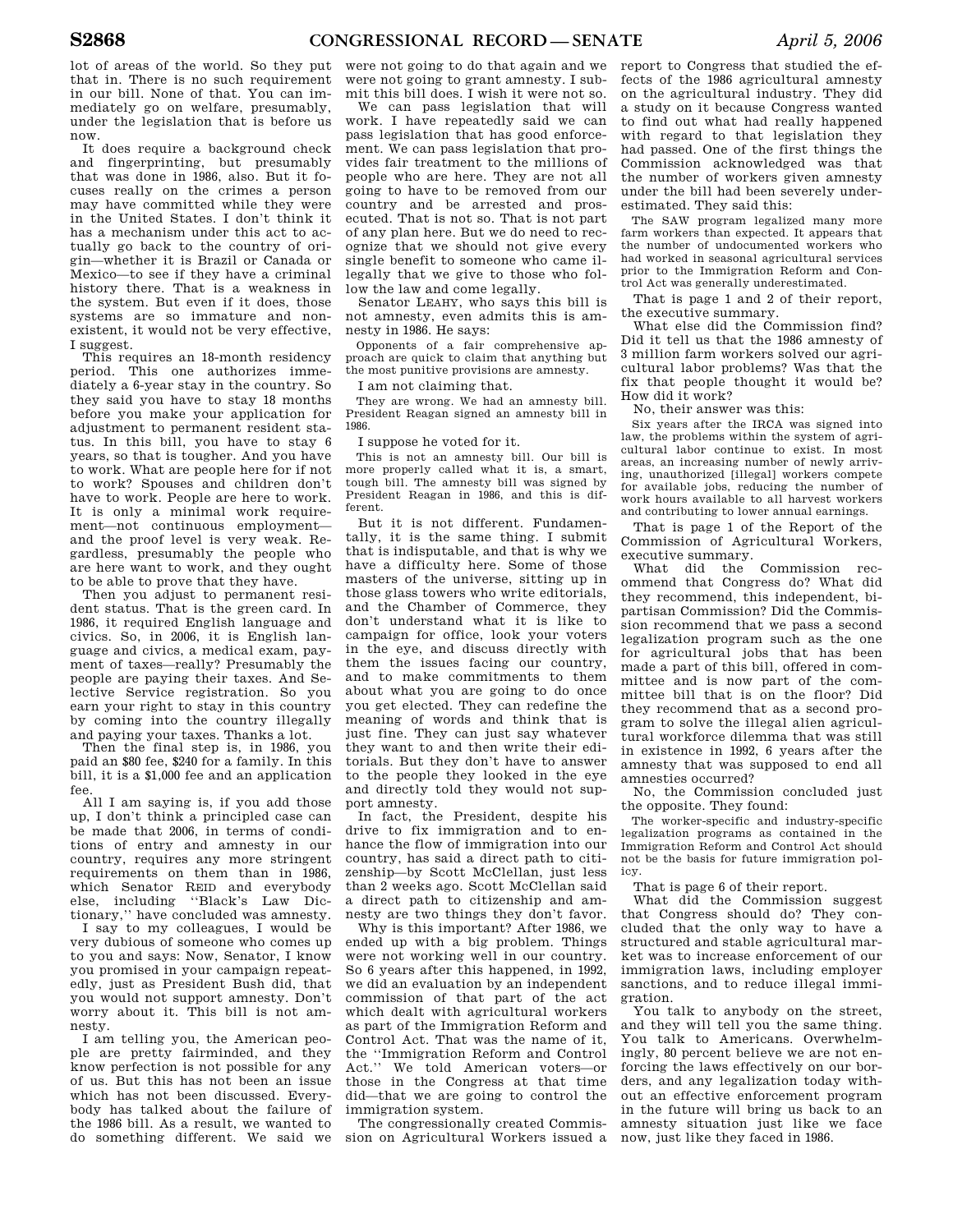## The Commission said this:

Illegal immigration must be curtailed. This should be accomplished with more effective border controls, better internal apprehension mechanisms, and enhanced enforcement of employer sanctions. The U.S. Government should also develop a better employment eligibility and identification system.

This was 1993, 13 years ago. What has been done about it? Let me repeat that. We need to establish a:

better employment eligibility and identification system, including a fraudproof work authorization document for all persons legally authorized to work in the United States so that employer sanctions can more effectively deter the employment of unauthorized workers.

What a commonsense statement that is. Wasn't that what they promised back in 1986 when we were going to have an amnesty to end all amnesties? Remember that they said this would be a one-time amnesty and we were going to fix the enforcement system and therefore the American people would go with us on that. We are going to do this one-time fix and be generous to those who violated our laws. But trust us, we are going to fix the enforcement system in the future. That is what happened.

We have known that for 14 years that the key to securing our borders and ending illegal immigration includes more border enforcement, more interior enforcement, and a foolproof worksite verification system. Still, we are not prepared to do that. We are told we should do the same thing we did in 1986 on a much larger scale.

I note that in 1986, we estimated there were 1 million people here who would claim amnesty. That is what people were told when the bill passed. After the bill passed, how many showed up? Three-point-one million people, three times as many.

I don't know where they are saying 12 million people, and that is how many will be given amnesty now, not 1 million. They are saying there will be 11 million and that those would all be given a direct path to citizenship.

Let me point this out. When you adjust to permanent resident status, you get a green card. You are able to stay here permanently, as long as you live here, and after a period of time—5 years—you can make application and you become a citizen. If you haven't been convicted of a felony in the meantime, presumably if you don't pay your taxes and don't get caught for it or don't get convicted of it, you can still do so. Presumably you are drawing welfare or Medicare benefits and those things, you can still make application.

We added up the years. Maybe about 11 years in this process, 10 years, maybe, in the 1986 act, and about 11 years in process. They are saying it takes 11 years for you to become a citizen. That is what it took for anyone who came here in the first amnesty and became a permanent resident. They didn't get to become a citizen the next day; they had to go through the same process as this amnesty requires.

Let me explain why 1986 was a failure and why we can have every expectation that 2006 will be a failure. I am going to be frank with our Members. I don't believe this is an extreme statement. I am prepared to defend it. I believe everyone here who is honest about it will admit it.

In 1986, we passed amnesty, and it became law as soon as that bill was signed. Those people were eligible to be made legal immediately in our country and placed on a track to citizenship that day—the day the bill was signed. What did we have about enforcement? We had a promise that we were going to enforce the law in the future. We are going to fix this border, and we are going to have workplace enforcement.

That was a mere promise. It never happened because I don't think any President wanted it to happen. We went back to the problem when President Carter was here, President dent Carter was here, Reagan, President Bush, President Clinton, and this President Bush. None of them have demonstrated that they actually intend to enforce our border laws.

I used to be a Federal prosecutor. I used to deal with law enforcement issues. I actually prosecuted one day— I think when I was an assistant U.S. attorney—an immigration case, a stowaway on a ship. A bunch of them stowed away on a ship. I know a little bit about it.

But those actions which are necessary to make the legal system work were never taken by our Chief Executives. We in Congress can study the problem at the border, we can see what those problems are, and then we can pass a law to try to fix it. We can say we want more border patrol, we want more fencing, we want more UAVs, a virtual fence. We can pass those things, but unless the executive branch really wants it to succeed, then—even then we may not get the thing to work.

The truth is, they should be coming to us. President Bush comes to us and says what he needs to win the war in Iraq, and we give it to him. If he came to this Congress—I hate to say it because I think he is a great President and a great person, and I support him on so many things. But he has never come to our Congress and said: Congress, this border is out of control; I need A, B, C, and D, and I will get it under control. So now he wants us to grant blanket amnesty to 11 million people, and after you do that: Trust me, I will get the border under control. That is a sad fact. Securing the border is the President's responsibility.

What about Congress? We were in committee and we were debating the bill. I offered an amendment to add 10,000 detention beds for the Border Patrol. I do not know how many they need. I think that is not enough. We are at 1.1 people coming into our country illegally every year. The number of people other than Mexicans who really need to be detained, sometimes for an extended period of time, has surged. We

need the detention spaces to make the system work. Do you know what they all said, Democrats and Republicans? Fine. We accept that amendment. Senator FEINSTEIN and I offered an amendment to speed up the hiring of new Border Patrol agents. They accepted that. Then it hit me. All who have been in this body for some time know the difference between authorization and spending the money, appropriations. In this body, people authorize all the time.

I just left one of the finest groups of people you would every want to meet outside—national forensic science leaders from around the country. They came to see me because I supported a bill, and we passed it, the Paul Coverdell forensic sciences bill. It was to add \$100 million to help jump-start forensic sciences in America. Do you think that \$100 million was ever appropriated? Certainly not. I think we may have gotten to \$20 million one year. Because you authorize money to be spent for forensic sciences or for immigration enforcement does not mean that it is ever going to get spent. It has to go through the appropriations process. Maybe they want to spend it on a project back home. Maybe they decided we need more money for Katrina, health issues, education, whatever. At the end of the day, you don't get the money. So we have at least two major problems: One, will it ever be appropriated and two, if the money is appropriated, will the President actually use it effectively?

I admit that this Congress authorized a budget that set forth a projected expenditure for immigration enforcement that is larger than the President requested, but it remains to be seen if it will ever be funded.

Those are the things which cause us great concern. So I would challenge quite directly the people who support this bill and say this is going to be different than 1986 to come down on the floor of this Senate, look at their colleagues and people who may be watching back home directly in the eye, and assure them that we are going to have the money and we are going to have the will to enforce this legislation.

I was on a radio talk show earlier today. I was asked about enforcement actions that were taken against certain big businesses recently. They all called their Congressmen and complained, and the enforcement sort of went away. You have heard those stories. Do we have the will to actually make this happen? I think we could. I am not hopeless about this. I think we could, but I don't get the sense that we are there yet.

I have compared it to leaping across a 10-foot chasm but leaping only 8 feet, and like the Coyote and the Roadrunner, you fall to the bottom of the pit. That is where we are. We have some things in this bill which make enforcement much more likely to occur, but it does not all get there yet. We need to do a number of things.

For example, employment: The workplace law and provisions in the bill are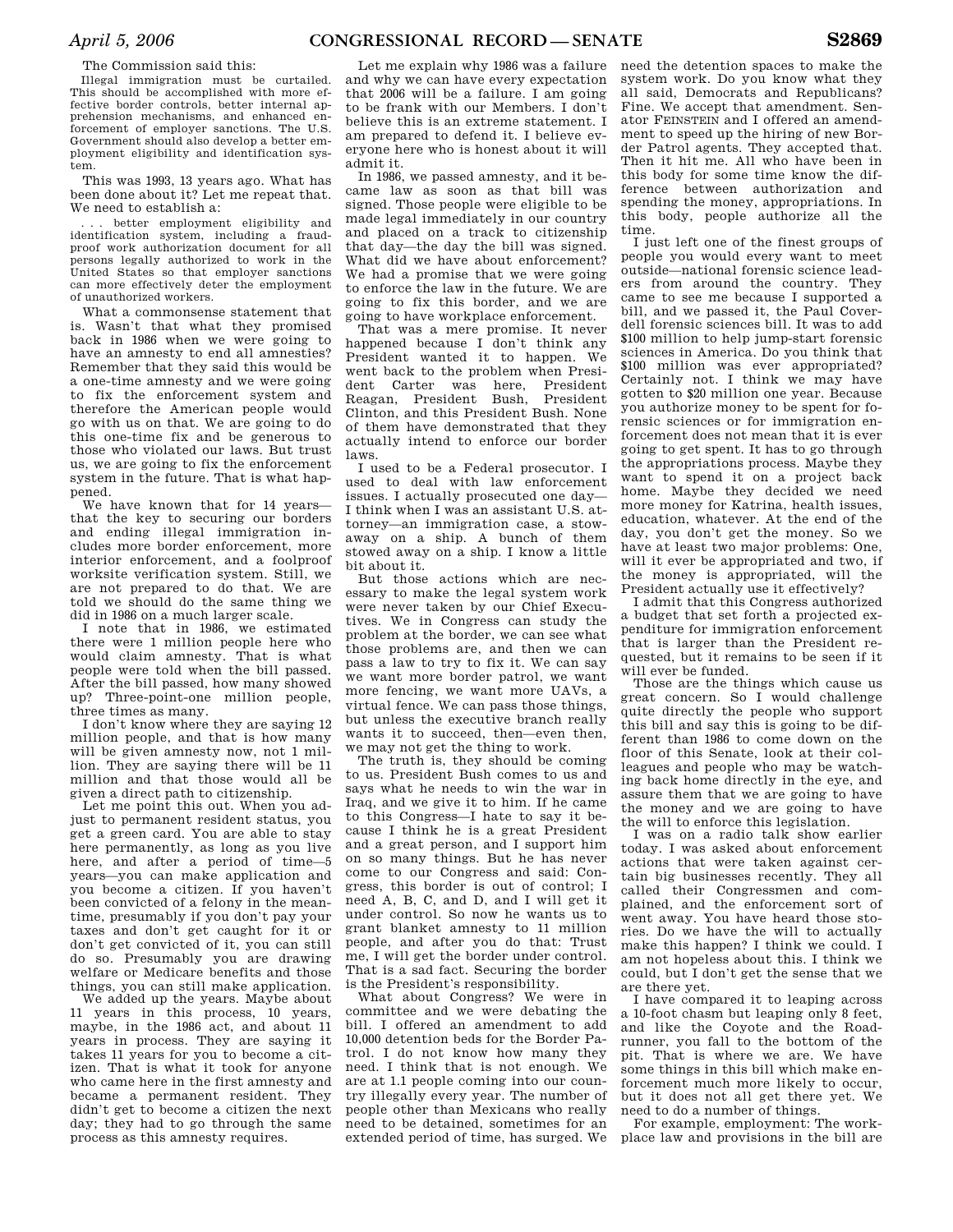not effective and do not cover all employees of an employer. It is a critical step. You have heard it said that this bill has fencing in it. It is the most minimal amount of fencing; it is nothing like a legitimate fencing.

I wish to say this: Good fences make good neighbors. There is nothing wrong with a fence. There is nothing in the Scripture that says you can't build a fence. You have thousands of people coming across the border in a given area, and you have just a few Border Patrol officers, and they are trying to do their duty every day. And you say it is somehow offensive or improper or against the Lord's will to build a fence to try to contain it so you can maximize the capabilities of the limited number of Border Patrol agents who are out there putting their lives at risk this very day to try to enforce these laws? They arrest 1.1 million a year. What possible objection could we have to legitimate fencing?

They built one in San Diego; it was an unqualified success. They said it could be breached. I am told the one in San Diego has never been breached. What happened on both sides of the fence, where lawlessness, crime, gangs, and drugs were disrupting entire neighborhoods? Those neighborhoods have been restored. They have come back strong. They are prospering. The property values are up as a result of bringing some lawfulness to a lawless area.

Let me say this. Why is it that there has been such an aversion to fences? I will tell you why. Because those who want to have open borders, who have no desire to see the laws enforced, know, first of all, that it will work; and second of all, they have used it to twist the argument and to say that anybody who favors a fence wants no immigration, they want to stop all immigration, they just want to build a fence around America—totally mischaracterizing the need for a barrier on our borders. That is not fair. That is wrong.

The amendment I offered would have increased substantially the number of border-crossing points, so lawful people could come back and forth far easier and at less expense with a biometric card. They could enter and exit the country with it. This could work. We can make this work. We need more legal exit and entry points, and we need to block the illegal entry points. If we do that and we send a message throughout the world that the border is now closed and no longer open to those who want to come illegally, I think we will have a lot less people wandering off in the desert, being abused by those who transport them, and putting their lives at risk and many of them dying.

That is what you need to do. I am prepared to support any legislation that would increase legal immigration. When we end illegal immigration, we are going to need to increase the opportunity for people in numbers to come here lawfully, and we need to increase the exit and entry points.

Another thing. I mentioned this biometric card and entering and exiting the country. Let me tell you why some of us are concerned about promises in the future.

We passed, 10 years ago, the US-VISIT program. It is supposed to do just what I said. A person comes to this country legally, comes with a card. It is a computer-read card, and the person is then approved for entry. They need a biometric identifier, a fingerprint, and it can read that. You are allowed to come in. It also calculates when you leave, so people who do not leave can be identified and removed because they didn't comply with the law.

Well, 10 years after passing that bill, we still don't have that system up and running. They tell us that this summer, we will have some pilot program which can actually identify those when they exit in certain border places, which, of course, means it is no system at all.

We authorized 10 years ago a perfectly logical, sensible system to monitor the legal entry of people into our country, monitor their exit. What we have learned, particularly after September 11, is that many of the terrorists were overstays. They came lawfully, but they did not exit on time.

We need additional bed space. This is so basic. Not an unlimited number of beds, but we need more. What is happening is, people come across the border, and particularly those other-than-Mexicans cannot be readily taken back across the border and dumped if they are from Brazil, Russia, or China. What do we do with these people? They need to be held and they need to be transported back. We are doing that, to some degree.

But what happens when we do not have the bed space? This is what happens. I read a newspaper article in the committee a couple of months ago on this very subject. People come in from foreign countries. They come into the border, enter illegally, head off across the desert, they see a border patrol officer and they are told to go up to the border patrol officer and turn themselves in.

Why would they do that? The border patrol officer puts them in the van or his vehicle and he takes them another 100 miles inside the border to the Customs and Border Protection Office and they are taken before an administrative officer. What does the administrative officer do? He does not have any beds or place to put them, so he says we will have a hearing on whether you are legally here. We will have a hearing and we will set it in 30 days. I will release you on bail; come back in 30 days.

How many do you think come back? The newspaper reporter said at the place he examined, 95 percent did not show up. So all we have done is send the border patrol agents out to pick them up and transport people into the country illegally. That does not make sense. We have to have a certain amount of detention space.

We have an insufficient number of Border Patrol agents. There are just not enough. We need to get to that tipping point where people realize it is not going to work if they try to enter illegally. We added some Border Patrol agents in committee, but they say it takes years to hire them. That is why we passed, 5 years ago, legislation to add increased numbers of Border Patrol agents. Senator KYL got that through. Being on the Arizona border, he knew the problem. What happened? They still have just now been hired 5 years later. They say it is hard to hire enough people.

I was reading recently a book on World War I. When World War I started, we had 130,000 people in our Army, and 18 months later we had 4 million people in uniform, 2 million of them in France. To say we cannot add 10,000 trained Border Patrol agents and get them trained in a prompt period of time is not credible. There has been a lack of will to see this occur. Who is to say if we pass this legislation we will have a renewed will in the future? The American people have a right.

We had a hearing on Monday in the Judiciary Committee. It dealt with the problem of the appeals being filed by people who object to being returned to their country. Since 2001, 4 years, we have had a 600-percent increase in appeals to the Federal court, court of appeals. You can legitimately appeal a determination you are in the country illegally, but a sixfold increase in 4 years? What has that resulted in? It has resulted in a 27-month delay before your case is heard.

What does this tell an immigration lawyer who is meeting with a person who has been apprehended and who has an appeal pending about being deported and the guy or the woman does not want to leave the country and says, if you appeal, even if it is frivolous, it will be 27 months before anyone ever reads it or makes a decision. That is why we are having this surge. That system is broken.

Senator SPECTER, Judiciary Committee chairman, had legislation in his bill in the Judiciary Committee to help fix it—not completely, I didn't think that made a substantial step toward fixing this broken system. They offered an amendment in committee to strip that language and it passed. So not only did we not improve the bill and have not improved the bill with regard to fixing the broken system, but we stripped language that would have made a good step forward in fixing.

What does that say about the intent of the Members of this Congress to actually see the immigration law be enforced?

I repeat once again, our nation is a nation of immigrants. We believe in immigration. We have been enriched by immigration. But our Nation is a sovereign nation and it has a right to decide how many people come and what kind of skill sets they bring. Once it makes that decision, it should create a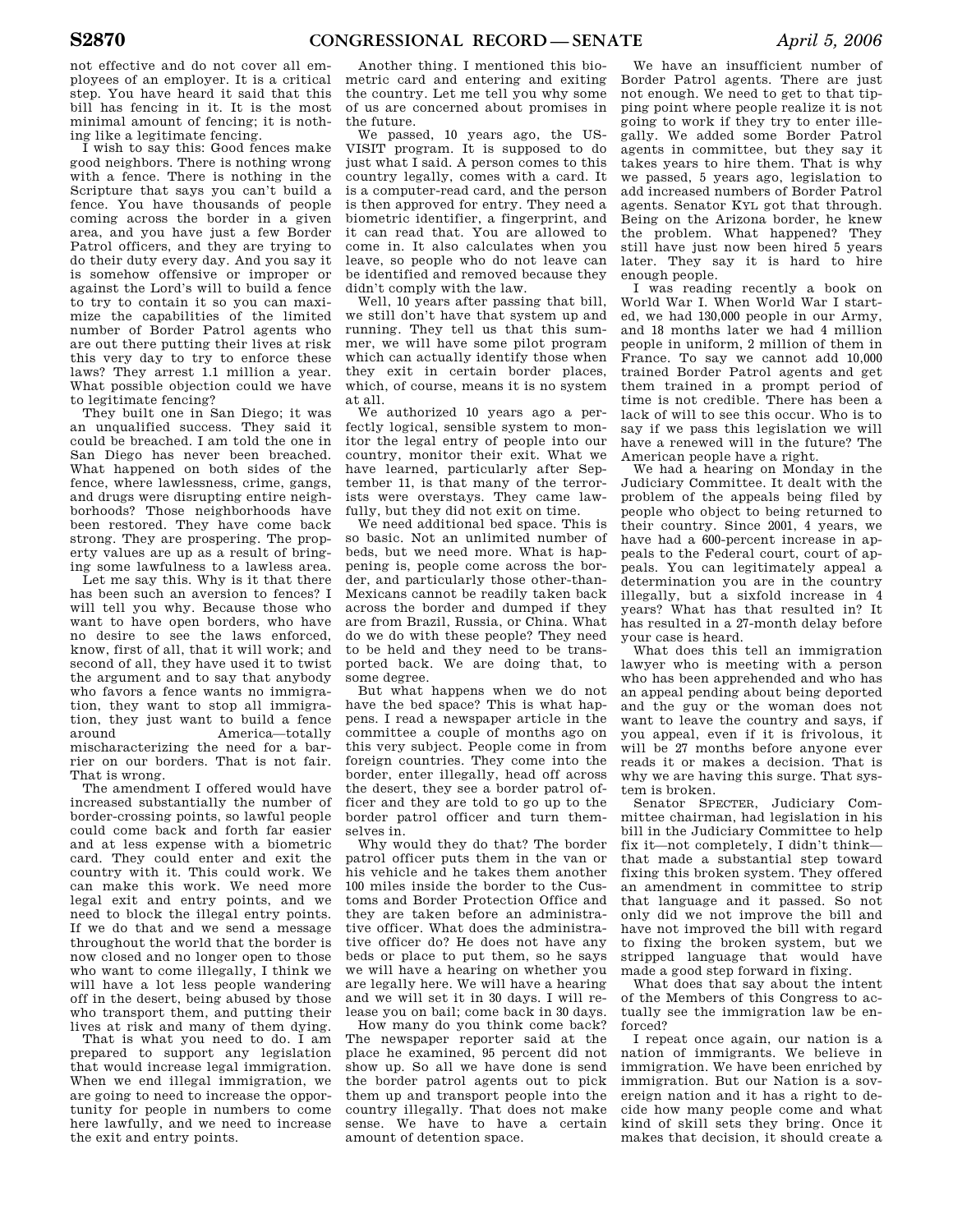legal system that will make sure that occurs. We have not done that.

As a result, in 1986 we provided amnesty, which no one disputes. Not Senator LEAHY, not Senator REID. We gave amnesty in 1986, thinking we could fix it once and for all. And 20 years later we end up with not 3 million people here illegally but at least 11 million people here illegally and no enforcement mechanism close to being in place that would actually work. I encourage my colleagues to think carefully. We can fix our border enforcement. We can increase the number of people who come here illegally. We can tighten up the workforce workplace very easily. We can make this system work.

As we tighten up the border, we eliminate the magnet of the workplace, we can reach that magic tipping point where all of a sudden the message is going out around the world that if you want to come to America, the border is closed. You better wait in line and file your application and come lawfully because if you come unlawfully, it won't work. Then we will have a massive flip. We will not see so many bed spaces. We may not even need as many Border Patrol agents as we have today. But that message is not out there. In fact, the opposite is out there. If we pass this bill, it will be business as usual. We should not do it.

I yield the floor.

The PRESIDING OFFICER (Mr. THUNE). The Senator from Washington. PORT SECURITY

Mrs. MURRAY. Mr. President, I rise today to report on some of the progress we have made in our effort to secure our Nation's ports and our cargo container system.

This morning, I testified before the Senate Committee on Homeland Security and Governmental Affairs about the GreenLane Maritime Cargo Security Act which I introduced last year with Senators COLLINS, COLEMAN, and LIEBERMAN. That critical and effective bill is on the fast track both in the House and in the Senate.

While that hearing was starting, we received another urgent reminder of why we need to improve our cargo security in this Nation. This morning, this very morning at the Port of Seattle, 21 Chinese nationals were discovered. They had been smuggled into the United States in a cargo container. That incident is a stark remainder that we today are still not doing enough to keep our cargo container system secure. This appears to have been a case of human smuggling, but that cargo container could have been filled with anything from a dirty bomb to a cell of terrorists. Today our country is vulnerable to a terrorist attack. Time is not on our side.

I will spend a few minutes this afternoon outlining the threat and explaining how our legislation helps. By using cargo containers, terrorists can deliver a one-two punch to our country. The first punch would create an untold

number of American casualties. The second punch would bring our economy to a halt.

Cargo containers carry the building blocks of our economy, but they can also carry the deadly tools of a terror attack. Today we are not doing enough to keep America safe.

In the Senate it can feel as though the dangers at our ports are millions of miles away, but in recent years some in our Government have said they could never have imagined the devastation caused by recent disasters.

Let me make this crystal clear. On March 21, 2 weeks ago, a container ship called the Hyundai Fortune was traveling off the coast of Yemen when an explosion occurred in the rear of that ship. Here is a photo of what happened next. About 90 containers were blown off the side of the ship, creating a debris field 5 miles long. Thankfully, there were few fatalities and the crew was rescued. They are still investigating the cause. It does not appear at this time to be terrorist related.

Imagine this same burning ship sitting a few feet from our shores in New York, or Puget Sound, off the coast of Los Angeles, Charleston, Miami, Portland, Delaware Bay, or the Gulf of Mexico. Imagine we are not just dealing with a conventional explosion but we are dealing with a dirty bomb that has exploded on America's shore. Let me walk through what would happen next.

First, there would be an immediate loss of life. Many of our ports are located in or near major cities. If there was a nuclear device exploded at a major port, up to a million people could be killed. If this was a chemical weapon exploding in Seattle, the chemical plume could contaminate our rail system, Interstate 5, Sea-Tac Airport, not to mention our entire downtown business and residential areas. At the port there would immediately be a lot of confusion. People would try to contain the fire. But it is unclear today who, if anyone, would be in charge.

Then, when word spreads that it is a dirty bomb, panic is likely to set in and there would be chaos as first responders try to react and people who live in the area try to flee.

Next, our Government would shut down every port in America to make sure there were not any other bombs or any other containers in any one of our cities. That shutdown would be the equivalent of driving our economy right into a brick wall and it could even spark a global recession. Day by day we would be feeling the painful economic impact of such an attack. American factories would not be able to get the supplies they needed. They would have to shut their doors and lay off workers. Stores across our country would not be able to get the products they need to stock their shelves.

In 2002, we saw what a closure of just a few ports on the west coast could do. It could cost our economy about \$1 billion a day. Now, imagine if we shut down all of our ports. One study con-

cluded that if U.S. ports were shut down for just 12 days, it would cost \$58 billion.

Next, we would soon realize we have no plan for resuming trade after an attack—no protocol for what would be searched, what would be allowed in, or even who would be in charge. There would be a mad scramble to create a new system in a crisis atmosphere.

Eventually, we would begin the slow process of manually inspecting all the cargo that is waiting to enter the U.S. ports. One report has found it could take as long as 4 months to get it all inspected and moving again.

Finally, we would have to set up a new regime for port security. I can bet you that any new rushed plan would not balance strong security with efficient trade.

The scenario I just outlined could happen tomorrow. We are not prepared. Nearly 5 years after September 11, we still have not closed a major loophole that threatens our lives and our economy. Time is not on our side. We must act.

I approach this as someone who understands the importance of both improving security and maintaining the flow of commerce. My home State of Washington is the most trade-dependent State in the Nation. We know what is at stake if there were an incident at one of our ports. That is why I wrote and funded Operation Safe Commerce, to help us find where we are vulnerable and to evaluate the best security practices. It is why I have worked to boost funding for the Coast Guard and have fought to keep the Port Security Grant Program from being eliminated year after year.

Right after 9/11, I started talking with security and trade experts to find out what we need to be doing to both improve security and to keep our commerce flowing. Ten months ago, I sought out Senator COLLINS as a partner in this effort. I approached Senator COLLINS because I knew she cared about this issue. I knew she had done a lot of work on it already, and I knew she was someone who would get things done. Since that day, we have worked hand in hand to develop a bill and move it forward. I am very grateful to Senator LIEBERMAN and Senator COLE-MAN for their tremendous work on this issue as well.

The GreenLane Act, which we had a hearing on this morning, recognizes two facts: We must protect our country and we must keep our trade flowing.

We know we are vulnerable. Terrorists have many opportunities to introduce deadly cargo into a container. It could be tampered with any time from when it leaves a foreign factory overseas to when it arrives at a consolidation warehouse and moves to a foreign port. It could be tampered with while it is en route to the United States.

There are several dangers. I outlined what would happen if terrorists exploded a container in one of our ports.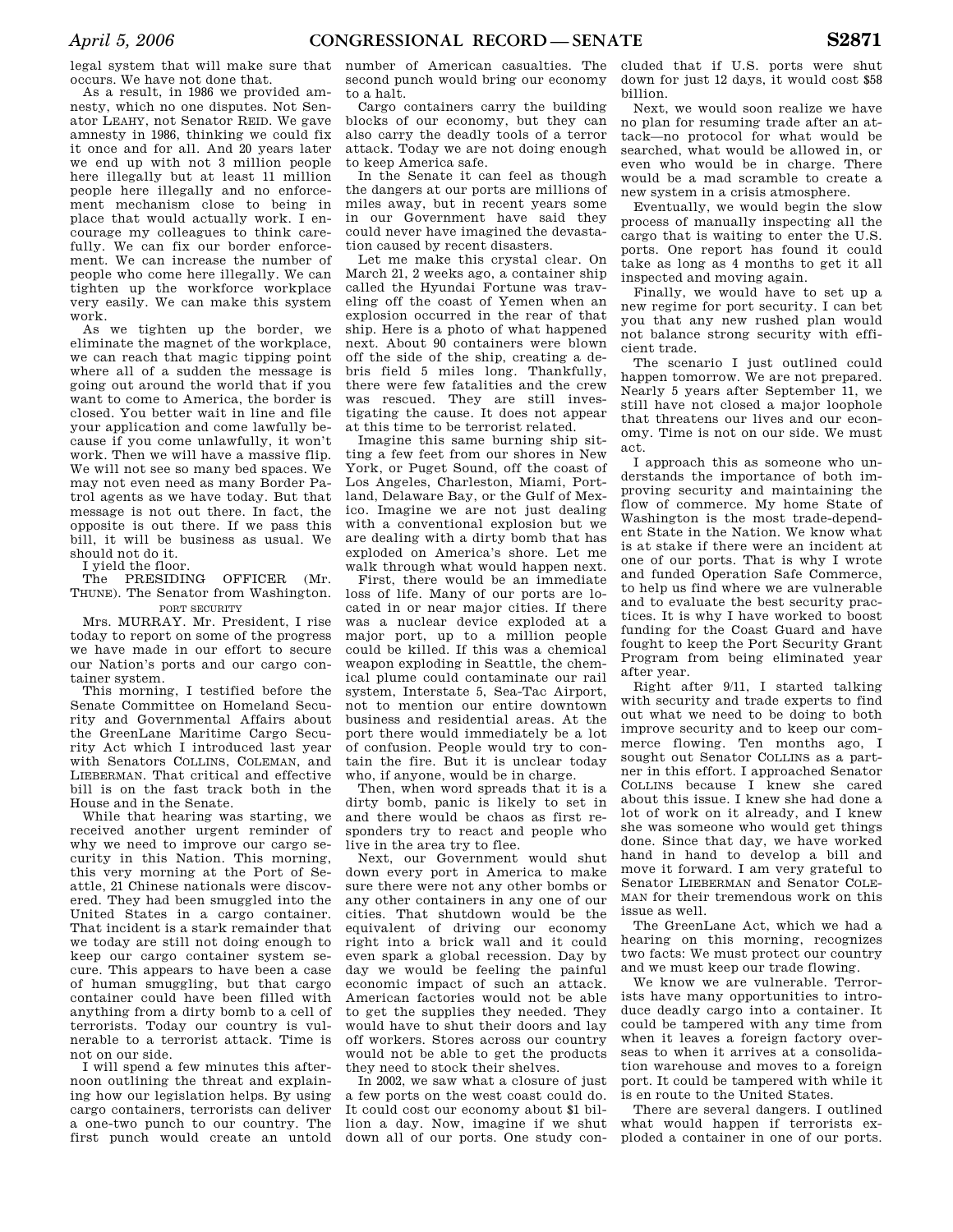But they could as easily use cargo containers to transport weapons or personnel into the United States to launch an attack anywhere on American soil.

The programs we have in place today are totally inadequate. Last May, thanks to the insistence of Senators COLLINS and COLEMAN, the Government Accountability Office found that C– TPAT was not checking to see if companies were doing what they promised in their security plans.

Even when  $\check{U}$ .S. Customs inspectors do find something suspicious at a foreign port, they cannot today force that container to be inspected. So we have a clear and deadly threat. We know current programs are inadequate. The question is, what are we going to do about it? We could manually inspect every container, but that would cripple our economy.

The real challenge here is to make trade more secure without slowing it to a crawl. That is why Senators COL-LINS, COLEMAN, LIEBERMAN, and I have been working with the stakeholders and experts to strike the right balance. The result is the GreenLane Maritime Cargo Security Act. That bill provides a comprehensive blueprint for how we can improve security while we keep trade efficient.

At its very heart, this challenge is about keeping the good things about trade—speed and efficiency—without being vulnerable to the bad things about trade—the potential for terrorists to use our engines of commerce.

Our bill does five things.

First, it creates tough, new standards for all cargo. Today we do not have any standards for cargo security.

Secondly, it creates what we call the GreenLane option, which will provide an even higher level of security. Companies that join it have to follow the higher standards of the GreenLane cargo. Their cargo would be essentially tracked and monitored from the moment it leaves a factory floor overseas until it reaches the United States. We will know everywhere that cargo has been. We will know every person who has touched it. And we will know if it has been tampered with. The GreenLane essentially pushes our borders out by conducting inspections overseas before cargo is ever loaded onto a ship bound for the United States. We provide incentives for companies to use the highest standards of GreenLane.

Third, our bill sets up a plan to resume trade quickly and safely, to minimize the impact on our economy.

Fourth, our bill will secure our ports here at home by funding port security grants at \$400 million.

And, finally, our bill will hold DHS accountable for improving cargo security. DHS is long overdue in establishing cargo security standards and transportation worker credentials. We need to hold DHS accountable, and our bill provides that infrastructure to ensure accountability and coordination.

I thank all of our cosponsors and our partners. I especially thank Senator

COLLINS for her tremendous leadership. She chaired the hearing this morning, and her expertise and her commitment were clear to everyone in the hearing room.

I also thank Senator COLEMAN for his leadership and his work as chairman of the Permanent Subcommittee on Investigations. Senator COLEMAN has helped expose our vulnerabilities and has worked to develop solutions.

I also thank Senator LIEBERMAN for his leadership and support. I commend our cosponsors, including SENATORS FEINSTEIN, SNOWE, and DEWINE.

I would add, we are also beginning to see progress on the House side with the SAFE Port Act. I thank Representatives DAN LUNGREN and JANE HARMAN for their leadership on that side.

Today we have a choice in how we deal with cargo security challenges facing us. But if we wait for a disaster, our choices are going to be much starker. Let's make the changes now, on our terms, before there is a deadly incident. Let us not wait until a terrorist incident strikes again to protect our people and our economy.

Two months ago, the people of America woke up and spoke out when they heard that a foreign government-owned company could be running our ports. That sparked a critical debate. Now we need to set up a security regime that will actually make us safer. Until we do so, none of us should sleep well at night. A terrible image such as this one—a burning container ship with a dirty bomb in one of America's harbors—could be on our TV screens tomorrow. So this Congress must act today.

Mr. President, I yield the floor.

The PRESIDING OFFICER. The Senator from Texas.

Mr. CORNYN. Mr. President, I want to return to the issue before us and which has been before the Senate for the last week and a half, and to say it has been my pleasure to work on the issue of immigration reform and border security ever since I have been in this Senate—a little over 3 years now.

As a Senator from a border State, it will come as no surprise that I have actually spent a fair amount of time along the border talking to my constituents, as well as visiting Mexico and other countries that are a source of a large number of immigrants who come to our country seeking a better life.

I believe that experience has given me some insight into what the challenges we have are when it comes to border security. Of course, we have proposals before this body to deal with this issue of our porous borders and the need to find some way to deal with the workforce demands of this growing economy of ours.

We need comprehensive immigration reform. I have consistently called for comprehensive reform because I believe we will not fix the broken immigration system unless we address all aspects of the problem; that is, border security;

interior enforcement; worksite enforcement; and the 12 million who are in our country without authorization, finding some way to allow them to reenter our immigration system legally, and to give them a second chance living in the country, not in the shadows but out in the open, and enjoying the benefits and protection of our laws.

This is, as we have all discovered, an exceedingly complex issue. And no one—no one—has a monopoly on all wisdom or on suggestions for ways to improve the system. The Senator from Arizona, Mr. KYL, has one amendment pending that I believe will improve the proposal on the floor of the Senate, which is the bill produced by the Judiciary Committee. He has sought a vote, and I have joined him in seeking a vote, on that amendment to the bill that is on the floor. I have several other amendments that have been filed that will also, in my opinion, improve the work of the committee.

But we have been denied an opportunity to have those amendments considered and voted on by the Senate because the Democratic leader has simply refused to allow any amendment that he personally does not agree with to get a vote. We have had three votes in the last week and a half, relatively— I should say completely noncontroversial votes—but the Democratic leader has refused to let the Senate vote on Senator KYL's amendment.

This is particularly troubling to me because it is one that I believe the American people would wholeheartedly agree with, and that—whatever we decide to do with regard to the 12 million people who are currently living in our country in the shadows and outside the law—we ought to make sure whatever we do does not include a blanket amnesty for 500,000 or so felons, individuals who have committed at least three misdemeanors, and those who have had their day in court, who are under final orders of deportation or who have agreed to voluntarily leave the country once they have been caught in the country illegally.

Those individuals, either because they have had their day in court or because they are, in fact, felons or people with criminal records, ought not to get the benefits, whatever they may ultimately be, of the amnesty that is proposed in the underlying bill.

This is especially troubling to me because, as I have said earlier, if you look at what happened in 1986, with the Immigration Reform Act that was passed then, Congress, in effect, told America you should trust us to enforce the laws, but, of course, as we now know, that did not happen. Indeed, when the amnesty was granted in 1986, some 3 million people stood to benefit from that amnesty.

I have demonstrated here on the floor that that amnesty, which we all agree, in fact, meets that definition, was a complete and total failure. The reason why it was a complete and total failure is because the American people were,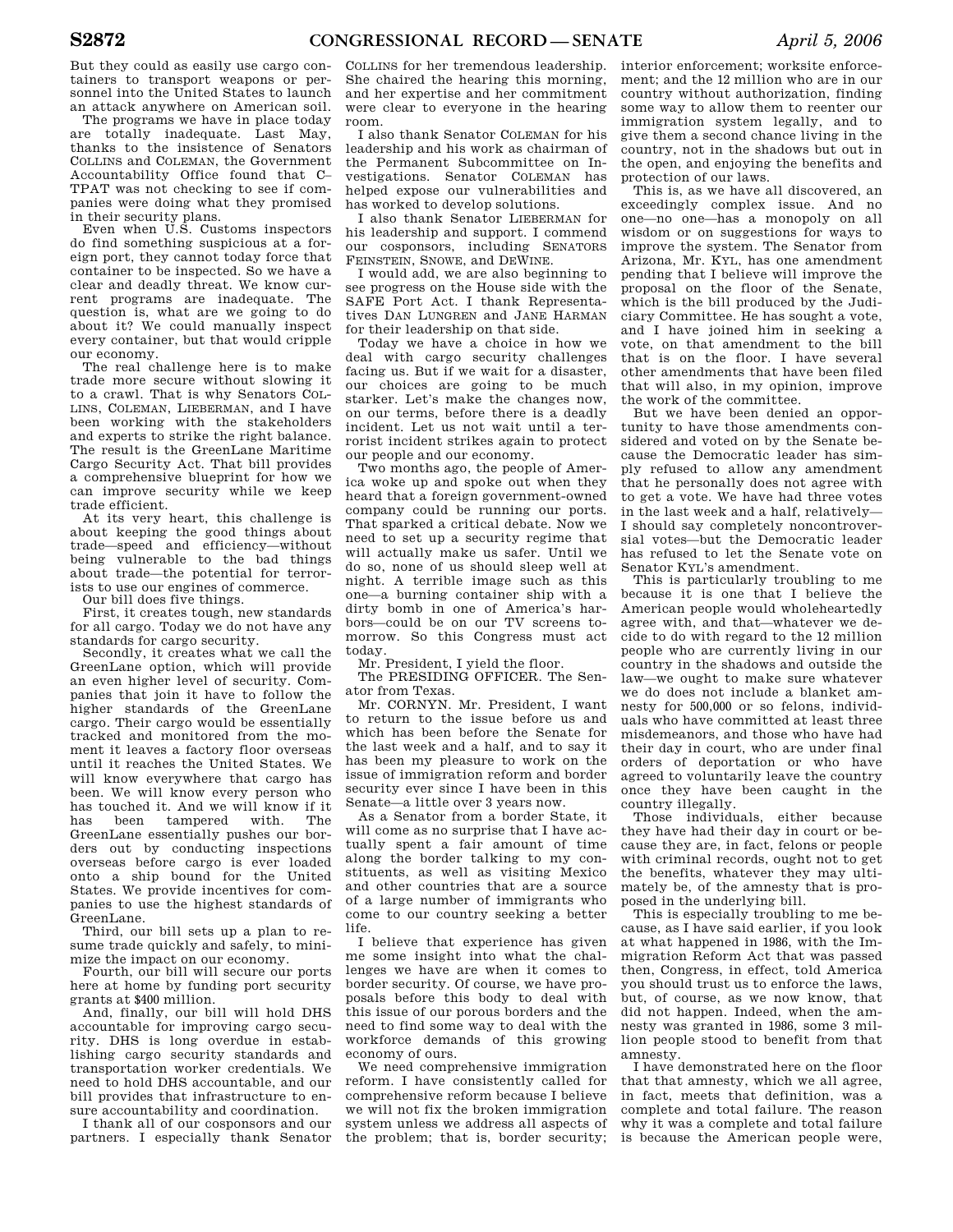in essence, told one thing and Congress did another.

I believe the American people will forgive an awful lot of mistakes, but they will not forgive being fooled twice. The proposal that is on the floor now, the committee bill that is being proposed, would, in fact, be a repeat of what happened in 1986, except to the extent that it is actually even worse because in 1986, in order to get the benefit of the amnesty, you could not be a felon, you could not be a person with at least three misdemeanors, but under this bill, as offered and as voted out of the Judiciary Committee, you can. Thus, you can see the importance of having a vote on this amendment, which we have been denied, even though it was offered last Friday.

Now here we come up on the midweek, and we are going to have a recess of Congress for the next 2 weeks after this Friday, and I am afraid that because of the lack of movement and progress on this bill, there are going to be some who are going to be blamed for our inability to move forward. And I submit—I hate to say this, but I submit that the blame lies on those who simply denied the greatest deliberative body on the planet from the chance to actually consider and vote on amendments to this bill.

This is not democracy. This is not what we are trying to export to other countries that have known nothing other than the boot heel of a tyrant. This is not our finest hour because what we are seeing is the minority leader on the other side simply denying democracy in action. It is intolerable and inexcusable.

It is clear to me that if we are unsuccessful in getting this bill through the floor and passed and an opportunity for the process to reconcile the differences between the Senate and the House version, should we get a Senate version, the blame will lie at the feet of the Democratic leader.

One of the things Congress promised the American people in 1986 was there would actually be a fraud detection system as part of the amnesty that was then granted to make sure it would actually be successful and that we would not have to find ourselves in the condition we are in today where at the time we had 3 million who benefited from the amnesty and now today the potential number is 12 million. We know the potential for amnesty is a huge magnet for those who come to this country in violation of our immigration laws. I don't want to find the Senate, 5 or 10 or 20 years from now, saying: In 1986, it was 3 million who wanted to benefit from amnesty. In 2006, it was 12 million. And 20 years from now we find the number is 24 million.

We know this is a national security problem. We know that we have, as a sovereign nation, a right to protect our borders. We know there are on average 2,300 people coming into our country each day. Each day the Democratic leader denies us an opportunity to fix

that problem, to allow the process to go forward, we are seeing  $2,300$  more people come into the country illegally. I hope and pray it is not a criminal, a terrorist, someone who intends to do us harm but, indeed, it could well be.

The Democratic leader supports a bill that would grant an automatic path to citizenship for 12 million people who are in this country in violation of our immigration laws, yet he won't allow a vote on an amendment that would bar felons and repeated criminal offenders from participating in the program. He argues that he likes the bill voted out of the Judiciary Committee and doesn't believe that amendment will, in fact, improve it. He certainly is entitled to his opinion, but he is not entitled to obstruct the process. He is not entitled to dictate to the Senate or the American people what this particular legislation will look like.

I simply don't understand why this amendment, that would bar felons and repeat offenders and which actually clarifies that they can't be given whatever benefit will be conferred by this bill, would create any controversy whatsoever. If the American people were polled or asked, do you think we ought to bar convicted felons, do you think we ought to bar repeat criminal offenders from the grant of amnesty, I think they would say yes. If given an opportunity for a vote on the floor, this body will say yes, because we are representative of the American people. Yet we have been denied that chance for a vote.

There is simply a credibility gap with the American people on immigration and border security. Congress needs to openly debate and vote on amendments so there is transparency regarding who will receive green cards and whether there are sufficient protections against fraud that ran rampant during 1986, with the amnesty that was granted at that time. As someone who has worked on this issue and devoted time to it, I want nothing more than the opportunity to debate and vote on amendments. I am interested, and I believe most Senators are actually interested, in trying to find a solution to this problem. But we are met with obstruction and a refusal to let the process move forward. It is simply unacceptable.

We cannot debate and vote on amendments until there has been an agreement on who will participate in the program and the extent to which fraud can be detected and prevented. Yet the Democratic leader does not believe it is necessary to secure the confidence of the American people that Congress is not giving amnesty to felons or repeat criminal offenders. Without public debate and votes with regard to the foundation of this proposal, none of us will be able to return home and defend the broader policy implications of this complex legislation.

The Kyl amendment has been pending since last Thursday. Not a single Senator has voted to table that amendment. Yesterday we went through a strange exercise where, in order to determine how we can obtain some progress on this bill, there was actually a motion to table the Kyl amendment that would bar felons and repeat criminal offenders. Every single Senator who voted voted not to table the amendment. Ordinarily that would indicate an agreement with the amendment. Yet we were not given an opportunity to vote on the amendment. The amendment ordinarily would be accepted by the manager of the bill or would be subject to a voice vote and become part of the larger bill, but that didn't happen because we, unfortunately, have some people in the process who are not interested in finding solutions. They are not interested in allowing the process to move forward but, rather, they are more interested in trying to jam their solution down the throat of the rest of the Senate and to deny the rest of us a chance to offer suggestions and to get votes.

I don't like to lose any more than anyone else, but I am willing to submit to this body amendments that I have and on which I wish to have a vote. I hope to persuade my fellow Senators that these amendments are actually an improvement over the bill that is before the Senate. But if this body decides, 51 or more Senators decide, to vote against those amendments, I am willing to accept that. That is democracy. That is majority rule. But to simply defy majorities and the process and say, if I don't like it, I am not going to allow anybody else to amend it, is unacceptable. In an institution known as the world's greatest deliberative body, it brings this body no honor to obstruct the process and to try to jam this unacceptable bill down our throats.

The current committee bill disqualifies from the legalization program any alien who is ineligible for a visa. The Kyl-Cornyn amendment would clarify that by saying any alien who is ineligible for a visa or who has been convicted of a felony or three misdemeanors would be ineligible from the legalization program.

There are certain crimes, including felonies, that do not disqualify an alien for a visa. This amendment, therefore, ensures that no felon or repeat criminal offender will obtain an automatic path to a green card and permanent residence in the United States.

This amendment is exactly the same text that was in the 1986 amnesty. In other words, the very amendment Senator KYL and I have offered to exclude felons and three-time misdemeanants was part of the 1986 amnesty. So the proposal on the floor is even weaker than the amnesty granted in 1986.

All we are trying to do is to bring it on a par with that amnesty of 1986. Crimes that do not automatically disqualify an alien for a visa and would not, therefore, be covered by the Judiciary Committee bill that is on the floor include assault and battery, manslaughter, kidnapping, weapons possession—for example, possession of a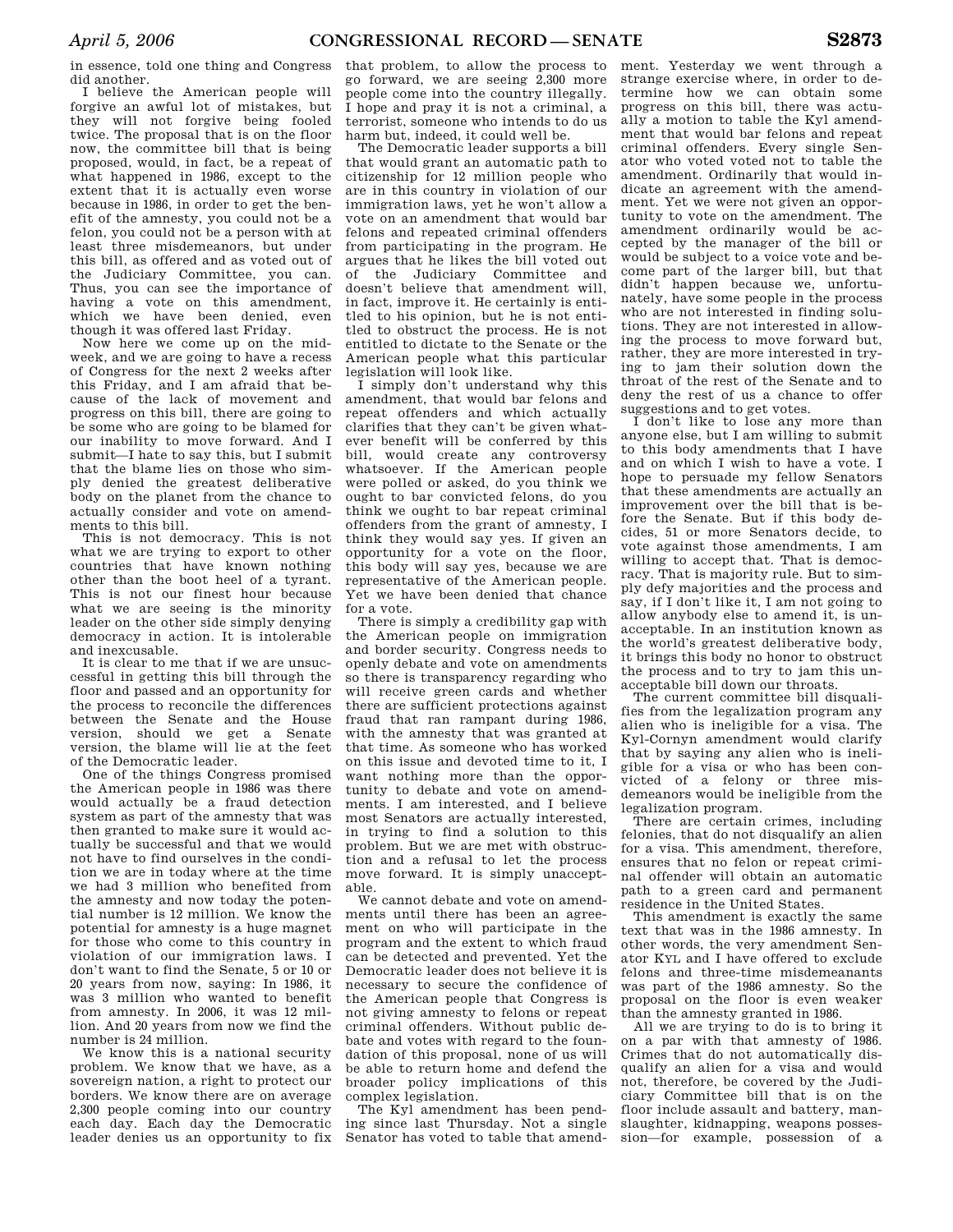sawed-off shotgun—contributing to the delinquency of a minor, burglary, including possession of tools to commit burglary, malicious destruction of property, possession of stolen property, alien smuggling, conspiracy to commit offenses against the United States, and money laundering. Unless we are able to get a vote on the amendment that is now pending that Senator KYL and I have offered to exclude felons and three-time misdemeanants, the proposal this body is asked to accept would give amnesty to people who have engaged in alien smuggling, manslaughter, kidnapping, or illegal possession of a sawed-off shotgun.

The American people will forgive a lot, but they won't be fooled again. And they won't forgive us if a minority of this body tries to jam down the throats of the rest of the Senate provisions which would allow the entry of these individuals into the United States and would confer a blanket amnesty and a path to a green card and legal permanent residency in the United States. It simply defies common sense.

I have a number of additional amendments I intend to offer and intend to ask for a vote on. I will not be satisfied—and I submit there are other Senators who will not vote to close off debate—until we get a chance to have these considered on the Senate floor. One amendment, No. 3310, addresses the confidentiality provisions. The Judiciary Committee amendment that is on the floor contains provisions that would prohibit the use of information furnished by an applicant to be used for any purpose other than a determination on the application. While the committee amendment would allow the information to be shared with law enforcement entities upon their request. the information could not be used by the Department of Homeland Security to investigate fraud in the program.

It is also worth noting that these provisions almost word for word were included in the 1986 amnesty but are missing from the proposal that is now on the floor. These confidentiality provisions have been cited by Government authorities as one reason why there is so much fraud in our immigration system, particularly the amnesty that was granted in 1986.

For example, the testimony of Paul Virtue, former Immigration and Naturalization Service general counsel, in 1999 before the House regarding fraud in the prior amnesty program:

There is no question that the provisions of [that 1986 amnesty] were subject to widespread abuse, especially the Special Agricultural Worker program that granted agricultural workers who had performed 90 days of qualifying agricultural employment within a specific period temporary lawful status that automatically converted to permanent lawful status after one year.

Nearly 1.3 million applications were filed under [this Special Agricultural Worker] status, about double the number of foreign farm workers usually employed in the United States in any given year.

Much of the fraud that occurred under the IRCA

—the 1986 amnesty bill—

is attributable to statutory limitations placed on [the Immigration and Naturalization Service].

The confidentiality restrictions of law . . . prevented INS from pursuing cases of possible fraud detected during the application process. The agency was further thwarted by the courts, which ruled that INS could not deny an application simply because the supporting documentation was from a claimed employer suspected or convicted of fraud.

Let me say that again. He said the confidentiality restrictions contained in the underlying bill here that I want to amend thwarted the INS from denying an application simply because the supporting documentation was from an employer ''suspected or convicted of fraud.''

In 1986, just a few million amnesty applications were filed, but under this bill, Congress is now considering an amnesty for 12 million immigrants who are in this country in an unauthorized status. We need to make sure we don't hamper the Immigration and Naturalization Service's ability to detect fraud. Yet this amendment would repeat the worst failures of that 1986 amnesty.

One other amendment I have filed and intend to call up, if we are ever given a chance to have amendments and votes on this bill, is amendment No. 3309.

The committee amendment pending on the floor, which I offer this amendment to improve, would create safe harbors for illegal aliens who have filed applications for conditional immigration status.

To be clear, these are not aliens who have yet established eligibility, or have even gone through background and security checks. They have simply filed an application with the Government, and their application might be in a stack of 10 million other applications.

Under this committee amendment, the one pending on the floor, to be clear, the Department of Homeland Security would be required to issue a travel document and an employment authorization document to an alien before the agency has even determined eligibility under the program. Travel documents are as important as weapons. Yet this section would require the Department of Homeland Security to issue a travel document to all illegal aliens simply because they have filed an application.

Under the underlying bill, an illegal alien may not be detained, ordered deported, or removed while the alien has an application pending. That means any illegal alien can simply file an application to avoid deportation, and many will, of course, because it could take several years, and probably will take several years, for the Department of Homeland Security to process all applications.

Another disturbing point is there are also no carve-outs for criminal aliens or other dangerous illegal aliens who would normally be subject to mandatory detention. This underlying bill could be interpreted as not allowing the Department of Homeland Security to detain any alien, irrespective of how dangerous that alien is to society.

While the amendment does say an alien may be deported if the alien ''becomes ineligible,'' that is prospective and it means any illegal alien could only be subject to deportation for criminal activity that occurs after they filed their application.

We should be unwilling to create a significant loophole for criminal illegal aliens who could avoid deportation or detention by simply filing an application with the Government.

The underlying bill would require the Department of Homeland Security to allow any alien apprehended before the program is operational, which could be several years down the road, to apply for amnesty after the program is up and running. If it does indeed take several years, that means our immigration enforcement system, which right now apprehends more than a million illegal aliens a year on the southern border, would grind to a halt because any alien who is apprehended could simply file an application or indicate an intent to file an application, and the Government would be required to stop the removal process to allow that to occur.

Mr. President, I know there are other Senators who wish to speak. I am going to stop in a moment to give them that opportunity.

My point is there are many commonsense amendments that I believe would garner the support of a majority of the Senate because they are commonsense amendments. But as long as we are blocked from having those amendments called up and considered and voted on, then there is no way that Members of this body should vote to close off debate, vote for cloture, because we will be producing a product that is simply unworthy of the trust that has been placed in us by the American people. I believe that no individual Senator and, indeed, no leader of either party should be allowed to refuse to allow this process to move forward. I think what is going to happen, because I think we are on a path toward failure—at least between now and Friday—and what we are going to see is the blame game.

There is going to be an attempt by those who have blocked this process from going forward to point the finger of blame at those who have voted against ending the debate because we cannot get a vote on our amendments. I want to make it clear where the fault lies. That blame should be squarely placed at the feet of the Democratic leader, who has denied us an opportunity to have a vote on these commonsense amendments—amendments that I believe the American people would agree with and, if given an opportunity, I believe the Senate would agree with.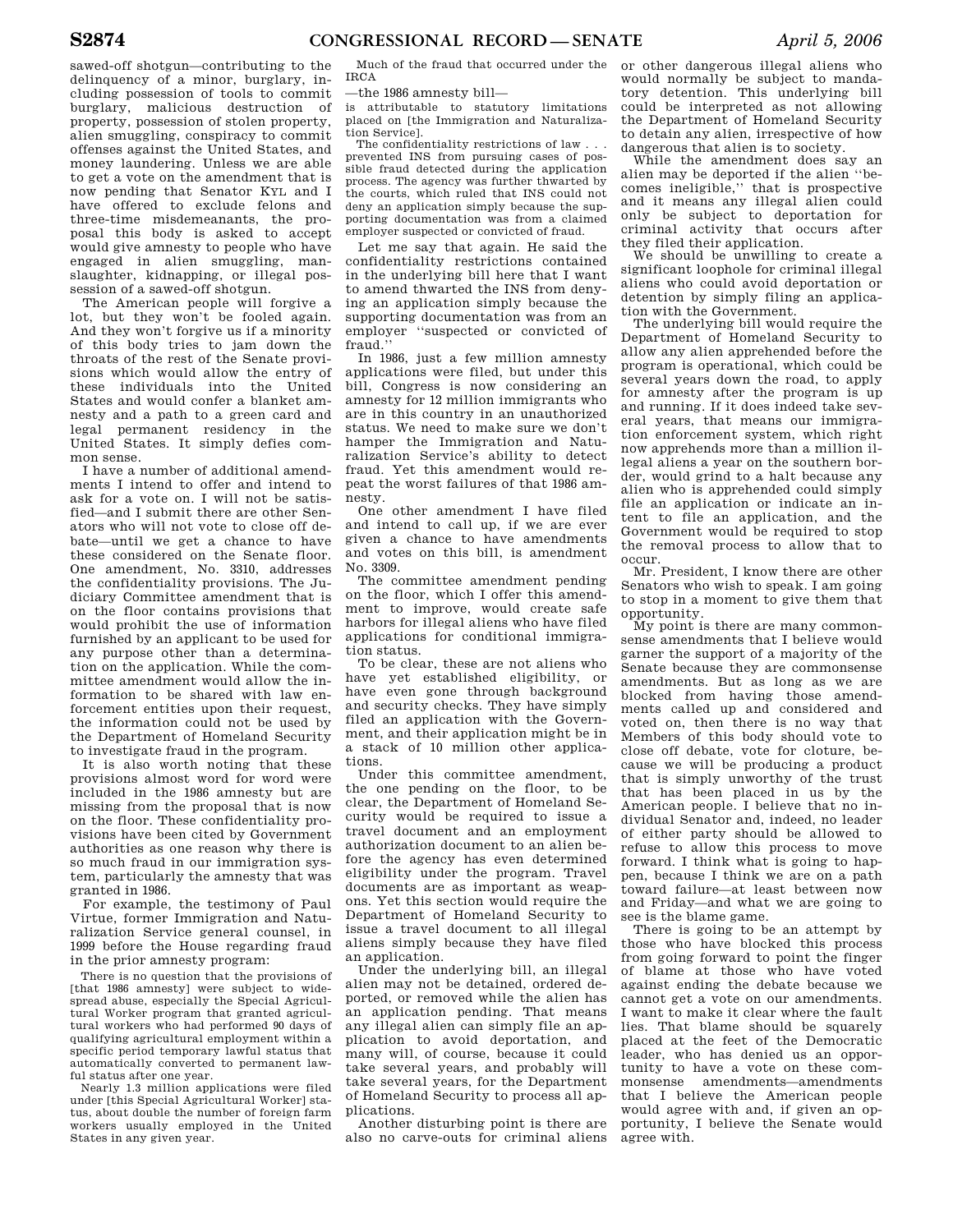I yield the floor.

The PRESIDING OFFICER. The Senator from North Dakota is recognized. Mr. DORGAN. Mr. President, are we in morning business?

The PRESIDING OFFICER. No. We are on the bill.

Mr. DORGAN. Mr. President, I listened with some interest to my colleague. I have to observe, though, he said that now we are going to see the blame game, and he tells us where the fault lies. Well, that is the first chapter of the blame game. I have not been out here with respect to amendments. I have been chairing a hearing for a couple of hours. But I say this to those who are talking about these amendments: Those of us on this side of the aisle have certainly had a great deal of experience with having our amendments not considered by the Senate. Most recently, we had an amendment to a bill that would have dealt with this issue of the Dubai company taking over American ports. The United Arab Emirates' wholly-owned company, Dubai Ports World, was going to take over the management of American shipping ports. We attempted to offer an amendment, but it shut the Senate down because the majority party didn't want an amendment such as that offered.

I have been trying for a couple of years to offer an amendment on the reimportation of prescription drugs to drive down prescription drug prices in this country. We have been thwarted on that. I could go on at some great length. To the extent there is a complaint that some have not been able to offer amendments, we understand that pretty well. We have been in that position for a couple of years now, including my colleague from Arizona, Senator MCCAIN, who offered an amendment that would have effectively prohibited our country from engaging in torture with respect to those whom we have apprehended during wartime. That amendment on the prohibition of torture shut down the consideration of the Defense authorization bill last year month after month because the majority didn't want to vote on the McCain amendment on torture. So there is plenty of practice that has existed in this Chamber for prohibiting amendments.

Again, I don't know what the approach has been this morning on the floor because I have not been here. When I listen to discussions about why can we not offer amendments, that is a cry that has been echoing in this Chamber for a couple of years, much to the regret of those of us who have had amendments to offer. It is a cry that has not been heard by the majority party, which now jumps to the front of the line to complain today.

I want to talk about this issue of the underlying bill, the immigration bill and guest workers. I should also start by saying I don't have any particular claim to understanding or expertise in this area. I don't serve on the Judici-

ary Committee. I was not someone who helped write the underlying bill. So I don't come to the floor to claim to be an expert on the legislation. But I have spent a great deal of time in the last year or so doing research in a range of areas for a writing project dealing with American jobs and American workers, so I claim to know something about that.

I claim to know, for example, that we have lost somewhere around 3 millionplus jobs in this country, most of them having moved to China or Indonesia or Bangladesh or Sri Lanka—but most perhaps to China. We have lost millions of jobs in this country in the last 31⁄2 to 4 years. American workers, middle-income workers, and particularly workers at the bottom of the economic ladder, have been devastated by what has happened with this race toward globalization and the race by the largest American corporations to produce where it is cheap, and then sell their products in our marketplace. All of that is going on in a very accelerated way.

Now we see, with the bill brought to the floor of the Senate, not only do we have a strategy in this country of allowing the export of good American jobs, now we will have a strategy of importing additional low-wage jobs.

I will review some numbers, if I might. We have somewhere around 11 million to 12 million people who have come into this country illegally and have stayed here. Some have been here a long while, and some recently arrived.

Is it surprising that we have a lot of people who have come into this country and stayed in violation of the law? No, it is not surprising to me. We live in a big world, and a lot of people in this world don't have the opportunities we have in this country. We have built something very special in the United States. This is a country that provides basic rights for people. It took us some while to perfect all that, but having struggled through the issues of civil rights, workers' rights, and women's rights, we have created an extraordinary country in which workers can band together to collectively bargain and negotiate. We have made decisions about the workplace and the right of a worker to work in a safe workplace, child labor laws, minimum wages, environmental protection, so you cannot produce a product and emit poisonous chemicals into the air and water.

At the same time, we have created circumstances where businesses can earn a profit, and a good one. This is an economy in which we have a vast consumer base, with the most affluent consumers in the world. All of that coming together created a country that is unparalleled on the face of this planet. So if you go anywhere in the world, and particularly impoverished areas in less developed countries, you will find, in discussing this with those people, that many would say they want to come to the United States of Amer-

ica. If you ask the question ''why,'' they will say it is because there is opportunity there, jobs there, better income, better pay. That is what you find. I have found that in many parts of the world, particularly in less developed countries.

Think for a moment what would be the case if tomorrow the United States said: Look, what we have built here is quite wonderful. We understand it is unique and we want to share it with everyone. We have no immigration quotas and anybody who wishes to come here can come. Tomorrow, you are all welcome. Come and stay as long as you want.

What would be the consequences of that? We all know the consequences of that. Those who are living in impoverished conditions from other parts of the world will find their way to this country. We will be importing poverty and we will have a massive number of people migrating to the United States of America, because they would see this as an opportunity. So we don't have a circumstance where we say that anybody who wants to come tomorrow, come on, this is wide open, and stay as long as you want. No. We have a series of quotas for immigrants. We have immigration quotas by country, by category, and then we allow people in based on these quotas.

I will describe exactly what we now face. We have 11 million to 12 million people who are here illegally. Last year, according to data I have seen, 1.1 million additional people tried to cross the border from Mexico into this country, but they were denied access. So 1.1 million were kept out who wanted to come in. And 400,000 to 700,000 who wanted in illegally got in illegally and are here. They came last year. Another roughly 150,000 people—according to estimates I have seen—are here on a temporary basis, H–2A or H–2B. Another 175,000 people came in last year legally, as family members and quotas, just from Mexico. That is what we face.

Now, at the same time we face these pressures of people wanting to come into our country, particularly in most cases low-skilled and low-wage workers, we face the largest trade deficits in the history of the world. We face the wholesale movement of American jobs overseas. So we see the two elements of the worst marriage of public policy; those are the export of good American jobs to China and elsewhere, and the import of low-wage workers to take the jobs of those in this country who are at the bottom of the economic ladder. That is about corporations, big companies, about their strategy, which has been embraced and given a bear hug by this President and the Congress, controlled by the President's party, standing for corporations and their interests. Export American jobs, do another trade deal, cause more American jobs to leave this country. Import cheap labor.

Why? They say: We want to import more cheap labor because we cannot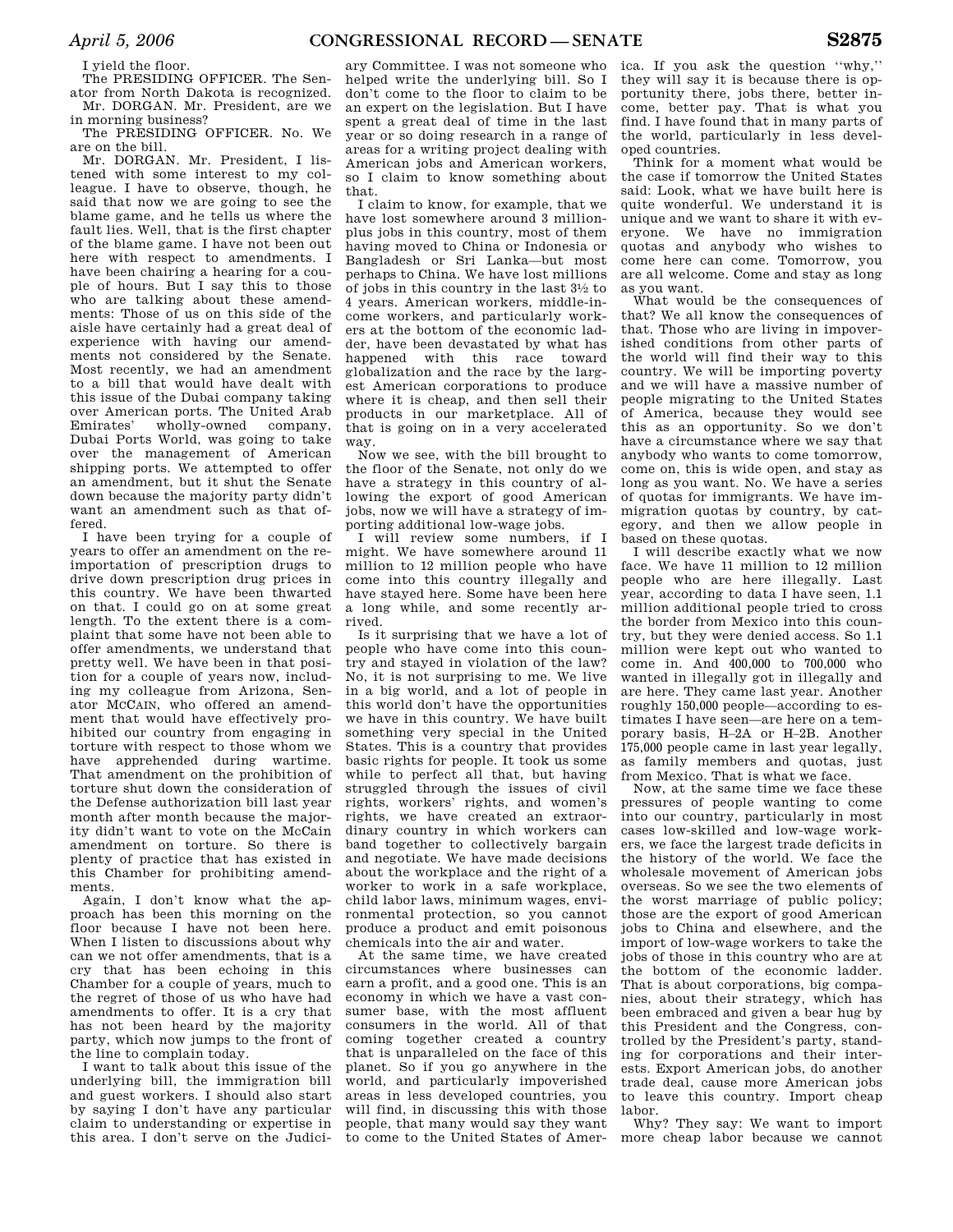find Americans to do the work. So not only does the bill on the floor of the Senate describe that we will create a legal status for 11 million to 12 million people who are here because, practically speaking, nobody is going to round them up, or arrest them, or detain them, or export them—we will create a status for those folks—but in addition to that, it says let's also create a new guest worker program of 400,000 people per year each year, with an escalator of being able to increase that by 20 percent each year, which over 6 years could amount to 4.7 million more people coming into this country who now live outside of this country.

And so the bill provides a guest worker program saying we not only want to deal with the legalization of those who are here illegally—millions and millions and millions of them—we also want to add potentially another 4.7 million. And, by the way, there is more than that, but that is just the piece about which I am talking. On top of that would be the provisions dealing with the new agricultural workers, which was an amendment offered in the committee.

So where do these 4.7 million people go—the ones who are now living outside of our country who come into our country legally—under this legislation? They go to find jobs in competition with American workers.

Let's talk about low-skilled, lowwage American workers.

This Congress, as stingy as it has been for low-wage, low-skilled workers, has decided for 8 years it will not increase the minimum wage. Boy, it is Katy bar the door if it comes to helping somebody at the top—tax breaks, unbelievable tax breaks for people at the top.

One of the world's richest people told me the other day when I was talking with him that he pays a lower income tax rate than the receptionist in his office. Why? Because the priority in this Chamber, the priority in this Congress, the priority of the President, is to drive down income tax rates for people who have capital gains. Who has capital gains? The wealthy. They have most of the capital gains. The wealthiest Americans are now paying the lowest tax rates, and this Congress can't be quick enough to see if they can't offer another gift to those at the top of the income scale.

I have nothing at all against those at the top of the income ladder. God bless them, that is what America is about; it is about success. But that does not justify saying that those who are the most successful shall pay the lowest income tax rates in our country, and that is what is happening. At the same time, Congress can't move quickly enough to provide the lowest tax rates to those with the highest incomes. It says to the people with the lowest incomes: We don't have any interest in increasing the minimum wage. Sit there for 8 years, let inflation work against your purchasing power; doesn't matter to us, we don't intend to increase it. I think that is a terrible mistake, but that is the way people at the bottom of the economic ladder have been treated in this country now for many years.

Now they will be treated again to the prospect of saying: Let's have some more people come in; let's not just deal with this 11 to 12 million, let's have more people come in on top of that because we can't find Americans to do that work.

Why can't we find Americans to do that work? Let me read something from Robert Samuelson, a Washington Post editorial. I fully agree with this. He talks about:

It's a myth that the U.S. economy ''needs'' more poor immigrants.

He is speaking especially of the guest worker provisions.

The illegal immigrants already here represent only about 4.9 percent of the current labor force, reports the Pew Hispanic Center. In no major occupation are they a majority. . . .

Hardly anyone thinks that most existing illegal immigrants will leave—

Or be rounded up, arrested, or deported. I understand that. I think all of us probably understand that. I think there should be some enforcement of employer sanctions which we created but have not enforced, which would make a big difference with respect to illegal immigration. Here is what Samuelson said:

In 2004, the median hourly wage in Mexico was \$1.86 compared to \$9 for Mexicans working in the United States, says Rakesh Kochhar of Pew. With high labor turnover in the jobs they take, most new illegal immigrants can get work by accepting wages slightly below prevailing levels. . . .

But what would happen if new illegal immigration stopped and wasn't replaced by these guest workers?

That is an assumption. First, I don't buy the assumption that even if this bill is passed with legalizing 11 to 12 million immigrants and then allowing up to 4.7 million new people to come in who are now living outside our country, I don't buy the notion that we have plugged the border. I don't think we in any way inhibit illegal immigrants from coming across the border. I know my colleagues are talking about tightening the border and employer sanctions, and I will talk about that in a minute. Employer sanctions was the 1986 Simpson-Mazzoli bill. That was a miserable failure, and I will explain why.

Again quoting Samuelson:

But what would happen if new illegal immigration stopped and wasn't replaced by guest workers?

At some point higher wages would be going to American workers.

President Bush says that his guest worker program would ''match willing foreign workers with willing American employers, when no Americans can be found to fill the jobs.'' But at some higher wage, there would be willing Americans.

As long as you can bring illegal immigrants, which is what has been happening, into the country and they can work in the shadows and employers can employ them for subminimum wage, I understand why employers would not be employing American workers because they have a steady stream of workers they can employ below the minimum wage.

Business organizations understandably support guest worker programs. They like cheap labor and ignore the social consequences.

That is what is at work here. What is at work here is the same corporate interests who are exporting good American jobs are supporting this bill because they cannot only export good American jobs on the production side, but for those jobs you can't export, you can import cheap labor. And that is what this is about: Export good jobs and import cheap labor.

Let me talk for a moment about the debate over the Simpson-Mazzoli bill two decades ago at a time when we were told we had a significant immigration problem. That was a bill about border enforcement, strengthening enforcement at the border, and also creating employer sanctions.

The purpose of that bill was to say to employers: Don't you dare hire illegal immigrants; if you are hiring workers who are illegal, you are going to be in trouble, you are going to be slapped with a fine and subject to enforcement actions. So I went back and read the 1985 and 1986 debate about Simpson-Mazzoli. I won't embarrass anybody by reading it on the floor of the Senate. It was fascinating debate in the House and the Senate. This was nirvana. This was the entire solution. It was going to work like a charm because if you say to employers you dare not hire people who are not here legally, you shut down the job, you shut down the magnet, you shut down illegal immigration, end of story.

The fact is it didn't work at all. We have people in my State, the State of North Dakota, today—in fact, I think there is a story in today's paper about illegal immigrants working on some energy plants in the middle of North Dakota, found to be illegal. The question is: Is anybody going to take action against the employer? That would be a Minnesota employer, by the way.

Most of our troubles come from Minnesota. We joke about that.

If a Minnesota employer hires illegal workers, and he is caught, are there any problems for the Minnesota employer? No, no, not even a slap on the wrist; just a pat on the back. Nobody is going to prosecute. Nobody is going to fine them. Nobody is going to take enforcement action. It is exactly why we are in the situation we are in today. There are no sanctions for employers who hire illegal aliens.

I want to say very clearly that I don't in any way, because I oppose this guest worker program that will bring 4.7 million people in to compete with American workers at the bottom of the economic ladder, I don't in any way want to diminish the dignity and self-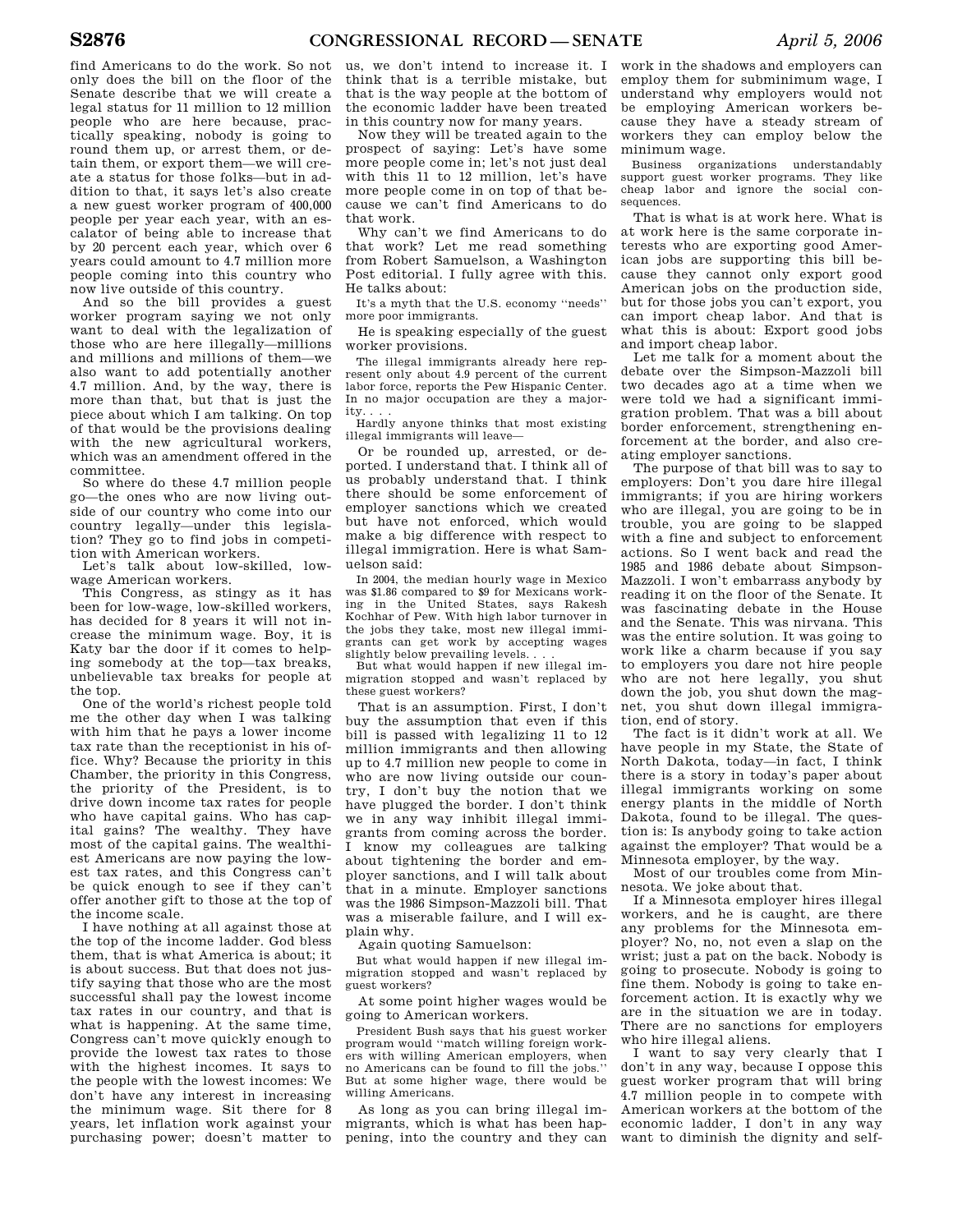worth of immigrants. I don't mean that at all. I know in most cases these are hard-working people, good families. Most of us have come from immigrant families at some point in our lineage. Because someone would come out and say, as I do today, that I don't support this proposal offered by the President and offered on the floor of the Senate, saying not only are we going to legalize or give legal status to 11 or 12 million people who came here illegally, but in addition to that, we are going to allow 400,000 people a year with a 20 percent escalation clause for the 4.7 million additional people potentially in 6 years to come into this country, I am not going to support that. That is a strategy for corporations to provide a ladder of cheap labor coming into this country, displacing American workers.

We have a serious crisis in this country with respect to the plight of America's workers. A lot of people who worked hard all their lives, worked for companies and were proud of it are now discovering their jobs are not safe, their jobs are not secure. In many cases, their jobs are gone—gone to China, gone to Indonesia. Yes, they can find another job. The statistics show they find another job at 20 percent less income. In most cases, they have lost their pensions; they have lost their health care. These are middle-income American workers, and the low-income workers, the people at the bottom of the ladder, the people who are high school dropouts, they work hard, they struggle, and now what they have confronted in recent years is a corporate strategy of being able to hire illegal immigrants at subpar wages, so the jobs are not there for them.

We have a lot of people come to this floor and want to offer amendments. They say they speak for this immigration bill, and they say they speak for immigrants. Again, let me emphasize, I don't want to diminish their concern for immigrant families. I don't want to do that. That is not what I am about. But I want to come to this floor to say a word on behalf of American workers because nobody is coming to this floor to talk about American workers, American jobs, and what it means to our country's future to have good jobs that pay well with retirement benefits and health benefits.

The current strategy we are employing in this country today, a strategy embraced by this President and this Congress, a corporate strategy that says let us export good jobs and import cheap labor, that is a strategy that undermines our economy.

I am interested in the long-term economic health of this country. We have a lot of kids who will grow up in this country, American kids, who want opportunity. Every single set of parents wants to leave a country that is better for their children. They want to leave a country that provides more opportunities for their children, and that is simply not the case these days, regrettably. It is because we have an eco-

nomic strategy that is off track, and we need to put it on track. I have ideas about how to do that. Others do as well. But one of those ideas would not include suggesting that we ought to displace American workers with 4.7 million additional immigrant workers who now live outside of our country but who will come into our country to assume low-wage jobs and displace jobs for low-wage American workers. That would not be included in my suggestion of how to fix what is wrong in our country.

There is so much to say about this subject. I know there is great passion. I have heard it from all of the groups. I have used a lot of statistics. This is not, after all, about statistics or data. It is about hopes and dreams and aspirations. It is about human misery. It is about living in the shadows. It is about all of those things. So I understand the passion that exists on the floor of this Senate about this matter. But I also, as one Member of this body, lament that there seems to be so little effort and so little activity on this floor about the passions and the hopes and the dreams and the inspiration American workers have about their future.

I have indicated previously, I know we have this global economy and I know part of that global economy plays a role in this immigration debate. People say you are a hopeless xenophobe who doesn't get it. We all see over the horizon, and you somehow are nearsighted. My sense is that we as a country will have our better days ahead of us if we adopt public policy which is thoughtful and, yes, which has as a self-interest the long-term economic well-being of our country.

But this global economy has marched and now galloped forward without adequate rules with respect to jobs and income and opportunity in this country, and too few people seem to care about the diminished circumstances facing most American families and most American workers. That, too, should play a central role in this discussion. That, too, should be a part of the consideration here in the Senate. Regrettably, it has not been. My hope is that perhaps in the next 48 hours it will be, finally.

Mr. President, I yield the floor and suggest the absence of a quorum.

The PRESIDING OFFICER (Mr. SUNUNU). The clerk will call the roll.

The assistant legislative clerk proceeded to call the roll.

Mr. CHAFEE. Mr. President, I ask unanimous consent that the order for the quorum call be rescinded.

The PRESIDING OFFICER. Without objection, it is so ordered.

Mr. CHAFEE. Mr. President, I ask unanimous consent that the majority leader be recognized at 3:15 p.m.

The PRESIDING OFFICER. Without objection, it is so ordered.

Mr. CHAFEE. Mr. President, I suggest the absence of a quorum.

The PRESIDING OFFICER. The clerk will call the roll.

The assistant legislative clerk proceeded to call the roll.

Mr. DAYTON. Mr. President, I ask unanimous consent that the order for the quorum call be rescinded.

The PRESIDING OFFICER. Without objection, it is so ordered.

Mr. DAYTON. Mr. President, I take offense at the characterizations of the Democratic leader about obstructing this legislation, particularly from those from southern border States who, in addition to the culpability of the Federal Government, should take the blame for some of the failures of these last few years that have perpetrated these 11 million, 12 million illegal immigrants upon the United States. I respect the comments of the Senator from North Dakota, putting those responsibilities, some of them, on the businesses of Minnesota, but I must say that the businesses of Minnesota and perhaps other Northern States have, to their credit, resisted the imposition of workers from other countries upon themselves—again, to their credit. It is from the States of southern borders, those businesses which have allowed this illegal immigration to go unchecked and which have, I believe to their discredit, employed these individuals.

It surprises me—in fact, I would call it the rank hypocrisy of those who have stood here today representing these States whose businesses have allowed these illegal immigrants to be employed, who have benefited and profited from those employments, and who now are suddenly trying to take aggressive action to impose these sanctions upon all businesses. I believe strongly that Minnesota businesses and others in Northern States have been forced to accept illegal immigrants because of the failure of States on the southern border to stand up and to protect their borders, in addition to the Federal Government. I deeply object to those who are claiming that somehow that is the failure of Northern States such as Minnesota.

I yield the floor and suggest the absence of a quorum.

The PRESIDING OFFICER. The clerk will call the roll.

The assistant legislative clerk proceeded to call the roll.

Mr. CHAMBLISS. Mr. President, I ask unanimous consent that the order for the quorum call be dispensed with. The PRESIDING OFFICER. Without objection, it is so ordered.

Mr. CHAMBLISS. Mr. President, I ask unanimous consent that the pending amendment be set aside and that my amendment No. 3232 be called up.

Mr. DAYTON. Mr. President, I object.

The PRESIDING OFFICER. Objection is heard.

Mr. CHAMBLISS. Mr. President, I am disappointed that my colleagues across the aisle will not let those of us who have good faith amendments to call them up, debate them, and have a vote on them. This is most troubling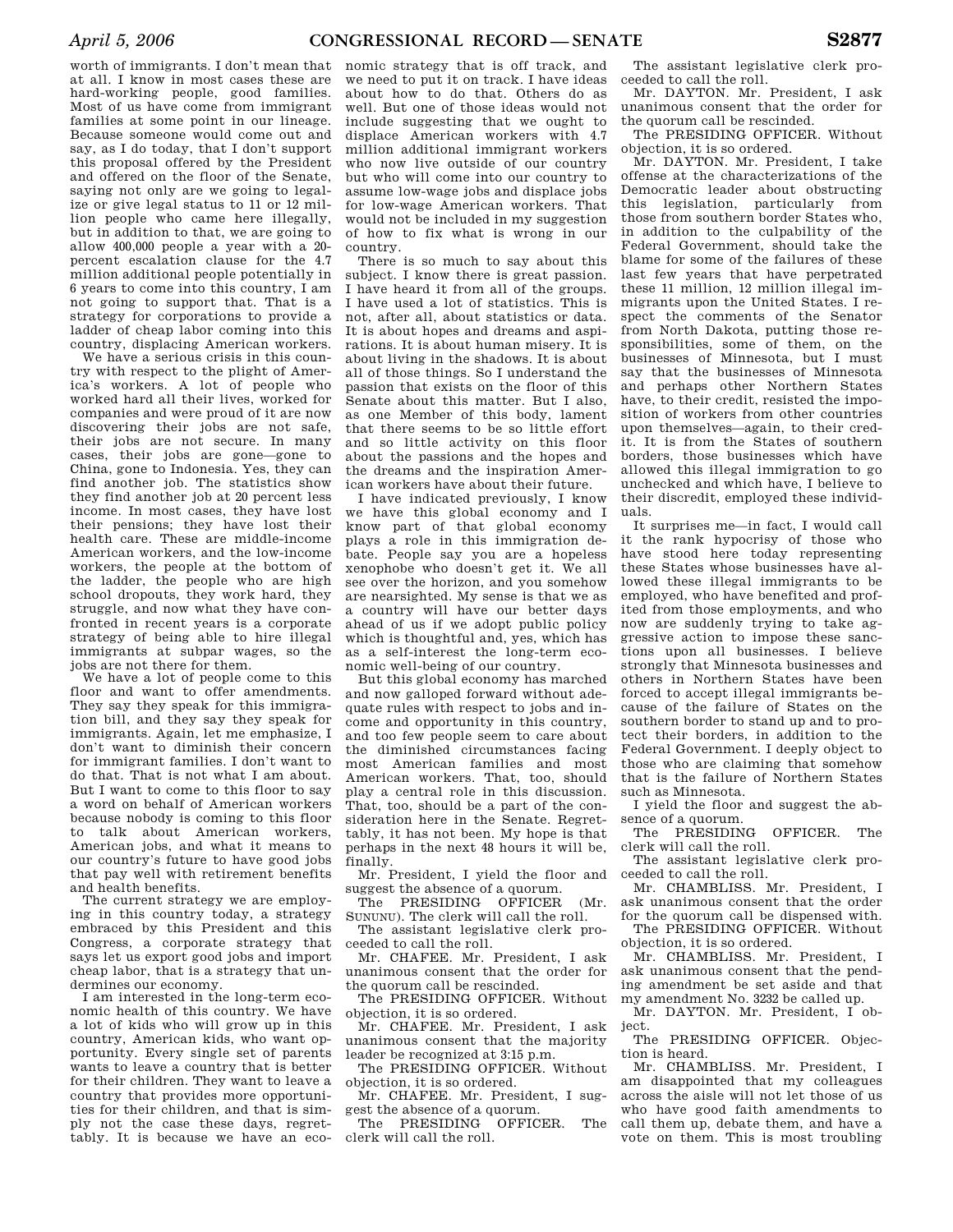because, while I disagree with many of the provisions in the bill, the border security provisions are absolutely critical. The majority of Americans consider border security to be one of the most important priorities considered by Congress. In holding up the amendment process, the Democrats are holding up the chance to move forward on these critical border security issues. This legislation is too important to fall victim to politics as usual.

As I said, I strongly disagree with this legislation in its current form. I think the provisions relative to agriculture are not in the best interests of farmers and agribusiness people. I can't tell you how many phone calls and letters and emails I have received from my constituents in Georgia as well as from farmers across the Nation voicing their objection to many pieces of the Judiciary Committee bill and encouraging me in my efforts to make some important changes.

So I was astounded to hear the minority leader yesterday suggest that the Judiciary Committee's bill is good enough for him and therefore should be accepted whole hog by the Senate. That is not the way the Senate works. This body is based on the concept of debate. To suggest that this legislation should reflect the will of the 18 members of Judiciary Committee and ignore the will of the full Senate is to belittle the enormous implications that will result from whatever legislation the Senate passes.

I recognize that a number of pending amendments are going to require the Senate to make some difficult votes. But we cannot try to avoid these votes for political expediency. The American people deserve to know where their Senators stand on these critical issues. And every Senator has the right to try to shape this legislation.

The folks on the other side of the aisle need to stop playing politics as usual—which is obstruct, obstruct, obstruct. This bill is too important and their antics are going to prevent us from having a bill that actually means something and isn't just a repeat of the past. Georgians and the American people deserve more than politics as usual—they deserve a thoughtful and thorough debate.

Even though I am not allowed to offer my amendment at this time, I would like to take a few moments to speak about it. And at this point I would like to ask unanimous consent that Senator BROWNBACK be added as a cosponsor to amendment No. 3232.

The PRESIDING OFFICER. Without objection, it is so ordered.

Mr. CHAMBLISS. Mr. President, the Judiciary substitute bill mandates that the minimum wage that must be paid to workers admitted under the H–2A program shall be the greater of: the applicable state minimum wage, the prevailing wage, or the adverse effect wage rate, often referred to as the AEWR. In almost every case in every State, the AEWR is significantly high-

er than the local prevailing wage. Interestingly enough, the U.S. Department of Labor does not determine this AEWR. AEWR wages are based solely on a U.S. Department of Agriculture's National Agriculture Statistics Service quarterly survey—a survey that has been published by the Department of Agriculture for decades; a survey that was never intended for the purpose for which the Department of Labor utilizes the collected data.

The AEWR reflects the average wage for disparate field and livestock work over a multistate area. Packing house work—an occupation filled by a large number of H2–A workers—is not surveyed. The NASS survey result is the average of all agricultural wages, including the wages that are paid to workers whose higher production levels entitle them to additional incentives or piecework pay. The U.S. Department of Labor then uses this average wage without regard for differences in occupations, skills and seasonality by turning that average into a minimum guaranteed wage for purposes of the AEWR.

To put this in terms my colleagues can understand, this would be like if you took a survey of all congressional salaries, from Senators and Congressmen to staff assistants, and then took the average of those salaries and mandated that the average wage must be the minimum amount paid to any congressional staffer.

Agricultural employers who use the H–2A program to avoid breaking the law by hiring legal workers are put at a distinct competitive disadvantage when compared to growers who use the available undocumented workforce. In fact, this competitive disadvantage caused by the additional expense of using H–2A is a major factor in the agricultural industry's increasing dependency on an illegal workforce.

Those employers who have been utilizing an illegal workforce have not been paying those illegal workers anywhere near the adverse effect wage rate. Most troubling to me is that in the Judiciary Committee's bill, once agricultural employers transition those illegal workers to blue card workers, there is still no mandated wage floor for them! Therefore, H–2A growers will continue to experience unfair competition if the AEWR is not replaced with local prevailing wages.

I would also like to point out that the wages required of employers of workers admitted under every other temporary, non-immigrant visa category is a local prevailing wage rate determined by the U.S. Department of Labor through specific occupational surveys by the various states.

I believe this should be the case for the H–2A program as well. Moving from an Adverse Effect Wage Rate requirement to a prevailing wage would allow the use of a more localized, occupationspecific, competitive wage when growers access legal workers through the H– 2A program. This would naturally raise wages for some farm workers and bet-

ter reflect the economic realities of the area in which the work is performed and the type of work being performed. It would also encourage agricultural employers to participate in a program designed to protect and identify the workers on our Nation's farms.

I urge you to support the amendment.

I suggest the absence of a quorum.<br>The PRESIDING OFFICER. The

The PRESIDING OFFICER. clerk will call the roll.

The bill clerk proceeded to call the roll.

Mr. NELSON of Nebraska. Mr. President, I ask unanimous consent that the order for the quorum call be rescinded.

The PRESIDING OFFICER. Without objection, it is so ordered.

Mr. NELSON of Nebraska. Mr. President, I will sound, unfortunately, like a broken record for the next 15 minutes or so.

Mr. CHAMBLISS. I will object to an amendment being called up at this time.

The PRESIDING OFFICER. The Senator from Nebraska has been recognized. The quorum call has been lifted. No other unanimous consent request has been made.

The Senator from Nebraska.

Mr. NELSON of Nebraska. It is important to stress again and again we must focus on border security first.

When I first announced and then introduced my border security bill last fall along with my colleagues, Senator SESSIONS and Senator COBURN, people across America were talking about securing our borders but there wasn't any action.

No bill in Congress was moving because most of the efforts tried to tackle everything and ended up doing nothing.

I proposed changing the way we address immigration reform and introduced a bipartisan bill that focuses on border security first.

Until we secure our borders, the U.S. will never be able to control the deeper problems of illegal immigration. I repeat: without securing our borders first, the U.S. will never be able to deal with its illegal immigration problems.

That is why, I, along with my colleagues Senator SESSIONS, Senator BYRD, and Senator VITTER are offering our bipartisan border security bill as a complete substitute to the bill that Senator SPECTER and the Judiciary Committee have offered.

We all have great respect for Senator SPECTER and the hard work by the Judiciary Committee to complete the bill they reported out last week under difficult time constraints. It is a good thing that we have so many people working together trying to find solutions to our illegal immigration problem. But it is important that those efforts are not lost because we tried to tackle everything and accomplished nothing. Those efforts are why we must focus on border security.

My colleagues and I are convinced that there is only one way we are going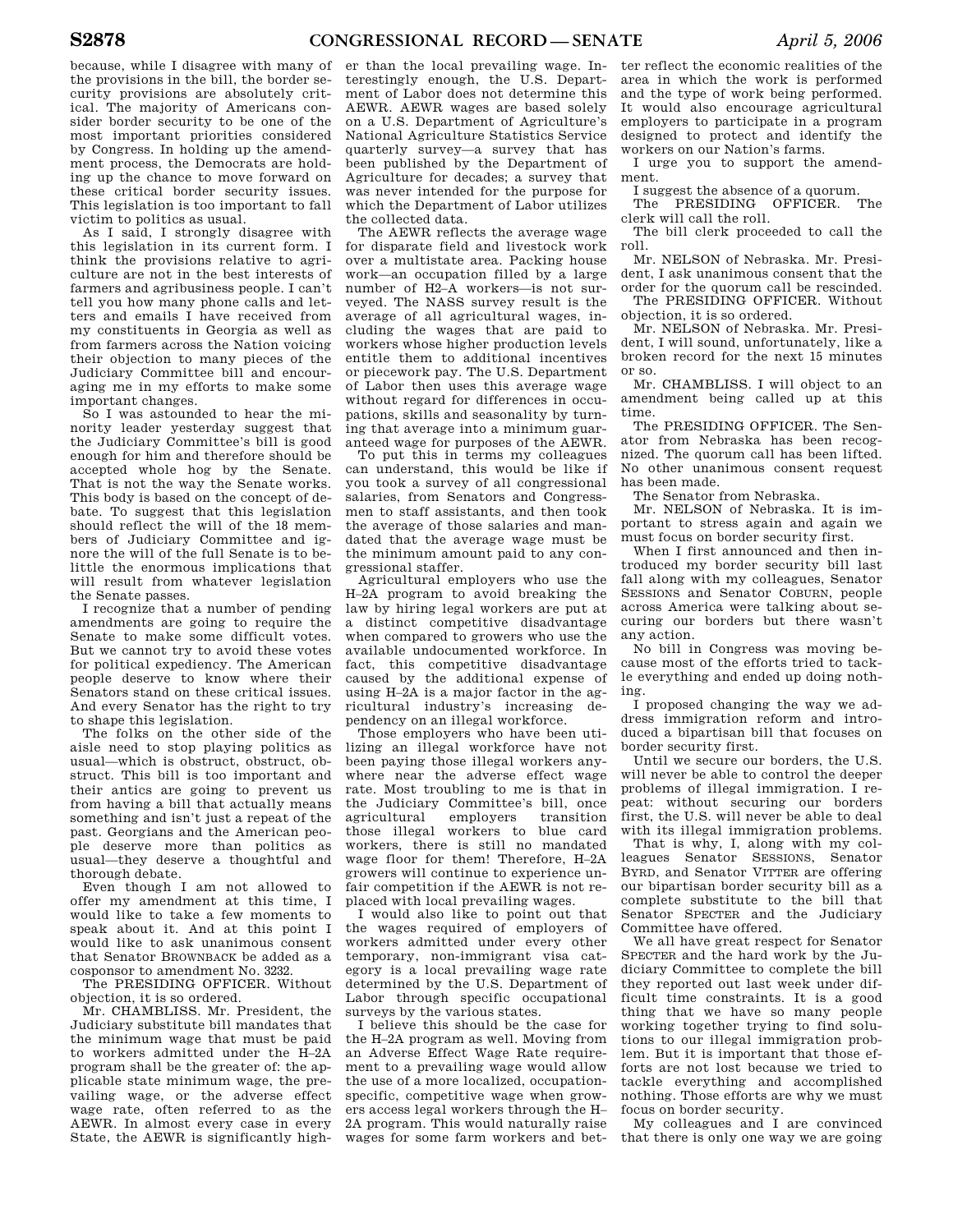to find consensus and see real action this year, and that is if we take the very important step of securing our borders first.

Our proposal would add 3,000 border patrol agents per year for 5 years and enhance border security technology.

It also adds:

1,000 new investigative personnel dedicated to stopping immigrant smuggling;

10,000 new Department of Homeland Security investigators dedicated to worksite enforcement; and<br>15.000 immigration

enforcement agents dedicated to fraud detection.

At the same time, we give employers the tools they need to confirm the status of prospective employees to ensure that they are following the law.

If the companies have completed the verification process they will be protected in their hiring decisions. And the companies will not need to be concerned with verifying documents nor will they have to be in the business of making sure that documents handed to them are not fraudulent. However, if a company ignores this process and hires illegal immigrants anyway, our proposal enhances the penalties for breaking the law.

We believe that this is an important component for securing our borders and addressing the problem of illegal immigration. By removing the motivation behind most illegal immigration securing employment through fraudulent documents or unscrupulous employers—we can take another important step towards resolving our illegal immigration problems.

In addition to aiding employers identifying illegal immigrants, this proposal also helps border security agents to stop immigrant smuggling, human trafficking, and other border offenses. This will ensure that gangs, organized crime, and individuals looking to exploit illegal immigrants for profit are prosecuted and prevented from putting immigrants in harms way.

Currently, these offenders are difficult to prosecute and are soon back committing new offenses of the same old crime.

I understand there has been some confusion about who this provision of the Border Security First proposal targets. I would like to set the record straight and make absolutely clear that this section is not aimed at prosecuting any religious or humanitarian groups that assist individuals in need. These people are not prosecuted now nor will they be in the future—nor should they be.

Instead, we need to stop the criminals who are smuggling people for financial gain and commercial profit. They are the ones hurting immigrants, not our religious and nonprofit groups.

I would also like to clarify for the record that this proposal does not make illegal immigrants in this country felons. It merely seeks to secure our borders as a first step towards resolving our illegal immigration problems.

I continue to push for border security first because I believe that it is our responsibility to work together to find a solution to this problem confronting our Nation. Our fellow Americans expect no less from us.

I continue to push for border security first because it makes common sense.

We all agree that the borders need to be secured.

And with a problem as pressing as illegal immigration, it is important that we work to build a consensus and that we concentrate our efforts on getting something accomplished that moves us along the path towards resolving this problem.

The disagreements we face all stem from the additional problem of what to do with the illegal immigrants already here. I am for securing the border first—and then developing a plan for the illegal immigrants already here. We cannot afford to miss this opportunity to begin solving this problem because we concentrated on the things we disagree about rather than working to make sure we accomplished what we all agree needs to be accomplished first.

Unless we secure our borders first, the problem will only continue to worsen and the number of illegal immigrants we need to address will be larger than it is now.

Unless we secure our borders first, the U.S. will never have a firm grasp on the interior problems we have as a result of illegal immigration.

Unless we secure our borders first, we will never be able to adequately address the remaining issues that illegal immigration present.

Unless we secure our borders first, we will miss this opportunity to begin solving a problem and we will have failed to properly do our jobs for the American people.

By implementing tough new changes to secure our borders we can take an important first step toward addressing illegal immigration.

Today as we continue this debate and we continue to think about the bill that is before the Senate, we need to redirect our attention and put border security first so we can then go on. The ''do everything'' bill that is before the Senate today will end up doing nothing. The reason is if it is passed by this Senate and goes to the conference committee, it cannot be squared with the House version that has already been passed. It will be easier to square the circle than it will be to bring these two disparate bills together, and that is why we need to do something to secure our borders first.

I yield the floor.

I suggest the absence of a quorum.<br>The PRESIDING OFFICER. The The PRESIDING OFFICER.

clerk will call the roll. The bill clerk proceeded to call the

roll. Mr. FRIST. Mr. President, I ask unanimous consent that the order for the quorum call be rescinded.

The PRESIDING OFFICER (Mr. MAR-TINEZ). Without objection, it is so ordered.

Mr. FRIST. Mr. President, I come to the floor, and I am broadly supported by our caucus, because we come to a moment in time where people are looking at the Senate, America is looking at the Senate, and asking: Why? Why are we at a point where we are addressed with a problem that is not insurmountable—seemingly insurmountable at times but a problem which can be addressed, which addresses the issues that are so fundamental to our country—issues of national security, issues of fairness, issues of compassion—challenges that if not addressed will continue to grow, thereby threatening the security of the American people, who are watching.

Republicans are here—we see it right here on the floor right now—and we have been here since last Wednesday on a bill doing what the American people expect; that is, identifying a problem, discussing a problem, putting together amendments in order to take a bill to the floor and, therefore, improve a bill. And yet we are being denied that basic opportunity.

Right this very moment, we are here to address a national problem, a problem that is pressing. It impacts every American listening. I mentioned the word ''fairness'' because it is basically a matter of fairness—of fairness to a group of people, the 12 million undocumented people here in this country today, who, yes, came here illegally, but who are listening and watching right now and asking that question, Will my plight be addressed and addressed appropriately?

It has to do with fairness to the Senate, where each of us came here probably for different reasons, but to participate in governing and moving America forward to a future that we know will be safer, that will be healthier, that will be more prosperous; and fairness for our constituents, who are scratching their heads right now, at first maybe saying, well, there it is, the Senate, once again, not able to address problems, but then, after a moment, saying that is wrong; those are the people who are sent to Washington to represent us, to address the toughest, most fundamental problems that are out there today, and that is our secureness, our security, to address issues that affect internal enforcement of the laws of the land, a nation of laws, and, yes, a nation that has captured the richness of our immigrants.

Twelve million people are living in the shadows. I would argue that today our Democratic colleagues are living in the shadows by not standing up and addressing the problems, the challenges, the opportunities that have been identified. The minority refuses to vote. They refuse to give us simple votes, upor-down votes, on issues we can debate on the floor, that we are ready to debate.

The other side of the aisle is refusing to govern. That is why we came to the Senate. They refuse to come to the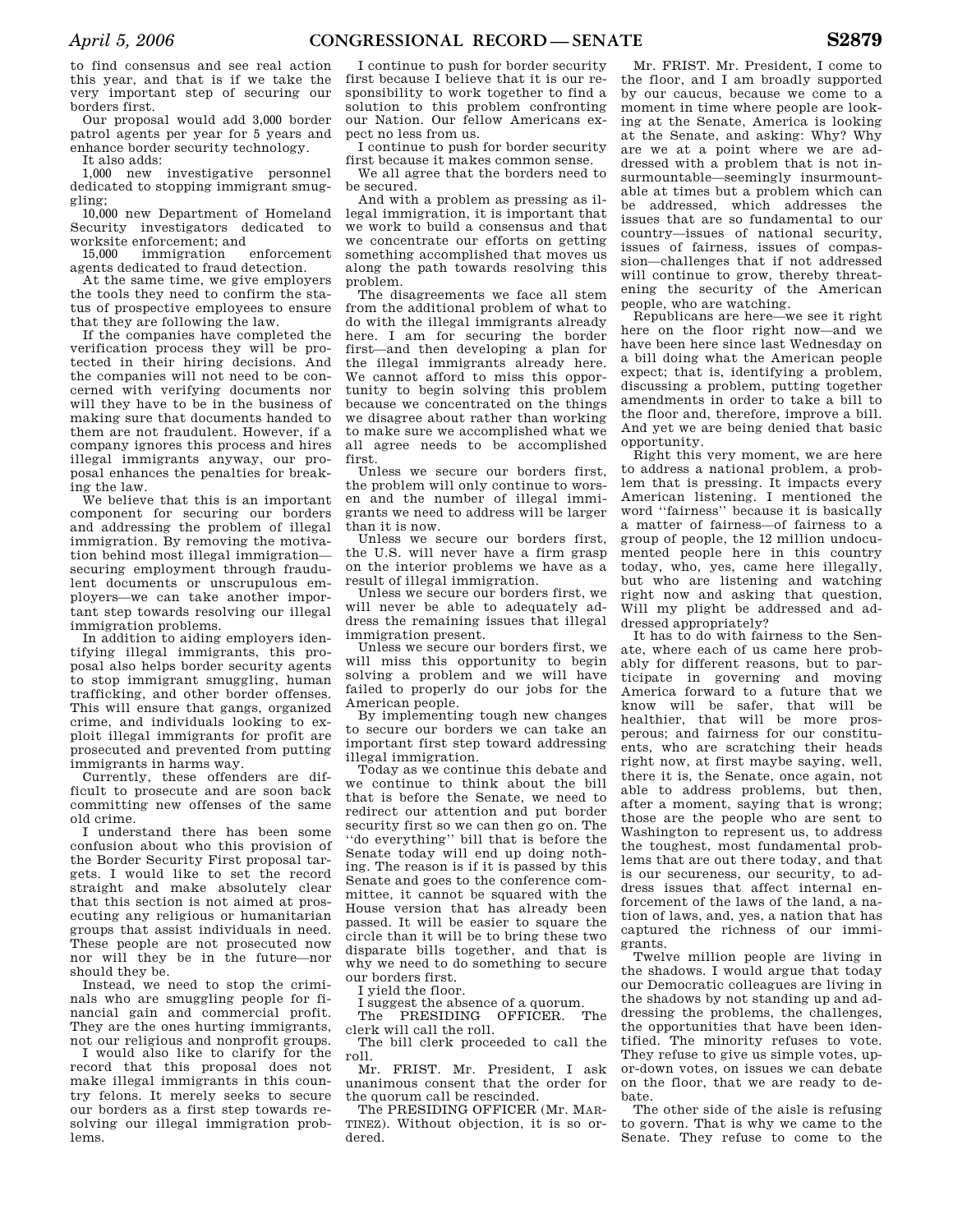table to even attempt to address the problem. They are willing to let these 12 million people continue to struggle. They are willing to let our national security, by not addressing the problem, be compromised. They are willing to let our health care, our education, and our immigration system be crippled.

I come to the floor to make the statement that the immigration system is broken, and yet the Democrats today do not have the courage to address the problem, to fix the problem. They show a lack of courage, I think, conviction, and leadership to fix the problem. You fix the problem by doing something, not coming with a solution and saying: This is it; take it or leave it. It is to allow us to have an amendment proposed, to debate that amendment, and then to vote on that amendment.

What happens, then, when we take an issue that is totally nonpartisan—it is not a red State, blue State, liberal, conservative, Democratic or Republican issue—and all of a sudden politics gets injected into it? Thus I ask the other side of the aisle to please put the politics aside and allow this body—100 individuals—to cast votes, take up amendments and vote on them.

There have been a lot of media reports saying that caucuses are fractured—our caucus is fractured and the Democratic caucus is fractured. I think that in many ways can be overplayed, but it does reflect the fact—not the fracturing but the diversity of ideas, good ideas, that need to come to the floor and be debated in order to solve these huge problems that are out there: on the border, first and foremost; interior enforcement at the workplace; the temporary workers, the 12 million people.

We have ideas right here. There are 50 different people with a bunch of ideas, yet not one is being allowed to come to the floor, lay down their amendment, have the manager take up the amendment, debate it, and then vote on that amendment. And we are not going to all agree. That is what the Senate is all about: to debate, to deliberate, to discuss, and then to act.

I think our side has shown our courage to come forth and address a problem. There are not clear-cut answers and not answers everybody is going to agree with. But by working together not Republican and Democrat, but by working together, each of us operating with our own convictions, allowed to vote with our own convictions, we can move this process forward.

It comes back to fairness again. It is the fairness for each of us. It is the fairness for the 12 million. It is the fairness for the immigrants who want to come to this country, yes, legally so they will have a clearly defined system.

I want to thank the members of my caucus for coming to the table. It is a tough issue, the whole immigration issue. It is a broken system. It demands to be fixed. They are ready to

fix it, but right now the other side of the aisle is not allowing us. Without fail, all of our people have come forward with good ideas. We do not all agree with each other—but to work together in a constructive way, bringing out the very best of this body, when, I would argue, over the last 24 hours we have seen the absolute worst.

I do believe the American people deserve better. And again, as I opened, I said the American people have to be scratching their head. Now I used to say this is another insufferable attempt of the other side to block, to obstruct, to postpone, to delay, but now I think it is beyond that.

We know the American people care passionately about this issue. It is time for us to come together—not Republican versus Democrat—and allow these amendments, in an orderly way, determined by the managers, to be debated and voted upon so we can move this country forward, where we know if we act we will be safer, we will give hope where there is no hope today, we will respond with compassion, because I have confidence in the system itself.

Mr. SPECTER. Mr. President, will the distinguished majority leader yield for a question?

Mr. FRIST. I am happy to yield to the distinguished Senator from Pennsylvania.

The PRESIDING OFFICER. The Senator from Pennsylvania.

Mr. SPECTER. Mr. President, my questions to the majority leader are whether the conduct of the Democrats is consistent with the usual practice of the Senate, which allows Senators to offer, at a minimum, germane amendments to pending legislation, and whether the position taken by the distinguished Democratic leader is consistent with the practices and protocol of the Senate?

His approach was summarized in a news conference yesterday that I spoke about on the Senate floor—I had a minor confrontation with the Democratic leader yesterday—where a question was posed by a reporter. Quote:

Senator REID, the Republicans are saying that you are not allowing amendments to be voted on on the floor. Is there a reason for that?

And Senator REID responded, and I quote:

We are happy to take a look at amendments that don't damage the integrity of the bill, but if it is going to be, in the estimation of the unified Democrats, an effort to denigrate this bipartisan bill, then they won't have votes on those amendments.

My question is, is it up to a Senator or a caucus or a party or the Members on one side of the aisle to take a look at the amendments and decide whether they damage the integrity of the bill and to set a standard that if an amendment is going to be, in the estimation of the unified Democrats, an effort to denigrate this bipartisan bill, then they won't have a vote on that amendment? Or is it the practice and protocol of the Senate to allow Senators to vote

for amendments as individual Senators see the situation in their own right?

Mr. FRIST. Mr. President, in response to my colleague and the manager of this bill, it is clear that by protocol, precedent—and I would even take it back to something more basic than that—and simple fairness and respect for individual Members, Members be allowed to come forward and offer their amendments and then, yes, discuss it with the Democratic leader, the Republican leader, and especially the managers of the bill. But to think that the minority party can cherry-pick which amendments will be considered and no other amendments will be considered is totally outside of the realm of both practice, protocol and, again, fairness of the body itself.

Mr. SPECTER. I thank the distinguished majority leader for a very poignant, accurate, conclusive response.

The PRESIDING OFFICER. The minority leader is recognized.

Mr. REID. Mr. President, I just hope that my friends on the other side of the aisle—and there isn't a single Senator over there I don't consider a friend and have great respect for—I hope they remember this exchange between the chairman of the Judiciary Committee and the majority leader today, as we wind down this session of this Congress. I want them to remember this because you don't have to have a very long memory to understand what has happened in the Senate with our inability to offer amendments. The most recent that I can think of, of course, was the Dubai Ports situation on lobbying. The next thing I can go back and look at is the PATRIOT Act, where the distinguished majority leader filled the tree.

There is no need—we went through this yesterday. There is no need to do this. But the Senate, in the 200-plus years it has been in existence—even though the rules are somewhat difficult to accept, they are here. And they are here for a reason. Because over the generations of the Senate, there is always the ability to have an endgame. There is a way to proceed orderly on a piece of legislation. And what we should do on this, if everyone is so upset with what is taking place here, is in the morning we will have an opportunity to invoke cloture. All germane amendments will be allowed, if they were filed before 1 o'clock today. There would be an opportunity then to debate these amendments and vote on them. So there is no more orderly way to proceed to a matter than cloture.

I wish to switch a little bit here and talk about something that is extremely personal to me. I have been a legislator for a long time. The first job I had in public office was in 1964. I have been involved in government for 42 years. I was a city attorney, served on county boards, the State legislature, and other such opportunities that the people of the State of Nevada have given me. I don't want this to be true confessions,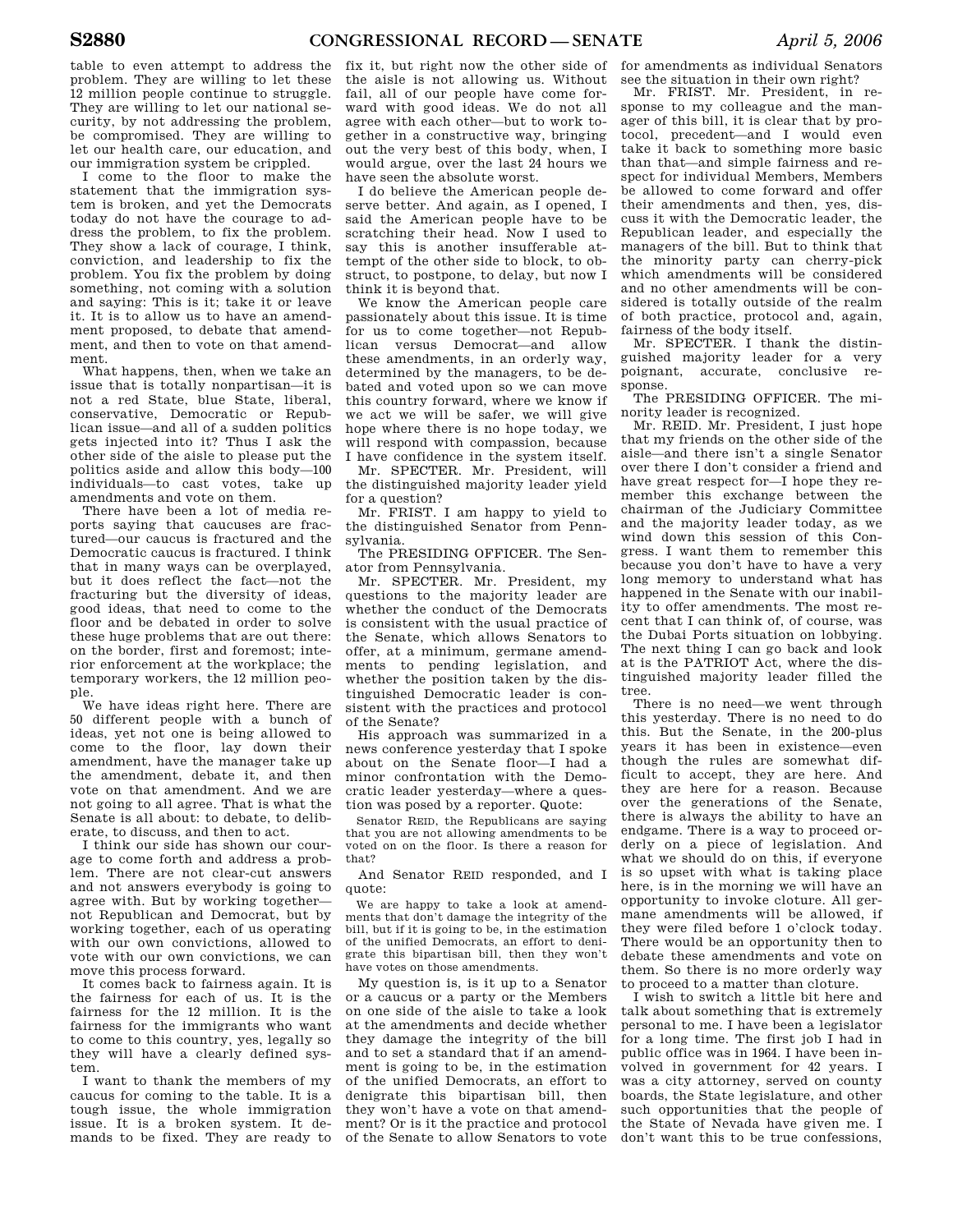but I want to relate to the Senate that the biggest mistake I ever made, the largest error I ever made was 15 or 18 years ago, as a Member of the U.S. Congress, when, with my chief of staff, my dear friend Reynaldo Martinez—he and I played baseball together. He was a star on that team. I wasn't. But we beat everybody. We were the California Scholastic Federation champions when I was a sophomore in high school.

He was my chief of staff. He is retired, a wonderful man. He has credentials in the Hispanic community. He has had a school named after him in Nevada. He has a youth center named after him. He is a very famous Nevadan and my dear friend.

A group of people came and talked to us and convinced us that the thing to do would be to close the borders between Mexico and the United States; in effect, stop people from coming across our borders to the United States. This period of time for which I am so apologetic—to my family, mostly—lasted about a week or two. I introduced legislation. My little wife is 5 feet tall. We have been together for soon to be 50 years. As I said here on the floor a few days ago, her father was born in Russia. He was run out of Russia. His name was Goldfarb, his family. They were Jewish. My wife heard that I had done this. She does not interfere with my legislation. Only when I ask her does she get involved in what I am doing. I didn't ask her about this. She, in effect, said: I can't believe that you have done it. But I had done it.

To compound this, I held a meeting a day or two after being confronted by my wife, a meeting in Las Vegas. It was a townhall meeting to explain this travesty that I called legislation. My friend, Judge John Mendoza, was there, somebody who, when I lost my Senate race in 1974 by 524 votes, spent all night with me consoling me, but he was in that audience. Larry Luna, Larry Mason, Isabelle Pfeiffer, people I had not talked to about this, in addition to my wife, pointed out the errors of my way. I have done everything since that meeting in Las Vegas, in conversation with my wife, to undo my embarrassment.

I have nothing against my friend, the junior Senator from Alabama, for bringing up what I had said those many years ago today on the Senate floor. I have no problem with that at all. But I do want to tell him and the rest of my friends in the Senate, that is a low point of my legislative career, the low point of my governmental career. That is why I believe we need comprehensive immigration reform today. People in America are counting on us to move forward with comprehensive immigration reform. They recognize that this country's national security depends on securing our borders and fixing our immigration system. They all want us to do this, Democrats and Republicans, to come together and do this.

I still believe that the bill before us is a compromise. I believe it is a good

bill. It is up to my Republican friends to decide what they want to do. They can work with us to move forward and vote cloture and have some amendments that are germane postcloture. My friends, the majority, can move forward with a bill that will fix our borders and reform the immigration system or continue to stonewall. It is in the eyes of the beholder who is stonewalling. I think what we have here is a compromise. We have a real bipartisan opportunity to fix our immigration system. Thanks to the hard work of the Democrats and Republicans on the Judiciary Committee, we have a bill that will do it.

So I hope that tomorrow morning, an hour after we come into session, that there will be a bipartisan vote to invoke cloture, move forward with this legislation, look at those germane amendments, vote them up or down, and move forward with the process.

I, first of all, want everyone in this Chamber to know that there is no animosity between the two leaders. We have jobs to do. We do the best we can to fulfill those responsibilities. But as far as the two of us are concerned there is no ill will toward me from Senator FRIST. He has never shown that on a personal basis. I have attempted not to do that with him. I will say on one occasion I did, and he brought it to my attention. I acknowledged that, and I understood what he was critical of. It was constructive criticism, and I took it as that.

I hope we can move forward. There have been proposals made by both sides. My friend's proposal on this side of the aisle was not acceptable. My proposal to him was not acceptable. But it is only 4 o'clock. Maybe something will happen before tomorrow morning's cloture vote.

The PRESIDING OFFICER. The majority leader.

Mr. FRIST. Mr. President, as I said in my remarks a few minutes ago, the disappointing thing to me is the situation we are in, in that in all likelihood, unless we have a radical departure in the next hour, the course we are on is to leave here in a few days having accomplished nothing for the American people. The American people expect more.

We all know that the institutions of government in today's world are watched by the American people because we were elected on their behalf to identify problems, to struggle and work through those problems through a process that has worked well for a couple hundred years, and that is debate and amendment. We have a bill on the floor that came out of the Judiciary Committee, a process I am actually proud of.

It has been confusing to people, I know, but I basically said: There is a problem out there that we know is there. It is getting worse. It affects the safety and security of the American people, plus the compassionate side, people dying crossing the borders, plus

12 million people who are having to wake up every day in the shadows out of fear that in some way somebody is going to come and touch them in a devastating way or not being able to report a domestic violence incident because it exposes them. That is wrong.

We have the opportunity—because of leadership, and working with the Democratic leadership, we got a bill to the floor, knowing 3 to 4 months in advance that we would be here now spending time on it—to fix the problem, to solve the problem. And maybe it is the surgical personality in me that says, if somebody in the room has cancer, you cut it out. You just don't sit there and talk to them and say: Come back in a few weeks or a few months or a few years, because they die from not acting and fixing it.

That may be too much my approach, but stepping back from that, I know this is a process here whereby if we start now and take the first amendment from last week, the Kyl amendment, which was introduced and has been discussed and debated, and last night we voted not to table it—why don't we take it and vote on it and go straight through, and then we would have the opportunity to effect a bill. I think we can improve the bill. I think it would get 60 votes for cloture, and then we could have a bill that would solve the problems that are out there. The PRESIDING OFFICER. The Sen-

ator from Arizona is recognized.

Mr. MCCAIN. Mr. President, it is well known that there are a number of Senators who have been engaged in active negotiations and are trying to come to an agreement so that we could get this very difficult and challenging issue behind us. There are Senators GRAHAM,<br>MARTINEZ DOMENICI BROWNBACK **BROWNBACK** HAGEL, and SPECTER, who led the legislation through the Judiciary Committee, and Senators GREGG, OBAMA, SALAZAR, DURBIN, and especially Senator KENNEDY. We have all been involved in negotiations and discussions morning, noon, and night, as have our staffs, as well as various outside groups. We are always very close to agreement. I cannot say we are going to reach agreement, but it is not for lack of knowledge, expertise, or dedication in trying to solve this issue.

Senator FRIST has encouraged us. We have met with him constantly and he has offered his encouragement as a leader and we are grateful for that. We are close. If we can reach an agreement, I think it would have 60 votes in this body. I haven't seen an issue in recent years that has so much emotion associated with it. Nor do I know of one that probably defines the Republican Party and the Democratic Party and what kind of a nation we are.

The occupant of the chair, Senator MARTINEZ, and Senator SALAZAR brought a perspective to this issue which is very valuable. Both have added life experiences on this issue. So it is not for lack of knowledge or expertise or talent, and we are very close.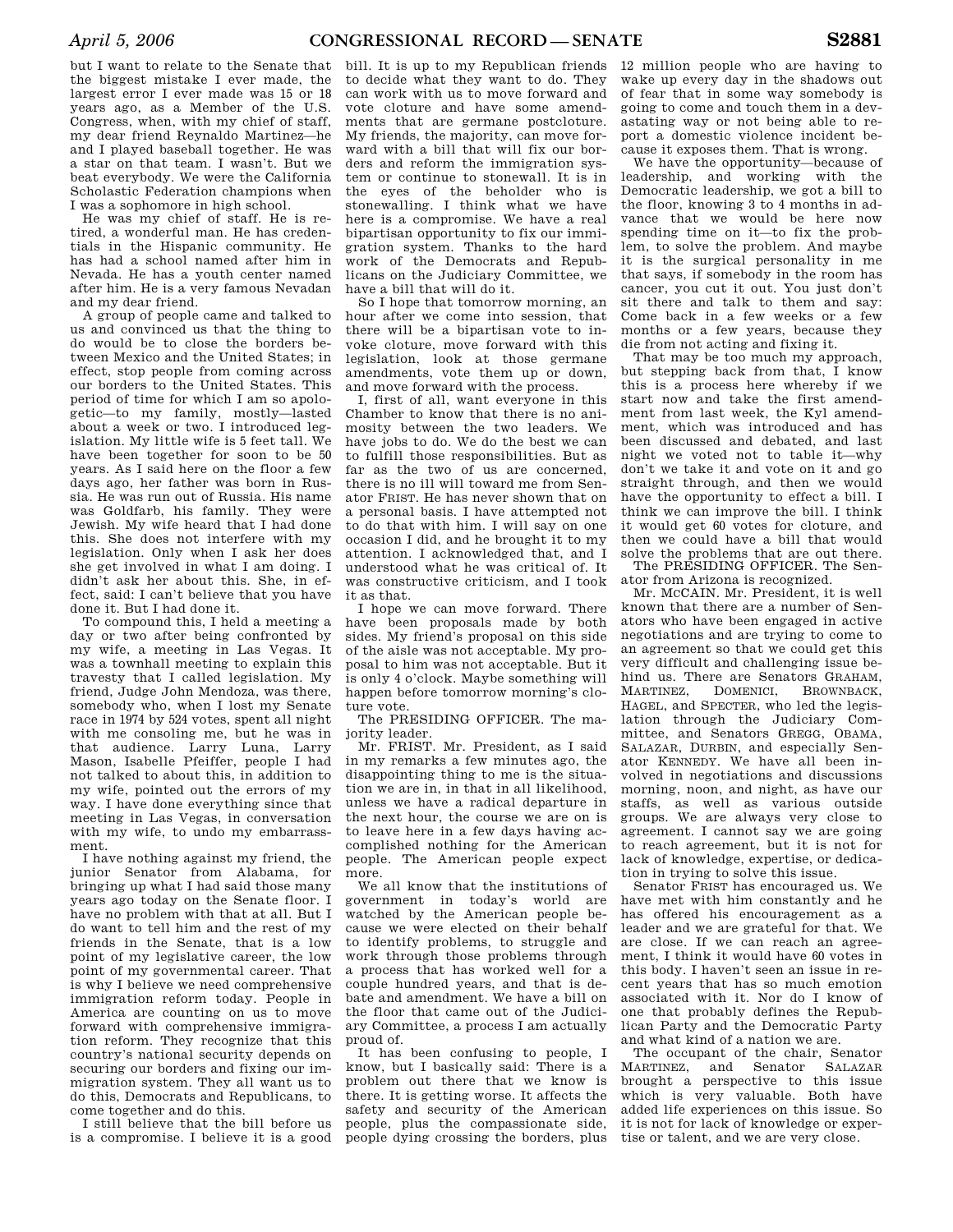But there has been a shadow on our discussions. The fact is the Senate has not moved forward with debate and amendments and votes. The Senate is supposed to do that. That is what this body is supposed to be all about. Now for a week and a half we have not been able to have a vote on a single issue. We should not be afraid to debate these issues and to vote on them. That is what we are supposed to do. We don't have to wait for cloture every time before we debate and have votes. Senator KYL and Senator CORNYN have devoted thousands of hours to this issue. They deserve a vote on their proposal. That is the way the Senate is supposed to function.

There are those on the other side who have amendments that probably would be very tough votes for those of us on this side. We are here to take tough votes. That is what we come here for to take tough votes. I could argue, as we do maybe too often, legitimately that this is one of the greatest challenges we face in our time—securing our borders, taking 11 million people out of the shadows who are exploited every day, fulfilling the job requirements that we all know are necessary to ensure our economic future.

I want to assure the Democratic leader that those of us on this side follow the leadership of our elected leader. We cannot vote for cloture when it is proposed by the other side. The majority rules. The majority sets the agenda in the Senate. For there to be an expectation that somehow we would vote for cloture as proposed by the Democratic leader—I imagine if my friend from Nevada were in the majority, he could take great exception to the Senator from Tennessee filing cloture and then expecting the other side to follow that.

We have a short period of time. I hope as these negotiations continue and we are close, I must say. I think my friend from Massachusetts would agree, although I must say he is very interesting to negotiate with. But I also point out that his word is good.

I hope people will listen to the Senator from Florida, who is in the chair. I hope people will listen to the Senator from Colorado, Mr. SALAZAR, and others who can explain to us better than anyone how urgent it is that we resolve this issue. Americans are unhappy with us, in general. But this issue has aroused passion in a way that few of us have ever seen across this country. In Los Angeles, Phoenix, Arizona, and New York City, and around the Nation, it seems to me we owe every American a resolution on this issue.

Can we please move forward with amendments, start voting, and then come to a resolution of this issue. I thank both leaders for their indulgence and my colleagues for their active involvement in this issue.

The PRESIDING OFFICER. The Senator from Nevada is recognized.

Mr. REID. Mr. President, I am sure it was an oversight by my friend from Arizona in just mentioning Senator SALA- ZAR, but also Senator MENENDEZ has been involved in the things we have done over here, and he is a great addition to our caucus.

My friend from Arizona, who has established his credentials as being courageous as none of the rest of us have, except perhaps Senator INOUYE, said we should not be afraid to take votes. So my suggestion—I made it yesterday and I make it today—is that there has been significant debate on the Specter-Leahy substitute. It is now before this body. We should not be afraid to vote on that. As I said, we are willing to vote. We don't need to have cloture. We can have an up-or-down vote on that right now. That is one alternative that could be considered.

Mr. FRIST. Mr. President, I think our point has been made. If we are going to address an issue that deserves to be addressed and that the American people expect us to address, we have to change course here from the last several days. It is going to require amendments and debate and allowing amendments to come to the floor. There is no comparable bill. The Medicare bill had 128 amendments; the highway bill had 47; the Energy bill had 70. But to think we can make progress on a bill flying through the Senate without the opportunity for debate and amendment is unrealistic. It is outside of the realm of what the American people expect and what our responsibilities are as Senators.

The PRESIDING OFFICER. The Senator from Texas is recognized.

Mrs. HUTCHISON. Mr. President, I so appreciate that the majority leader has called this to the Nation's attention because we have been working on this bill for almost 2 weeks now. The majority of the body has not had its say. The Judiciary Committee worked very hard on this bill. However, it is a bill that I could not possibly invoke cloture on before we have had a chance to have input and the opportunity to change it in the direction that the full majority of this body—hopefully, a resounding majority of the body—would support.

The House of Representatives passed a bill that probably not one Member of the Senate would support. That is not going to be the final position of Congress. The Senate is taking a different approach. The Senate, in general, agrees that there should be a guest worker program. It has been very difficult to come up with the right solution on how our country handles the 12 million people who are here illegally a solution that is fair and equitable for the citizens of the United States and ensures law and order on our borders. It would be wrong for Congress to pass a bill which indicates border security is business as usual, or that the laws of our country can be broken with no penalty whatsoever. Most of us want to pass a guest worker program that allows people to come back and forth legally into our country, help our economy, earn their benefits and be able to keep them—not in the underground, but aboveboard. Most of us want that.

Unfortunately, the bill before us does not provide the right solution. Yet, we are sincere in our desire to amend it. That is what our leader is trying to say. I think it is wrong for the Democratic minority to hold up amendments and not allow those who have worked for hours, days, weeks, and months on this bill, to offer alternatives, hear debate, and start shaping a bill that would put our country in the right direction, secure our borders, keep our friendship with Mexico—our neighbor to the South, and treat people fairly.

Passing a bill that achieves these objectives is a goal I think we can all reach, but not if we cannot have amendments and are forced to vote on cloture. I could not possibly vote for cloture, nor could all but one or two on our side. That is not bipartisan. It is not the process we have followed in this Senate.

I urge my colleagues on the other side of the aisle to let us proceed with amendments. Don't waste the next 24 hours. Let Senator KYL have his chance to have his amendment voted on. Let others who have ideas have their amendments voted on.

I think one area we have not significantly addressed, one I would like to be able to talk about, is an alternative for people who do not seek citizenship in America. There are many wonderful Mexican workers in our country who want to remain citizens of Mexico, who intend to stay with their families in Mexico, but who desire the economic opportunities in America. Why would we not provide them an opportunity to come out of the shadows, to work and earn their pay in the open, and then go home? Why should they wait in a 10 year line for U.S. citizenship, which they do not seek?

Clearly, we have not fully vetted this issue. The Judiciary Committee worked hard to produce a bill, a bill which I do not support. Yet, they certainly worked hard, did their homework, and were very thorough. We need to have a chance to work on that bill with the rest of the Senate because most of us are not on the Judiciary Committee. Immigration is an issue that affects all of our States and our country as a whole. We need to address it in a sincere, productive way that will come to the right solution. The only way to do that is to allow the Senate to debate and vote on amendments. If we can come to a consensus, and have a 75-to-25 vote, or a 90-to-10 vote on a final bill, then we would have produced the right solution. We will not be able to do that if we invoke cloture before voting on amendments.

The PRESIDING OFFICER. The Senator from Kansas is recognized.

Mr. DURBIN. Mr. President, I am seeking recognition, standing on the floor.

The PRESIDING OFFICER (Mr. COBURN). The Chair heard the Senator from Kansas first.

Mr. ROBERTS. Mr. President, I tell my friend from Illinois that I will be very brief.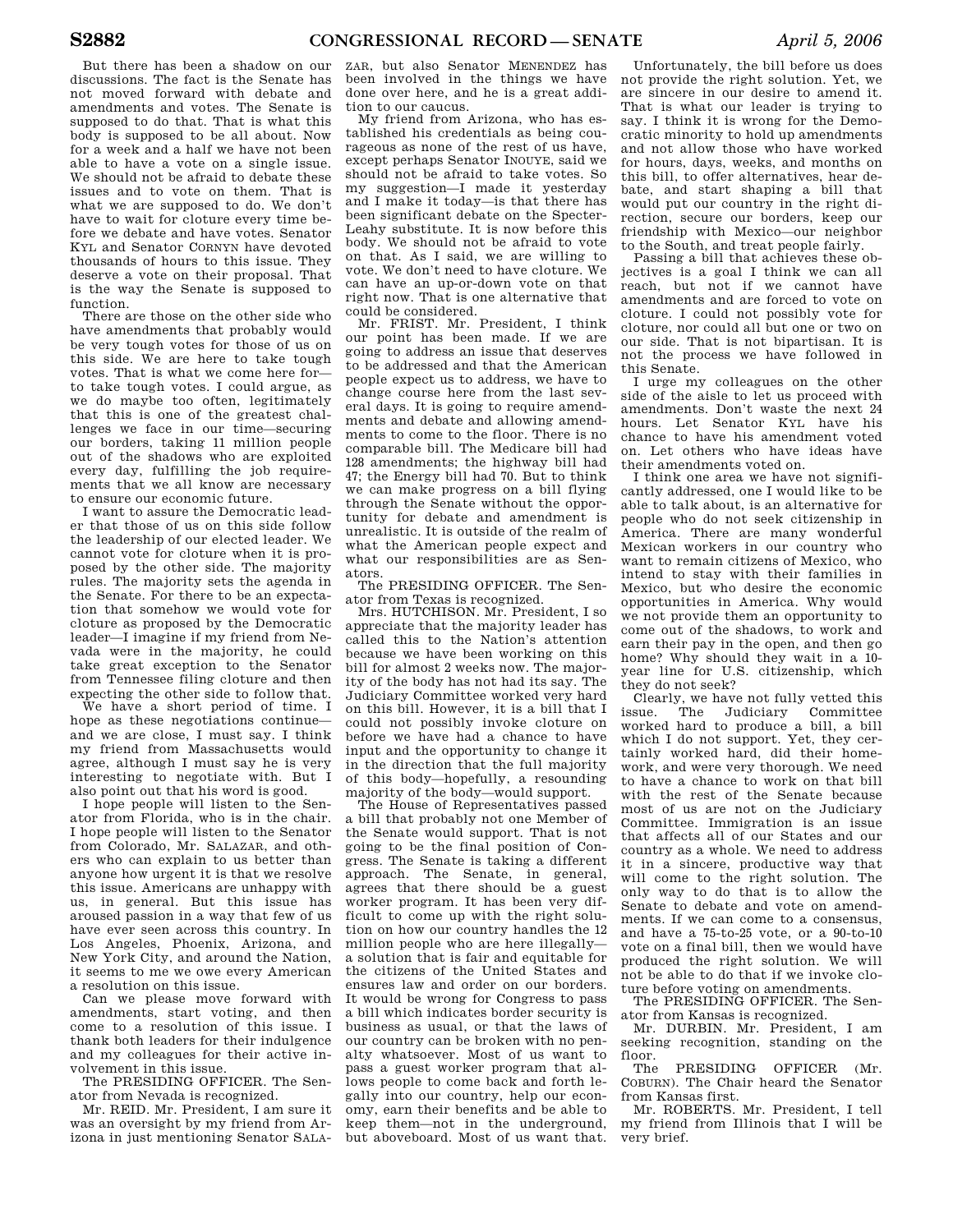I understand all of the discussion has been about cloture. It has been about the process of the Senate. It has been about denying Members—in this particular case, on our side—the ability to offer amendments. Let me say that we are about to go on a 2-week recess without doing anything about trying to secure our borders. We are doing some things, but we are not doing the things we need to do. There are 32,200 reasons why we should move and why we should reach accommodation, if we possibly can, to pass a good immigration reform bill. That is 32,200 people who will be coming across our borders during the 2 weeks we will be in recess. And 2,300 are coming across per day as of today. There have been about 150 come across our borders illegally while we have been speaking.

As a matter of fact, as chairman of the Senate Select Committee on Intelligence, I know how this affects our national security. I know all the talk has been about procedure and germaneness and allowing amendments. But let me talk a minute about national security.

Mr. President, 1.2 million illegal aliens were apprehended as they came across our borders last year. Two or three times that amount were not apprehended. If you lived in Tucson, the number was about 439,000 who were apprehended. Two or three times that amount were not apprehended. If you lived in Yuma, in California, that number was about 140,000 approximately, and in McAllen, TX, there were 135,000 in just 1 year.

Of the 1.2 million who were apprehended who came across illegally—I am not talking about the ones who came across and were not apprehended—165,000 were persons coming from countries other than Mexico. Where did they come from? We are talking about the Middle East. We are talking about Southeast Asia. We are talking about Eastern Europe. We know because we have apprehended people from Afghanistan, Pakistan, Iraq, and Iran. We have actually apprehended people from Iran, 10 of them, and Somalia and Venezuela.

I want to say something about these folks. Their goals may be to find a job and be part of the American dream, but they may not be as well. And truthfully, I think that is only a snapshot of the reality.

I think the intelligence community can tell you who we caught, but they can't tell you who we haven't caught. So at 2,300 people coming across the border who are illegal every day—every day that we argue or that we don't argue it, that basically we don't have an opportunity to consider the amendments and move this bill forward, national security is being threatened.

I want Members to consider that and see if we can't work toward some solution that will allow a series of amendments to be considered and move on with this bill. Otherwise, in the next 2 weeks, I have to tell my colleagues, the people of Kansas are going to look at

me or, for that matter, every Senator and say: What on Earth are you doing going on recess for 2 weeks when you have 32,200 more people coming in, most of whom are not vetted and some could be injurious to the national security of the United States?

I yield the floor.

The PRESIDING OFFICER. The Senator from Illinois.

Mr. DURBIN. Mr. President, I asked my staff how many amendments have been filed to this bill. The number is 228 amendments; 228 amendments have been filed to this bill. If you follow the proceedings of the Senate, you know there is no way on Earth we can consider 228 amendments and actually vote on this bill by the end of this week or even by the end of next week. It is physically impossible. Decisions will have to be made, as they are made on every single piece of legislation, on which amendments will be cut, which amendments will be considered.

I have had amendments that I thought were extremely important that didn't make the cut. That is the nature of this Chamber. Sometimes we have to step back and say at some point we will have to vote on a bill if we want a bill passed.

Our concern on this side of the aisle is that if we get mired down in the amendment process, we have a fundamental problem. What we are witnessing here you cannot analogize to a baseball game because in a baseball game, there is no clock. In the Senate, there is a clock, not just by day but by week. And at the end of this week, we are scheduled to go on recess.

For that reason, Senator HARRY REID, the Democratic leader of the Senate, filed a cloture motion yesterday. Under the Senate rules, that means that tomorrow morning at about 10 o'clock, we will vote as to whether we want to close off debate, close off the amendment number at 228, or let more amendments pile on.

What is the likelihood that we would consider and pass this bill this week if we allow all amendments to be filed that each Member wishes? There is no chance whatsoever.

What Senator REID believes and I share is that we have a historic opportunity. We may never get this chance again. The last time we had any serious debate about immigration reform was more than a decade ago. Honestly, the situation has gotten worse in this country ever since. Now we have a chance. We have a chance because on a bipartisan basis, the Senate Judiciary Committee produced a bill. It is not perfect, but it is a good bill, strongly supported by Senator KENNEDY on our side and Senator MCCAIN on the other side, supported by Republicans and Democrats who brought it out of the committee 12 to 6.

Our fear is that if we allow this process to mire down with hundreds of amendments, the clock will run out; we will have missed our chance.

It pains me to hear my colleagues on the other side of the aisle say there is

no way we can vote for cloture, there is no way we can vote to close down the amendments that are going to be filed here. We have to stand together as a party. I think there is more at stake. I think this bill, this bipartisan bill, is evidence that both parties can come together and must come together if we are going to solve an intractable problem, such as the problem of immigration reform.

America is not going to remember whether we considered 1 amendment, 5 amendments, 10 amendments or 20 amendments. America will not remember whether Senator KYL's amendment was called first or fifth in order. But America will remember with this vote tomorrow who was on the right side of history, who was on that side of history that said we have to move forward to reconcile a serious challenge in this Nation.

The Senator from Kansas talks about security. I am happy to report to him that every bill under consideration dealing with immigration has strong security provisions. There is a provision offered by Senator FRIST to make our borders stronger. Virtually the same provision is being offered on the Democratic side of the aisle in a bipartisan bill. There is no argument about enforcement, strengthening our borders, knowing who is here, where they work, where they live, and what they do. If we are going to be a secure nation, that is essential.

There is no argument about employer enforcement. It has to be part of an enforcement system.

Where we do have differences of opinion, of course, is what to do with 11 or 12 million people already here. We think we have struck the right balance, giving people an opportunity over an 11-year period of time to earn their way to citizenship. If they work hard, if they have a job, if they pay their taxes, if they have had a criminal background check, if they are learning English, if they know about our Nation's history and its civics, if the people who are asking for this clearly are good citizens, people of good moral virtue, those are the ones we want as part of our Nation.

I hear my colleagues on the other side of the aisle say unless we can call one amendment or five amendments before 10 o'clock tomorrow morning, we would as soon see this process stop. That would be unfortunate. Voting for cloture doesn't mean there is an end to amendments. It means there is a limited time for those amendments pending, some 30 hours. We still have time to debate and amend this bill, and we will. But Senator REID and I share in the belief that we need a process that brings this to a conclusion. There is no way we can deal with 228 amendments and have this bill completed this week. That is why we moved forward on this effort to try to file cloture on a bipartisan basis and move this bill to final passage.

I yield the floor.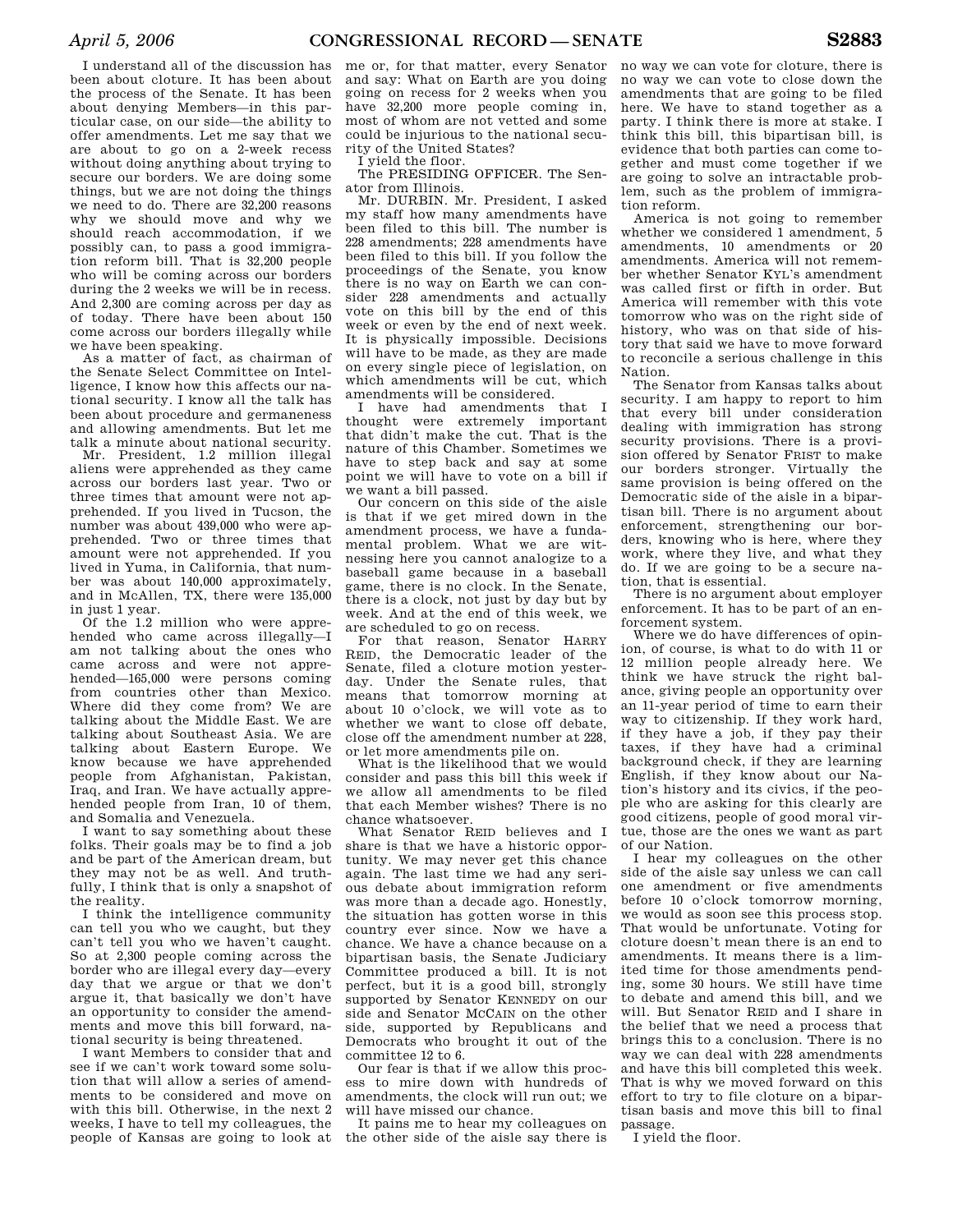The PRESIDING OFFICER. The Senator from Mississippi.

Mr. LOTT. Mr. President, first, I thank our majority leader for coming to the floor and pointing out what is happening because I think this is a miscarriage of justice, very unfair, and is an indication of what is fundamentally wrong with the Senate these days. It is important that in the light of day, the American people be told why immigration reform, on which the American people feel very strongly we should act and I believe they feel we should put great focus on border security, is long overdue.

We made runs on it in the past. I was around when we passed immigration reform, by title at least, in 1986 and again in 1996. It didn't work. We have to do more for border security. We have to decide if we want a temporary worker program, how is it going to be assigned, what are the responsibilities for it to be implemented, and exactly how are we going to deal with, again, 11 and 12 million people who are in this country.

Frankly, I have very little to say on this subject because I am not a member of the Judiciary Committee. I do not consider myself an authority, an expert on the substance, as is my colleague from Arizona, Senator KYL. He worked on it. He is on the Judiciary Committee. They discussed it, considered it for weeks and months. I have a lot of respect for the work that was done in the committee.

I have been proud that our majority leader, Senator FRIST, has forced this issue to a head. Some people have said: Wait a minute, we are not ready, we haven't had time to cook this issue; there are too many problems. We should have done this last year, and our leader has been saying since January this issue must be addressed. It is overdue, and it is going to be addressed. And, frankly, he told us when it was coming up—last week. He forced an action in the Judiciary Committee. Maybe it was a forced action, but it was time we acted.

I have made the point in a variety of forums in the last couple of days that this is what the Senate ought to be doing. This is a big, important, difficult issue. The American people expect us to act instead of sweeping around the edges on salami issues and all kinds of other issues. This is a big issue. This is an important issue. This is about who we are and who we are going to be.

Thank goodness the Senate is living up to the expectations our forefathers had for us: to take up a tough issue, have a debate, have amendments, and have votes. And all of a sudden people say: Oh, we can't have votes; we can't vote on amendments on both sides of the aisles. Senators are saying: I don't want to have to cast a tough vote. Hallelujah, finally we are going to do something that matters around here.

Will we get it right? I don't know. I have been trying to listen to both sides

of the debate. I want action. I hope it is the right one. But we are never going to know until we go forward and consider this issue and get it done in a responsible way.

If forced to vote on the bill that came out of the committee right now, I would vote against it. I don't think we have found a third way. I don't think we have found the sweet spot. I think we have to have more responsibility.

Illegal aliens are illegal. This is a very difficult, sensitive problem. We have to think about it. But I don't think we can say: OK, gee, say you're sorry and pay a fine and everything will be OK. It has to be more serious than that.

I was looking forward to amendments. Some people will say: Oh, vote for cloture, let's get this over with; there are too many amendments. We haven't voted on one amendment. We have been dragging around here for over a week now. Senator KYL has tried every way in the world to get a vote, and the minority in the Senate is blocking even a vote on a critical amendment by a senior Senator in the leadership of the majority, I might add, because they don't want to vote.

Frankly, for floor people, I note there are some ways this issue can be stuffed down the opposition's throat. I don't want to do that. I thought we were going to rise to the occasion and have a bipartisan debate.

This is the Senate. This is not the House. And, by the way, I have been a party to stuffing the minority, and people didn't agree with me. I filled up the tree. I filed cloture instantly on bills and on amendments. But almost every way, almost every time it backfired on me. I admit it now. I remember filling up the tree and blocking Senator MCCAIN from offering his amendment on campaign finance reform. I did it more than once. I told him I was going to do it. In the end, he won.

This tactic that has been employed by the Democratic leadership blocking even a vote on amendments on an issue of this magnitude is outrageous and, quite frankly, I am offended cloture has been filed by the minority leader. It is not unprecedented. It has been done 18 times in the last 10 years. Yes, I did it, too, and again, it doesn't add to anything. It destroys the potential for good will.

I will vote against any cloture motion filed by the minority leader. He does not manage the Senate. The majority leader does. And even when I disagree with him—I admire Senator MCCAIN standing up and saying: I am not going to support that. Senator MCCAIN has the high hand, he has the winning hand probably, but he said: Wait a minute, you can't block Senators from even having a vote on their amendments, even though he is going to vote against them and speak against them.

What have we done here? This approach cannot stand, it will not stand, and what I am going to urge our leadership to consider doing is if we don't get something worked out by sunrise, then the Senate Democrats are going to be cut out. There is a way we can get an agreement between the Republicans in the House and the Senate, the majority in the House and the Senate, and force it to the floor whole-hog and say: Vote for it, up or down. It can be done. I don't want to do that. I object to that. But when David Broder writes these articles about how he can't understand why the majority doesn't work with the minority, hey, Mr. Broder, take a look at the Senate today. This is the kind of conduct which makes it impossible for us to get our work done and makes the majority decide to just ignore the minority.

I am one of those people whose votes hang in the balance. I am not locked into a position. I probably am willing to go further toward what the Judiciary Committee did than some of my colleagues. But I am offended by this, and it may affect my overall vote on the final product.

This bill has the potential to be bipartisan. It has the potential to be a major achievement by the Senate and by the Congress and, more importantly, for the American people. I hope our leadership will say: Oh well, maybe we just didn't talk enough to each other, and let's work this out. Let's go forward. We are not going to be able to finish this legislation this week. So what. Take next week. Take next month. This issue is too big, too important. The illegal alien problem we have in this country—and the need for immigration reform—is doing serious damage to our country. There are good aspects to the bill, but there is damage being done and the relationship between people is not moving in a positive way. This is where we show whether we are statesmen or political hacks who are just trying to find a way to avoid a tough vote.

I plead with my colleagues: Let's find a way to go forward on this and get a solution we can all vote for and feel good about. Right now, we should be ashamed of what we are doing and the way we look.

I yield the floor.

Mr. KENNEDY. Mr. President, I would like to take a few moments of the Senate's time to try to put this legislation at least into some perspective, as someone who has worked on legislation dealing with immigration for some period of time, so the American people can have an understanding of what this debate is really all about.

I think all of us understand what has been well stated here, and that is our borders are broken and porous. Ten years ago, we estimated that about 40,000 were coming into this country illegally and we were catching maybe almost half of them. Now the estimates are from 400,000 to over 1 million, and we are catching 5 or 10 percent of them. We have increased expenditures by \$20 billion in terms of law enforcement and building fences and increasing border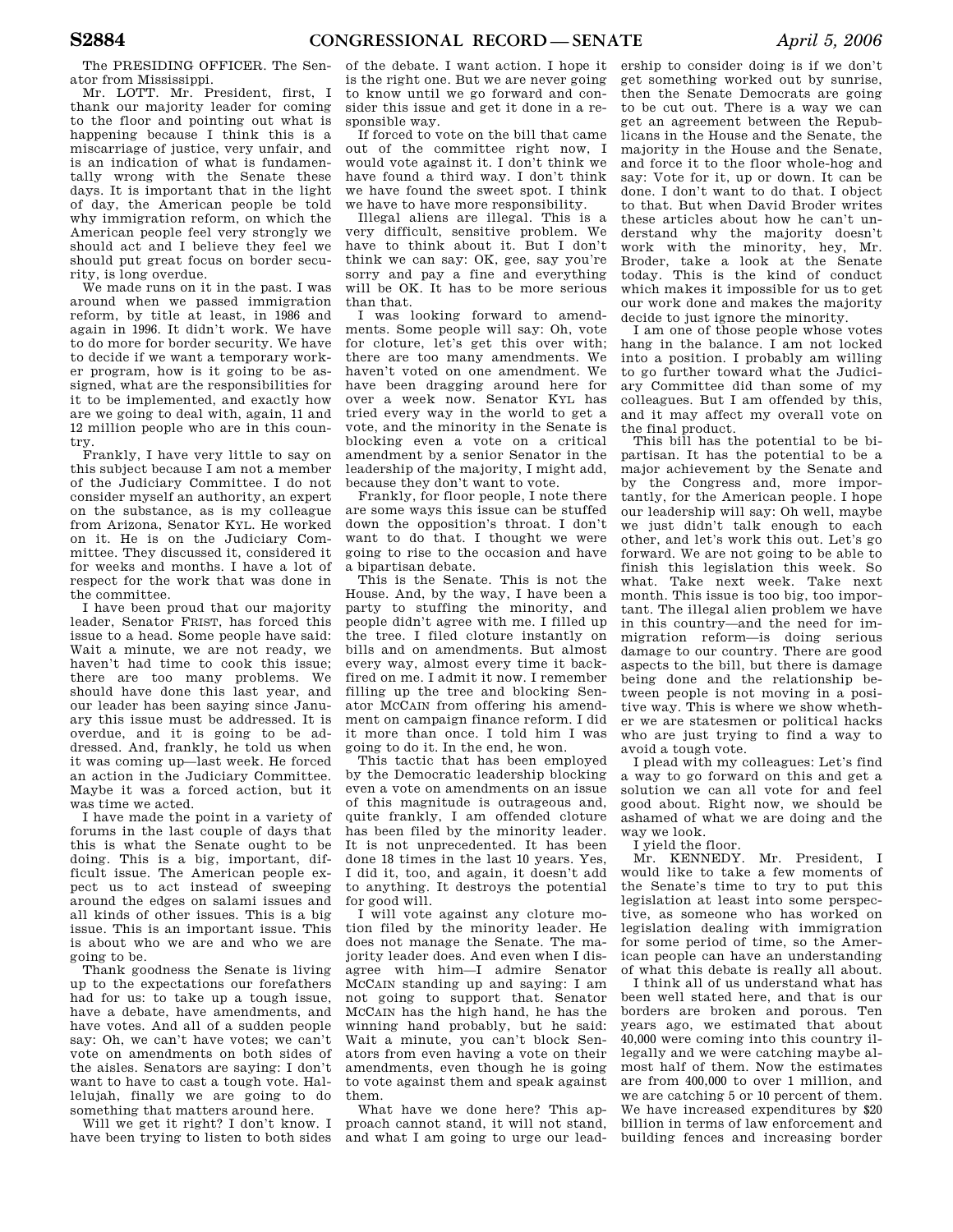guards 300 percent over the period of the last 10 years, and it doesn't work. It has not worked, and it is not working today. Although there are a number of our colleagues who believe it offers the best way to try to get a handle on our borders.

That was the position which was taken by the House of Representatives and passed by the House of Representatives, effectively criminalizing every individual who is undocumented here in the United States and criminalizing any individual who might have been indirectly helping that person, whether it was a minister, a member of the clergy, or a nonprofit organization such as a humane group that operates in a feeding program or looks after people who have been in shelters. That is why Bishop Mahony, the cardinal of Los Angeles, said that the House legislation was such a vicious piece of legislation. Those aren't my words; those are his. That was the position of the House of Representatives. Many of us who have worked on immigration issues believe that is not the answer.

The fact is, it was the majority leader who introduced similar legislation in the Senate of the United States which to many of us represented the position of the Republican Party. That was the position which was introduced by the majority leader. There wasn't a great deal of turmoil or opposition at the time he did that, so that was why many thought that was going to be the position of the Republican Party. That is at least one aspect of this debate and discussion.

Another aspect of it: Some 31⁄2 years ago, the Senator from Arizona, Mr. MCCAIN, introduced legislation dealing with immigration in a more comprehensive way—rather than just law enforcement, looked at other factors in addition to law enforcement. Over 3 years ago, I introduced legislation that looked at a number of different aspects in terms of legalization and other kinds of approaches but different from those of Senator MCCAIN. At about that time, Senator HAGEL and Senator Daschle introduced different legislation. This was all before the 2004 election.

Then, after the election, when we saw that these different pieces of legislation which were introduced were not working, Senator MCCAIN and I worked together and in May of 2005 introduced common legislation. We were convinced of a number of things. We were convinced, first of all, about the importance of securing our borders from a national security point of view. You have all these individuals who are coming in here, and in the wake of 9/11, we don't know who they are, and this presents a national security issue. If you have millions of immigrants who are virtually underground because they are undocumented, this is a national security issue. When we find out that Homeland Security is worried about different cells in different parts of the country, and we know we have millions

of immigrants who are subject to exploitation because they are undocumented, this is a national security issue.

So we looked at it and said: What are the features that are going to be necessary to deal with national security, because that is very important, and to deal with the fact that there is this magnet, drawing people to the United States, the magnet of the American economy so that strong individuals who want to provide for their families work hard, play by the rules, and provide for their families are offered jobs by American employers? So they come here and send money back to look after their children and families, to develop a community. Many hard-working individuals have come, and many of them have enlisted in the Armed Forces of our country. More than 70,000 are serving in the Armed Forces of our country. Permanent resident aliens are in the Armed Forces serving in Iraq and Afghanistan.

So we said: What is necessary is we have to bring these people out of the shadows. How are we going to do that? We have to entice them out so they feel they can be a part of our American system, and how is that going to happen? Since they cut in front of this line instead of waiting their turn, if they were to follow the immigration laws, we would say: You have to go to the back of the line. You have to go to the back of the line. You have to wait until that line is cleared up. You have to pay a fine, pay your taxes, abide by the laws of this country, work hard, and then, 11 years from now—11 years from now—you will be eligible to become an American citizen. The other side says: We can't do that because that is amnesty. That is amnesty.

It is very interesting that whenever we talk about the undocumented, in many instances men and women who work hard, who are trying to provide for their families, who are devoted to their religion—98 percent of the undocumented are working today. Working. These are qualities which we admire—people who work hard, provide for their families, have beliefs in their God, are attentive to their church, care for their children—all qualities we admire. But that is too bad; we are just going to send them back or criminalize them. We are going to send them back.

So we have a difference here in the Senate. We have an agreement that we have to get a border and it has to be secure. We have the undocumented, and the question is, How are we going to deal with them? And we have differences in this body. Many say we have to send them back. We heard speeches even earlier today saying that we can't permit, under any circumstances, that they remain here in this country. There has been no talk about how they are going to do it. Of the 240 amendments that are before us, I didn't see any asking for \$240 billion to get the buses out there to ship them back, while their children, who are

American citizens, are pleading that they remain here, and their children are going to school and want their parents to stay. No, no. Let's just get a bumper-sticker solution and call it amnesty. Bumper sticker: It Is Amnesty. Bumper sticker: Bad. It is just a bumper-sticker solution, rather than dealing with a complex issue.

So Senator MCCAIN and I worked on this issue. We worked out the program, the penalties, the requirements for people who are here to be able to earn their way toward the possibility of citizenship, bring them out of the shadows, treat them in a humane way, understanding that we have a problem and an issue. And as much as those on the other side of the aisle might bellyache about this solution, they don't have any answer, other than criminalizing it. That is the answer they have: criminalizing. So we have what I consider a just solution. It may not be the right one, it may not be, but at least it is— I believe and the majority of the American people believe that earning your way to be a citizen in this country is an acceptable way to treat these individuals.

So then the issue is, we have a magnet here in the United States. Now we are talking about the border. How are we going to lessen the pressure on the border? There are a number of things in our bill. One is that we want to try to cooperate with Mexico, the countries of Central America, in terms of trying to work out more effective ways and means of being able to do it. There are a variety of different ways. The Mexican Government has indicated that. I think there are a variety of different ways of trying to do that to lessen the pressure. We have basically the only proposal that gives any consideration to that whatsoever, and I think it can be extremely meaningful.

We find the remittances, as they go back to Mexico, to many of these communities. So many of the people who are here remit funds because they care about their families and their communities. We could work with Mexico to lessen the pressure.

Nonetheless, we understand that we are still going to be a magnet. So we say: OK, let's set a figure. We had a negotiation, and 400,000 was the figure for temporary workers. After 4 years, they have an opportunity to petition for a green card and after 5 more years—to become 9 years—to be able to become American citizens if they demonstrate they have worked hard, paid their taxes, haven't run into trouble with the law.

So we are saying we want to make the borders secure in terms of the security issues, and we want to make it safe for people to come here, and we want to have a process so that the magnet which is the American economy will draw people in an orderly way—not to replace American jobs but to advertise and see if there are Americans available. But if they are jobs Americans won't do, there will be a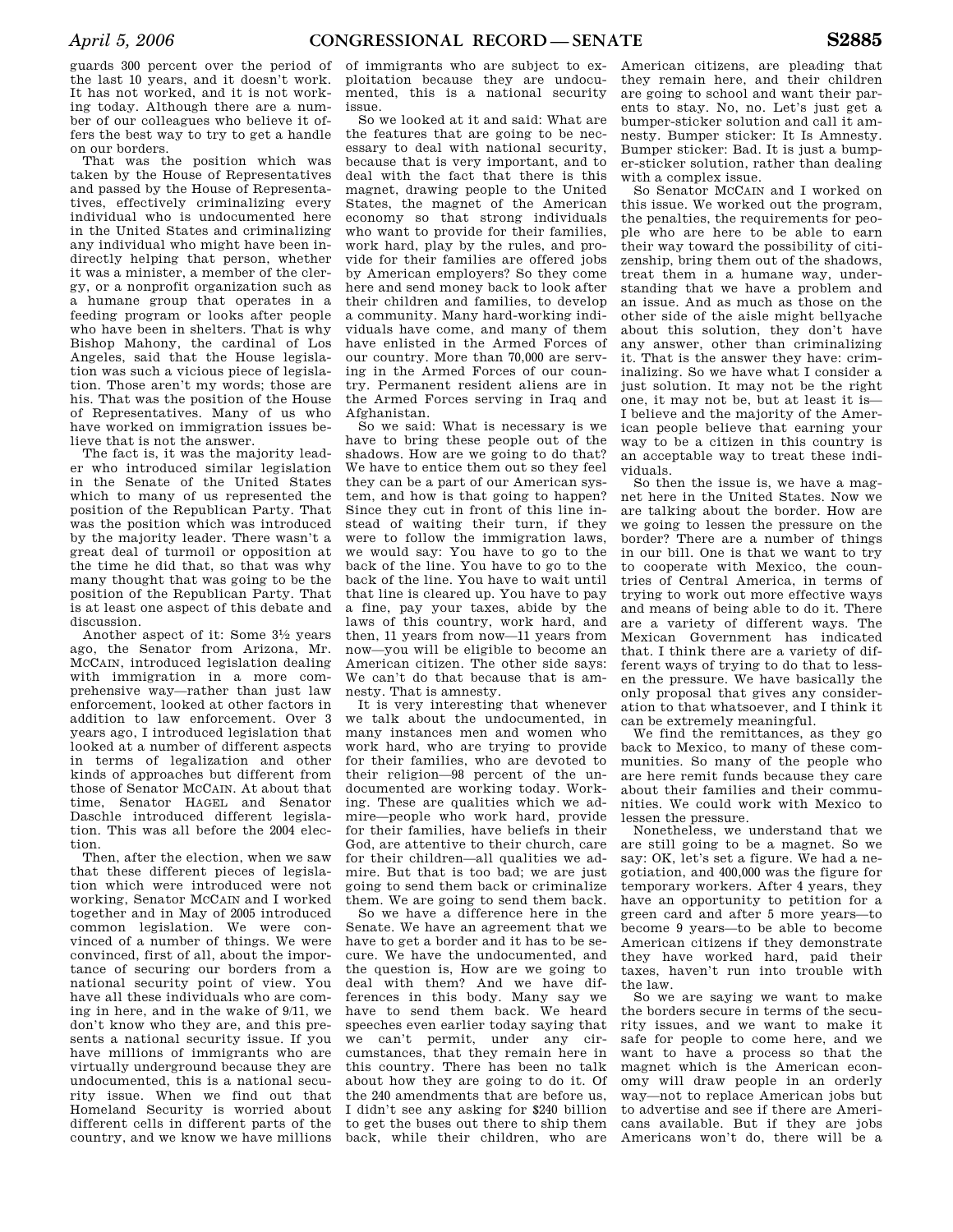legal way for people to come in. So the person who is down in the center part of Mexico will have an alternative: Do you want to risk going across the desert and dying in the desert, or do you want to go to your embassy and find out if there is a job for which you are qualified and go to the United States and have at least some job protection in the job you have? That is the alternative. Legality. Legality. Legality in gaining entrance, not illegal across the border, earning the legal position by earning your legalization.

Then we have the enforcement provisions. In the United States, if employers are going to hire undocumented aliens, then we have 5,000 individuals who are going to be trained and equipped to be able to go after employers who are going to attempt to violate the law. The temporary worker gets the biometric card, comes up and presents it to the employer, and then we know he or she is documented. If not, then we know he is undocumented, and then that person is going to be subject to penalties. It has never been tried before, but it is a local process and a legal system.

What many of us are saying here tonight is we have a total package that talks about the border, talks about the temporary worker, talks about law enforcement, and talks about earned legalization. That is the package. That is the package that came out of the Judiciary Committee 12 to 6. Not bits and pieces, not just border security like the Republican leader had or like the House of Representatives had. It garnered 12 members of the Judiciary Committee, Republicans and Democrats alike, in a bipartisan way, after 7 days of hearings, 6 days of markups, and scores of different amendments. What Senator REID is talking about is why not let us have a vote on that particular approach to the challenge that we are facing on immigration? There are those who just want law enforcement—fine. But why is it that those who worked, and worked hard, and looked at this and studied it, and studied hard, and after days of hearings and a lot of work—why should we be denied the opportunity to have a vote on the total package?

That is what we are being asked. We are being asked: Let's split that package up somewhat. Let's try to divert it. I know there are those strongly opposed to it. I respect them. I have heard them. I listened to them. They are on our committee and strongly oppose it. I strongly respect that. But

aren't we entitled to at least a chance to have a vote on a comprehensive approach? What is so difficult about it? I agree with the Senator from Mississippi, this is important. We ought to be continuing on this issue. It is of vital importance and consequence. It affects the lives of hundreds of thousands, millions of people. We have seen what is out there, across the country— 500,000 people in southern California, 100,000 people in Chicago. You are going

to see next Monday in 10 different cities, more than a million individuals who are out there demonstrating.

Why are we not dealing with this? Why don't we deal with it? What many of us are asking, including myself, is give us at least the opportunity to vote on that. If that is not successful, if we cannot get the majority here, then so be it. We have to find a different approach.

We talk about trying to work through these accommodations. I am always interested in listening to individuals, people who are concerned about this. We have had, as I mentioned, early in this debate, the extraordinary stories from our friend and colleague, the Senator from New Mexico, Mr. DOMENICI, telling his life story—the absolutely extraordinary story of his parents. We listened to the good Senator from Florida, MEL MAR-TINEZ, talk about this. I listened to my colleagues. KEN SALAZAR'S relatives were here 250 years before any of our ancestors were here, down in the Southwest and out in Colorado. We listened to BOB MENENDEZ as well. We listened to our other colleagues who have been engaged in this. They understand its difficulty and its complexity.

We do have a recommendation from our committee. It seems that in the life of this institution we ought to be able to have a vote on that particular proposal. If it does not carry, then we will have to deal with the other reality. But to deny us the opportunity to get that as well as consider other amendments, as the Senator from Illinois pointed out, that will be relevant and current tomorrow, after cloture—I think would be an enormous loss.

I certainly have worked and I am glad to work to reduce the differences among views and opinions. I think all of us are going through the learning experience. As much as we know about immigration, we always learn more from talking with people who are concerned and interested and knowledgeable about these issues. The legislative process is an evolving process. I have certainly observed that over an extensive period of time. So we are always interested.

If there are ways we can achieve the outlines that we talked about, at least from my point of view then it makes sense. What does not make sense is to try to separate different groups against each other. That I find difficult to accept. We cannot have one group that has been here for a lengthy period of time, another group that has been here almost as long, and have them treated in different ways. That doesn't really solve the problem. It might help some people in terms of how they are going to vote on a particular issue, but it really is not dealing with the substance. We are interested in dealing with the substance, not just getting safe political positions for our colleagues. We want to get this legislation done.

We certainly want to try to find common ground, right up until the very end. I will certainly work in any way I can. I know others are thinking and working hard on it. As has been pointed out by every speaker, this is too important a piece of legislation to let it slip by. It is too important.

I am proud of the proposal that is before the Senate. I think it is the result of a great deal of thought and examination by a variety of our different colleagues from all parts of the country and with all different kinds of constituents. When you get an issue that is as volatile as this, and you have a 12 to 6 vote and you have that kind of bipartisanship in this, recognize those of us who support this proposal understand it is a total kind of approach to the challenge. The single-shot approaches have not worked. Let's just try, here in the United States Senate, to give an opportunity for this comprehensive approach, which is meaningful in terms of our national security, is enormously important in terms of economic progress, and most important is a reflection of our humanitarian values. Let's give that a chance. That is what we are hoping, and I hope the Senate will give us that opportunity to do so.

The PRESIDING OFFICER. The Senator from Arizona.

Mr. KYL. Mr. President, before the Senator from Massachusetts leaves the floor, I wonder if I might ask him a question—if he would be kind enough just to respond to this, I hope.

The Senator from Massachusetts was one of the prime participants in our Judiciary Committee markup and meetings. He was on the prevailing side of the vote which passed out the bill which we are now debating.

I inform the Senator, by the way, it was my recommendation at the leadership meeting that rather than the leader's bill, the Senate judiciary bill be the underlying bill.

The question I wanted to ask the Senator is this: The Senator is aware of the Cornyn-Kyl bill, which to some extent is a competitor of the bill that passed. That was rejected in the Judiciary Committee; that is to say, we lost that vote.

The Senator was talking a moment ago about alternatives in the Senate, I believe. I don't think he would want to be misunderstood in this regard. He said there is no answer but to criminalize them. I know the Senator—I presume the Senator did not mean that in the Senate there has been nothing proposed except to criminalize the people who are here illegally because the Senator, of course, is aware of the alternative legislation Senator CORNYN and I introduced.

Would the Senator at all like to comment on that?

Mr. KENNEDY. The remarks that I had were directed toward the undocumented. The Senator from Arizona has an amendment that is portrayed as only preventing the adjustment status for criminals, but if you look and examine the various provisions which are included in the Senator's amendment,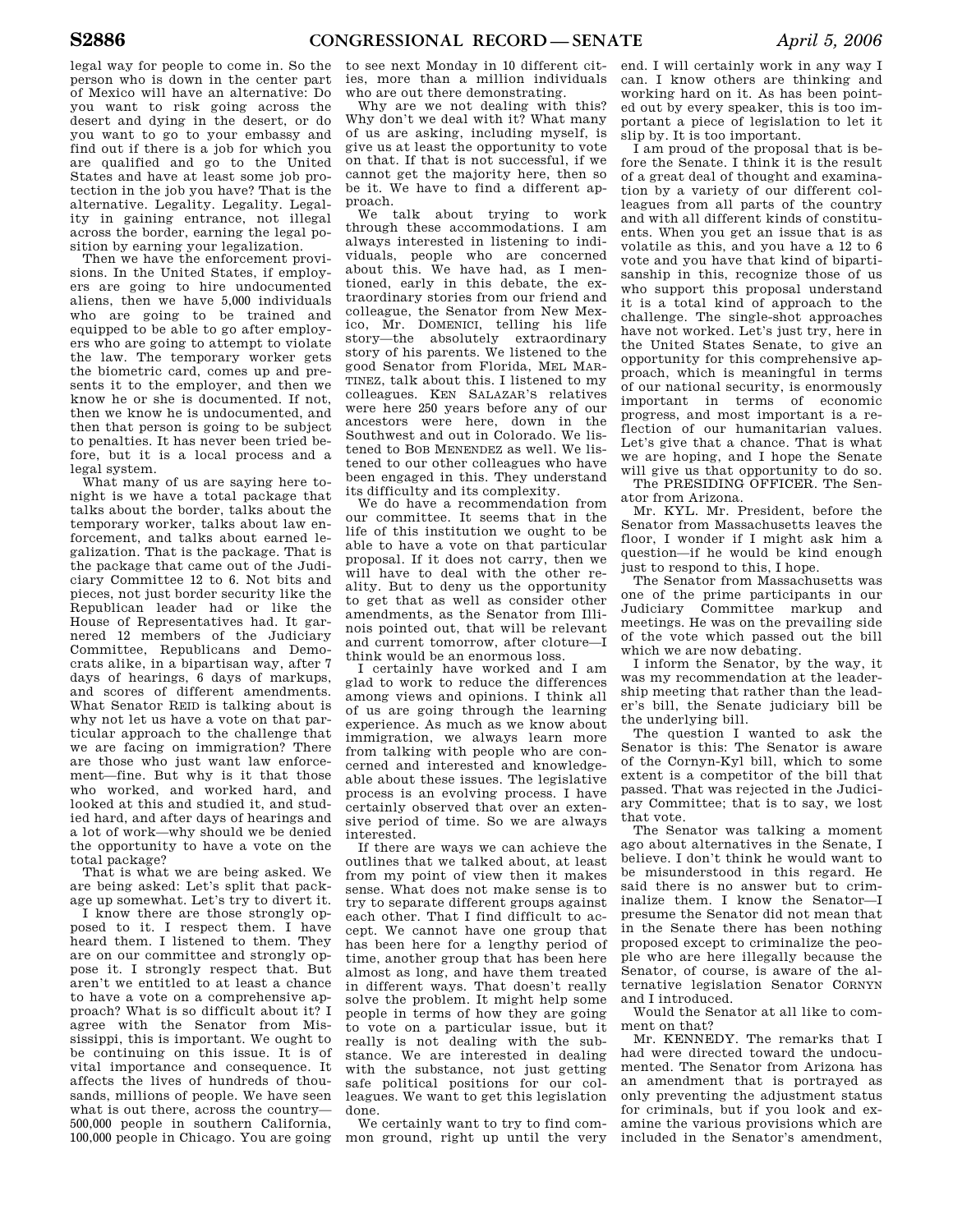they also include the status offenders which effectively would be denied any opportunity for the benefits of this legislation.

In the provisions included in the legislation—I haven't got the amendment right before me, but there are three or four different items that would do so. That, I think, goes to the heart of this whole process because effectively, if the Cornyn-Kyl amendment is adopted, it effectively takes out 60 percent, as I understand it, of those who are undocumented from any kind of adjustment of status.

I have listened to the Senator debate this. That is certainly my understanding and the understanding of others who studied it carefully, and that would leave the individuals in the kind of state they are today, where they would have an illegality in their current status and would continue to be subject to the kinds of exploitation which is happening now and continue to depress wages on other workers. I believe that would really strike at the heart of the legislation. I know the Senator does not agree with me on that.

Mr. KYL. Mr. President, if I could just ask the Senator from Massachusetts, I was not referring to the amendment which is pending on the floor of the Senate. I was referring to the Cornyn-Kyl bill, which is a comprehensive immigration reform bill that deals with enforcement at the border, enforcement at the worksite, a temporary worker program, a way to deal with the illegal immigrants different in ways from the bill that passed the Judiciary Committee but nonetheless is a comprehensive reform bill which was voted down. But it does represent an alternative on which we would like to have a vote on the Senate floor.

I wanted to give the Senator an opportunity to acknowledge that in the Senate there are alternatives to criminalizing the illegal immigrants—if he wanted to?

Mr. KENNEDY. I thought at the beginning of the Senator's comments he was referring to the amendment-

Mr. KYL. There was a misunderstanding.

Mr. KENNEDY. As the Senator notes, the House bill had the criminalization. The Frist bill had the criminalization issues. The Cornyn-Kyl does not have that particular provision. I do think when we voted on that issue, on the Durbin amendment, I think the Senator voted against the Durbin amendment, if I am correct, which was to decriminalize. So I don't quite know what the Senator's position is on the issue, but I stand corrected.

I was mentioning the House bill and the Senate majority leader's bill.

Mr. KYL. I thank the Senator from Massachusetts. In the debate and characterization of things, sometimes we make a characterization and it might be subject to misinterpretation. It may well not have been, but in any event, I appreciate the Senator's clarification.

I want to respond to several things that have been said here—first of all, to join the majority leader and the others who have spoken to the issue of the need for a debate and the ability to offer amendments and to vote on those amendments as a part of this very important legislative effort. I don't know that we will do anything more important this year than try to adopt comprehensive immigration reform. It is critical to my State. There are an awful lot of people in the State of Arizona illegally who do not enjoy the protection of the law, and should. Simply because they came here illegally, they should not be denied that protection. We need to find a way to ensure that in some way the status of everyone who works in and remains in the United States is in a legal status. It is also critical that we secure the border and provide an enforcement mechanism to ensure that people who work here work here legally.

Let me divide my remarks in two pieces, if I could, first of all, to respond to something the Senator from Illinois, the minority whip, had to say when he was here. He noted there are about 200 amendments that have been filed. His point was it is hard to figure out which ones to consider.

My point is this. If anything is certain, it is that if you do not start, you don't consider any of them. It is always the case that there are more amendments filed than are considered. But at least we start the process at the beginning of the debate. I laid down an amendment last Thursday afternoon. It is the pending amendment. This is Wednesday afternoon. Tomorrow it will be pending an entire week. It was the first amendment laid down. The other 199 followed it. We have not even gotten a vote on amendment No. 1 yet.

To complain that there are 200 amendments out there and we just don't know where to start and it has been a whole week and we can't figure out where to start and that is why we are stopping you from voting on any of them doesn't wash. Let's be very clear. The reason the Democratic side has prevented us from offering amendments and from voting on amendments is because they don't want to vote on them—period. It is not that there are so many they can't figure out which ones to allow a vote. They don't want to vote on them.

Why? There are two reasons. The first is they like the bill as it is. That is a perfectly legitimate point. But that is always the case with one side or the other. But whichever side doesn't like the bill gets a chance to try to amend it. If the majority is right, that they have the votes, they can vote these amendments down.

Senator KENNEDY just spoke to the amendment that is pending. He obviously does not think it is a good amendment. He is going to vote against it. I think it is a real good amendment and it goes right to a point of the bill that is pending before us:

should criminals be allowed to participate in the benefits of this legislation? I say no.

That is an amendment that people do not want to vote on. I guess that is the other thing. Not only do a lot of folks on the other side like the bill as it is, and therefore they don't want to see it changed—although that is not really a good reason for denying us a right to offer amendments—but I don't think they want to take a vote on some of these amendments perhaps because it is somewhat embarrassing.

I am willing to concede that there are lots of drafting errors. I have made some including on this bill. So it is not always the way you want it to be. But including crimes of moral turpitude and drug crimes—whoever drafted the bill on the other side—they felt they had cut out criminals from participating in the program. The problem is, there are a lot of crimes besides drug crimes and crimes of moral turpitude. I read that list. I think it would be better to simply say we agree that we didn't mean for criminals to participate, and either table the amendment or again vote for it or vote against it, whatever. But we could have had that done with a long time ago. Instead we have spent a day debating on whether to vote on the amendment.

As I said before, with all these 200 amendments you are never going to get any of them done if you do not start. The Democratic side has prevented us from starting. As the majority leader said, that is not acceptable. And for the minority leader to file cloture to cut off debate and cut off the filing of any other amendments, that adds insult to injury because then it says not only can't you debate this bill or amendments that are offered, but there can't be any other amendments offered.

There is talk about some kind of compromise. Clearly, if a new amendment is offered there should be an opportunity to respond to that in some way, including potentially offering an amendment to it. It is very difficult because of the complexity of this bill to ensure that any amendment is germane. That is a term of art which you will hear in this body, but that is all you can do after cloture is invoked, and it is hard to do that. It is no simple proposition to say let's close off debate and finish the bill, whatever is germane. That is very difficult to do. Choking off debate with a cloture motion is done to stop filibusters. There hasn't been a filibuster. We would like to get a bill. We would like to have debate and vote on amendments and vote on a bill.

Most of us in this body want comprehensive immigration reform.

The reason I engaged in the colloquy with the Senator from Massachusetts is because we have two competing versions. His version passed in the Judiciary Committee; mine did not. Both are comprehensive. They both deal with border security, with security in the entire area of the country, including at the workplace with a temporary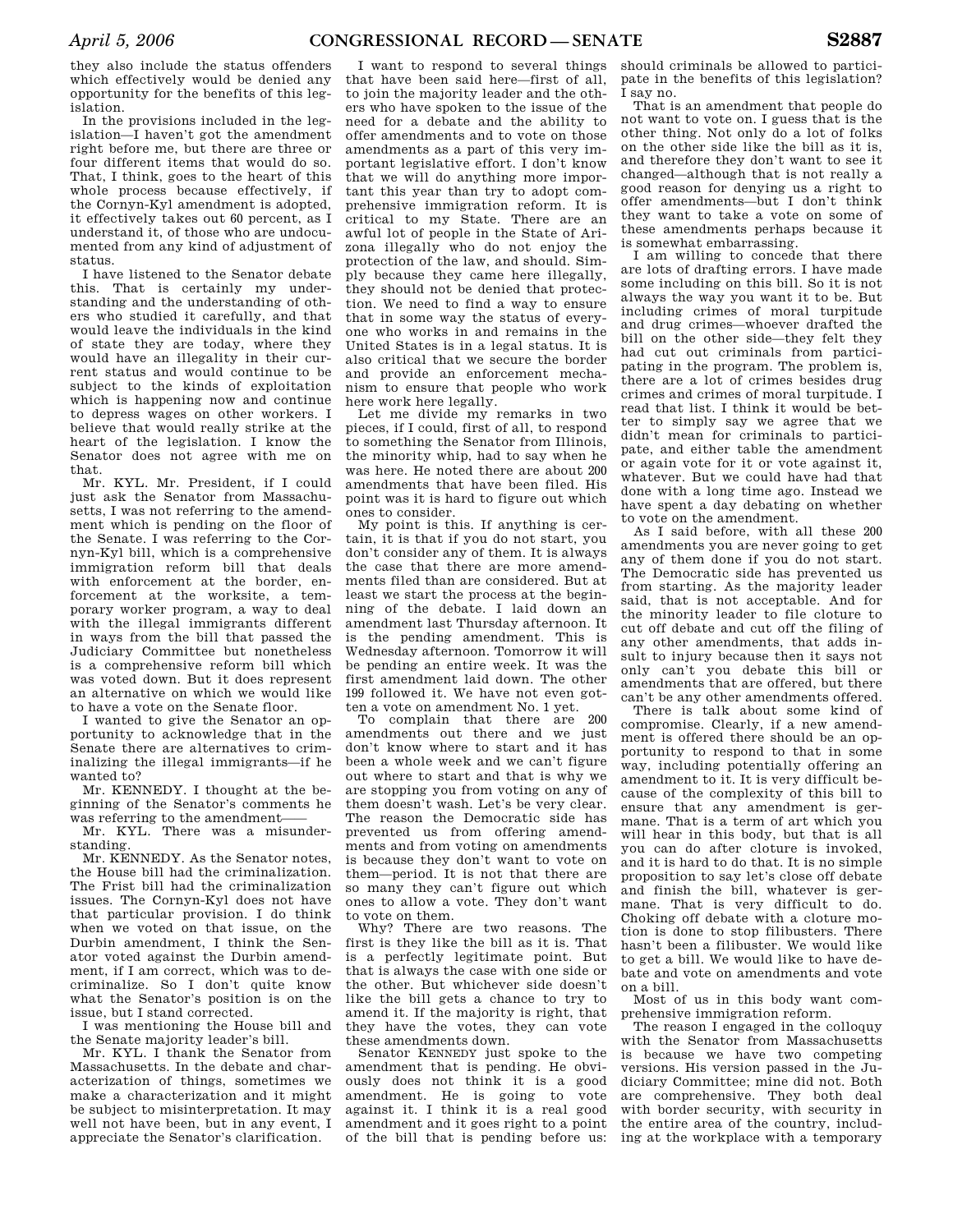work program and with providing a new status for the people who are here illegally. They do that in different ways, but they both tackle the same comprehensive issue.

It is a straw man that anybody on this side doesn't want a bill.

It is also wrong to say that we can't start voting because we just do not know where to start. The reality is, we could have started and we should have started and this bill is not going to be completed until we start.

There were a couple of things that the Senator from Massachusetts said that I want to clarify. One is there is quite a bit of derogation with the House position. While there are some things in the House bill that I agree with and others that I disagree with, I must say this is a very different picture of what the House stands for and what Republicans stand for than what has been portrayed.

For example, I think there are probably many out there who believe the House bill stands for the proposition that we need to make it a felony for people to be in this country illegally. And since the House is controlled by Republicans, that must be the Republican position. Nothing could be further from the truth. I don't know of a Republican Senator, No. 1, who wants to have it a felony for a status violation of the immigration law or for crossing the border illegally.

What happened in the House of Representatives? Representative SENSEN-BRENNER, chairman of the Judiciary Committee, said we need to take that felony status and change it to a misdemeanor. So a vote was taken. On that vote there were 164 ayes and 257 nays. The vote lost. So it remained a felony.

Who voted against the amendment to make it a misdemeanor? Mr. President, 191 of the 202 Democrats voted against the amendment to turn the felony to a misdemeanor; 191 of the 202 Democrats voted to leave it a felony. The majority of Republicans voted to make it a misdemeanor.

Let us stop denigrating the House of Representatives, and in particular the Republicans, by somehow contending that either Republicans, or the majority of the House Members who are Republicans, wanted this to be a felony. It was the Democratic Members of the House of Representatives who voted to keep it a felony. The majority of Republicans voted to make it a misdemeanor.

We need to clear up some of the impressions that have been created around here because of very sloppy language. I will put it that way so I don't ascribe any bad motive to anyone.

Part of that impression could have been created. That is what I was trying to correct with the Senator from Massachusetts a moment ago when he said that the alternative was to round them up and send them back and that there was no answer but to criminalize them. I appreciated what the Senator said be-

cause the Senate does not have a bill to criminalize the status of aliens, certainly not to make them felonies. And no one I know of has proposed an alternative to round them up and send them back. Everyone has agreed. I shouldn't say everyone because there are people who believe it is possible to somehow force all of the illegal immigrants to be returned to their country of origin. I think that is a very unrealistic option and that, therefore, it would not be appropriate to round up everybody and send them back. That is a false choice. There isn't a bill on the floor of the Senate today that does that.

Why are these false choices presented as the only alternative to the bill that is before us on the floor? As I pointed out, there are several other choices. One was introduced by Senator CORNYN and myself, a comprehensive bill that doesn't round up everybody and send them back but criminalizes everyone.

I think to engage in this debate we should engage with reason and without mischaracterizing things. There are good enough reasons to oppose each other's bill without mischaracterizing them. If I have ever mischaracterized anything—I hope I haven't—I apologize for it.

The Senator from Massachusetts said something else that is very important. He said it was a necessity to have an incentive for illegal aliens to come out of the shadows, and the bill that he and others had crafted provided this potential for citizenship to provide that incentive.

That is one approach. I disagree with it. But that is certainly an approach. But it is not the only approach.

I want to go back to what most people have said about the people who are here illegally to illustrate a point. Most folks say they just came here to do work that Americans won't do. Let me stipulate that many—in fact, the majority—of the people did come here to work. There is no question about that. Let us not forget that between 10 and 15 percent of the people who are apprehended when they come here by crossing the border illegally are criminals. These are bad people. They don't just come here to work. They come here for illicit purposes. They are criminals and they need to be dealt with as criminals. That is between 10 and 15 percent.

But there is another 85 to 90 percent who undoubtedly come here primarily to work, to earn money, mostly to send back to friends or relatives in their home country. So let us stipulate to that.

Most of them did not come here to become citizens of the United States. As a matter of fact, Senator HUTCHISON pointed out something which is very true. If you know one thing about Mexican citizens, it is that they are very proud. They have a beautiful country. It is actually a wealthy country. Their culture is a tremendous culture and they are very proud of it. They are very patriotic and nationalistic.

I think it is a bit odd that we—not me but many here—just assume that they all want to be citizens of the United States. Many want the ability to be here permanently, to reside here and to work here permanently, if that is their choice and they have green cards for that reason. Many other people from other parts of the world have green cards but don't choose to become citizens. That is fine. But we shouldn't presume that everyone wants to be a citizen simply because they came here to work.

The other fallacy is they came here to do work that Americans won't do. I think you have to amend that slightly to say that they came here to do work that Americans won't do at the price that people from other countries are willing to do it for.

In fact, there is a lot of work that Americans are willing to do, if the work is there, that people from foreign countries are doing today side by side. I mention the construction industry as a good example because in my State of Arizona it is hard to get enough good construction workers. There are many thousands, tens of thousands or more, working in construction that are illegal. I would quickly grant them temporary permits to work in the United States in construction. We need their help. But I also know that in the field of construction there have been many times when a very well-qualified American citizen construction worker can't find a job. It is very cyclical employment.

What we don't want to do is assume that all of the people who came here from another country came here to do jobs that Americans won't do and, therefore, there will always be a job for them because Americans will never do the work. Americans will do this kind of work. They will do it gladly. They don't want to do it for free. They do not want to do it too cheaply. But there aren't very many jobs that they will do for a pretty cheap price. If the jobs aren't there, obviously the reason we have a temporary program is to issue a temporary permit while the job is there, and when the work returns you can start issuing more temporary permits.

One of the problems with the underlying bill is you convert all the temporary permits into permanent legal residency and then you have no ability to ask anyone who is a guest here to leave because they have a right to stay here permanently even though there is no job for them some years in the future.

The point is, it is true that you need an incentive for illegal immigrants to participate in a legal program. All of the bills have different kinds of legal programs. The Cornyn-Kyl bill has one; the bill on the floor has one. We provide a lot of incentives and some disincentives. You can stay for up to 5 years under our bill. Nobody is rounded up and deported. You can stay for 5 years.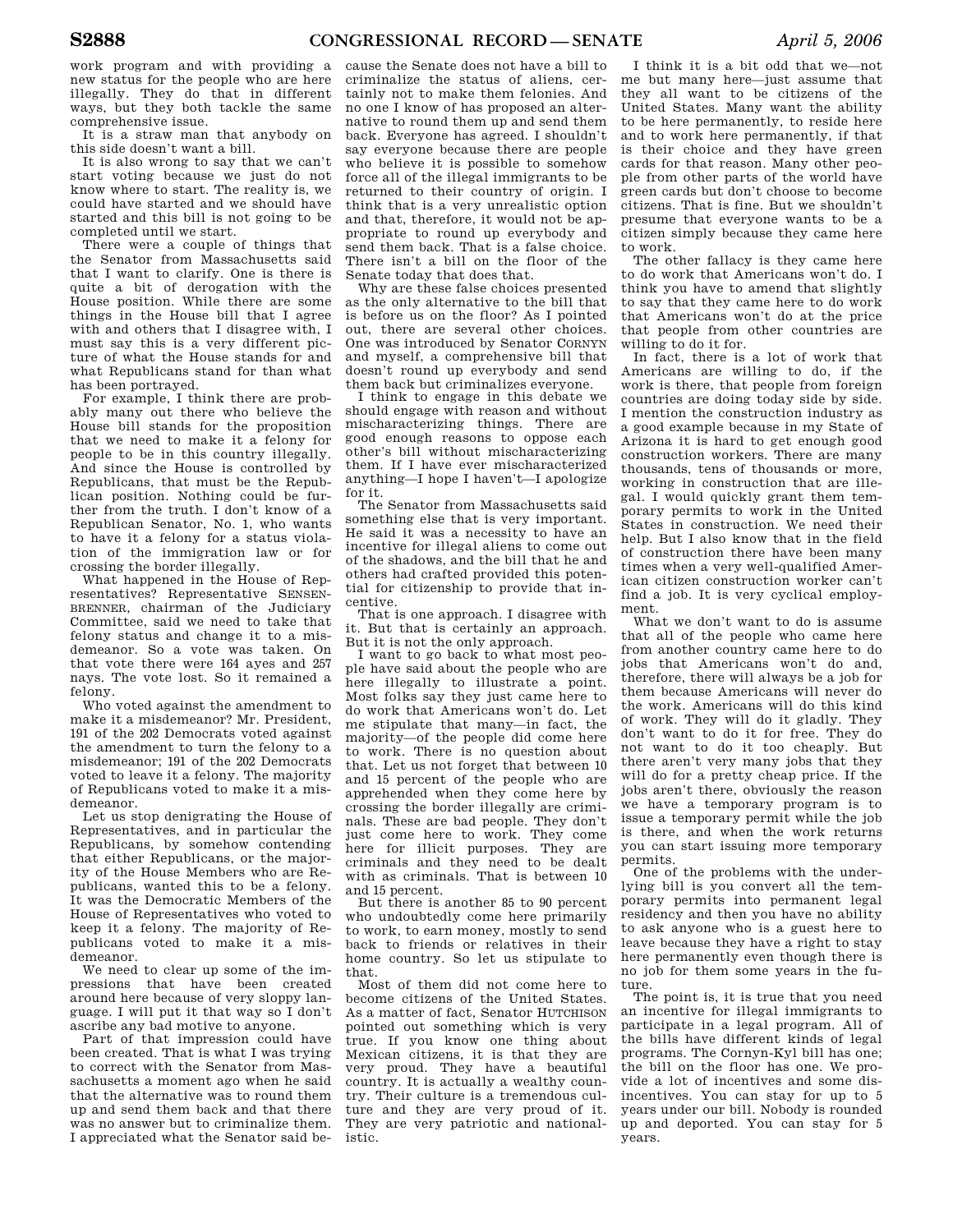One reason that number was fixed was because the survey of over 35,000 Mexican citizens who are illegal immigrants said if they could stay for 5 years and participate in the guest worker program, 71 percent of them said they would then return home. I don't know that they all would. I think it is totally wrong to assume they all won't. There is an incentive to stay here for 5 years. You can also participate in a temporary work program when you go home. The sooner you go home the longer you can participate in that program. You can build a nest egg and take that back with you when you leave.

There are incentives in our bill as well. It may not be the incentive of citizenship. I don't think you have to have that incentive in order to, as the phrase goes, bring people out of the shadows.

Different people can argue about this. Reasonable people can differ about all of these things. I am willing to listen to the debate on the other side. But I would ask a favor in return. Just as we allowed the bill to be passed out of the Judiciary Committee, as the Presiding Officer is well aware—and we didn't filibuster the bill there, though it could have been filibustered—we allowed it to pass out knowing that it would pass over our votes. We had an alternative. It didn't have the votes to pass. We would like an opportunity to vote on that alternative on the floor of the Senate. Is that too much to ask?

We would like an opportunity to vote on about five amendments.

I am speaking now for Senator COR-NYN and myself. That is all. We boiled it down to just five along with our underlying amendment. I would like the opportunity to do that.

When we debated the energy bill, I think the comment was there were over 70 amendments, and these were significant amendments. This isn't like the amendments to the budget bill. I think there have been two relatively insignificant—well, one good—I won't characterize them. There have been two amendments voted on. The authors, I am sure, thought they were all significant.

But the bottom line is nothing has gone to the heart of the bill one way or the other until that debate occurs and until those amendments are allowed to be offered and until they are allowed to be voted on. It is unfair to think that we could just shut off the debate, have one vote on final passage and be done with it.

I will say this because there is another Member of the minority here. I have another amendment that I have repeatedly tried to lay down. All it does is say with regard to the temporary worker program that before that program actually starts, the mechanisms be in place for it to work. The experts say that it takes about 18 months. You can start getting ready for it. You can put those mechanisms in place, and the minute they are ready, the program can start.

You might disagree with the amendment, but it is not an unreasonable amendment. There are a lot of folks who say: How can we trust you to have a workable program? And the answer is, watch us. We will create it. The sooner it is ready, you can start your program. That is the kind of thing we are talking about. I don't think they are unreasonable.

I appreciate the indulgence of my colleagues, but I wanted to clear up some things. You can't finish the voting until you start the voting. We need to start it. There are legitimate amendments. Nobody is filibustering.

Let us get on with the process so that we can conclude this important piece of legislation, get the bill to the House of Representatives, and hopefully be able to say at the end of this year that we were able to tackle and to successfully resolve the most difficult issue domestically facing this country today, the problem of illegal immigration.

I thank the Chair.

While the Senator from Maryland is present, allow me to congratulate her on her Lady Terps who in the first half didn't look like they were going to pull it out but came back like the champs they are.

Mr. ALLARD. Mr. President, I also have been working on a terrorist visa amendment. I call up that amendment, No. 3216, for consideration.

Ms. MIKULSKI. Mr. President, I object on behalf of the minority leader.

The PRESIDING OFFICER. The objection is heard.

Mr. ALLARD. I am very disappointed we cannot get that amendment up. I have been working now for some time to get that amendment to move forward. It is an amendment I filed last week. It is a simple, commonsense amendment that denies visas to advocates of terrorism. Yesterday morning, I came to the Senate to speak on that amendment and asked for a vote.

Now, more than 24 hours later, we have still not had a vote on my simple, 14-line amendment. It is just one example of the Democrats continued obstruction of well intentioned efforts to debate and make improvements to the immigration bill.

Put simply, the Democrats are denying me a vote on my proposal to deny visas to terrorists. Any Democrat who says this is anything other than partisan obstructionism are themselves in denial.

To demonstrate the height to which this obstructionism has risen, I am again going to explain what my amendment does and how simple it really is.

My amendment is so simple, in fact, that it adds only 6 words to the entire Immigration and Nationality Act. And half of those are the word ''or.'' The other three are ''advocate,'' ''advocates,'' and ''advocated.''

These 6 words are narrowly targeted to address a loophole in our current visa system that is evidenced by the following statement:

Colleagues, believe it or not, this a heading from our very own Department

of State Foreign Affairs Manual. The same Foreign Affairs Manual issued to the Department's 25,000 employees located in more than 250 posts or missions worldwide.

Even more alarmingly, this is from the chapter that instructs our consular officers to whom visas should be issued. Visas are, of course, the ticket that foreigners, including terrorists, need to enter the U.S.

This instruction says to the consular officer deciding whether or not to issue a visa that they need not deny a visa to an individual who advocates terrorism. I, for one, cannot imagine a more pertinent ground for denial. If advocacy of terrorism is not grounds for exclusion, I don't know what is.

Not only am I concerned about the message this sends to our dedicated consular officers, I am just as concerned about the message this sends to terrorists. It says to them, feel free to lay the groundwork for an attack at home, apply for a visa, and come to America to finish the job. This is not the message that the U.S. should be conveying to terrorists.

This Congress has already passed important legislation denying visas to terrorists, including in the PATRIOT and REAL ID Acts. The REAL ID Act, signed into law on May 11, 2005, specifically states that one who endorses or espouses terrorist activity is inadmissible.

The real REAL ID Act became public law on May 11 of last year, 8 days after publication of this manual. Yet, today, more 10 months later, the State Department is still instructing its consular officers that advocacy of terrorism may not be a ground for exclusion.

Clearly, the State Department needs to be sent a message that we, in Congress, are serious about securing our borders. And particularly serious about preventing known advocates of terrorism—people who are most likely to wish harm to our country—from entering into the United States.

Admittance to the United States is a privilege, not a right. My amendment says, if you advocate terrorism, you lose the privilege of coming to the United States.

I would like the opportunity to debate this amendment. I, for one, am curious to hear from the Democrats their reason for opposing it.

It is a common sense amendment worthy of debate and a vote. I urge my colleagues to join me in calling for a vote on this legislation that slams the door shut in the face of advocates of terrorism who seek to enter our country.

I also submitted a second amendment last week which I believe is another commonsense amendment to improve the immigration bill.

My amendment No. 3213 calls upon the administration to develop a plan for securing the borders to curb the inflow of vast quantities of methamphetamine into this country.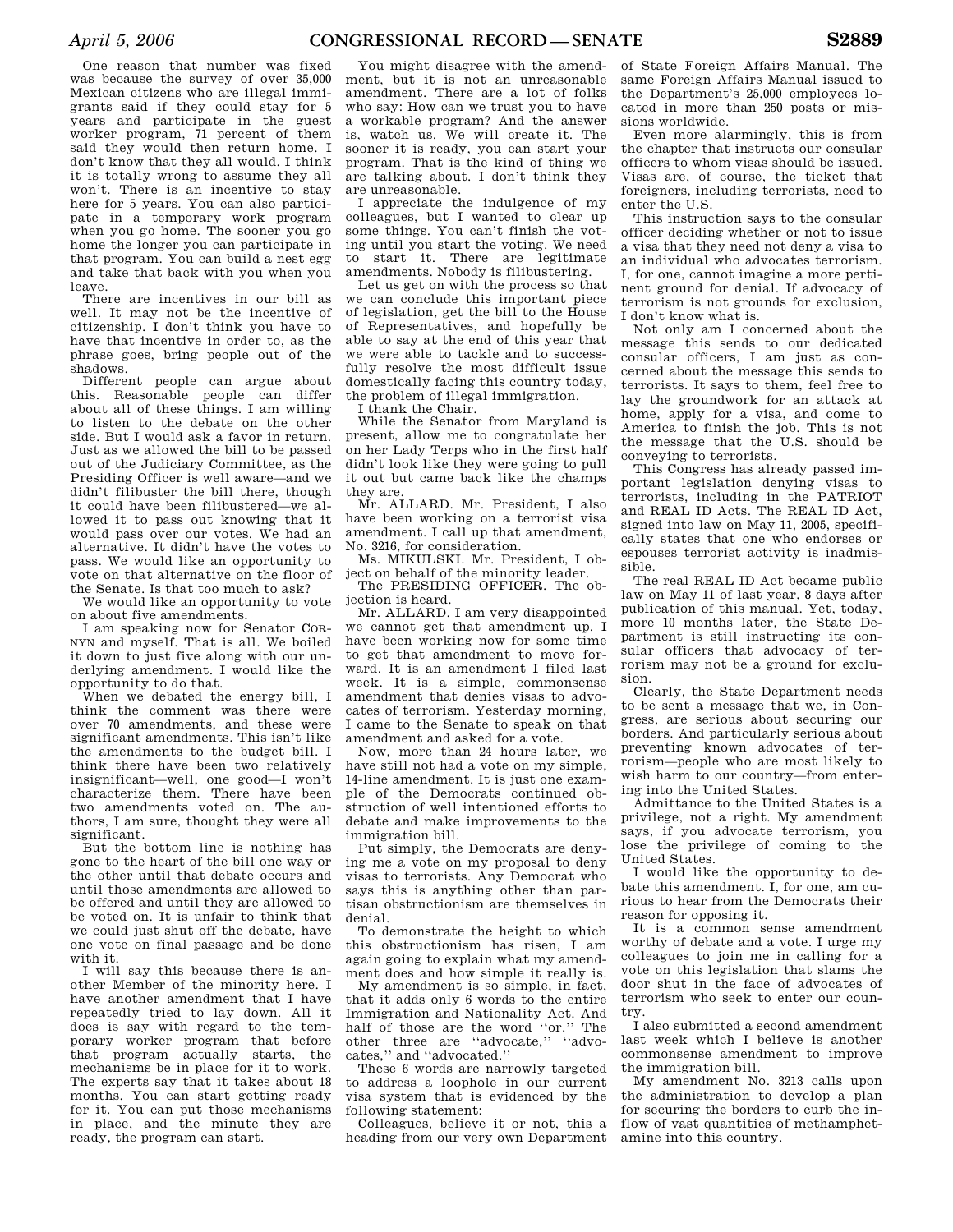Our Nation has been hard hit by the illegal trafficking of methamphetamine. My home State of Colorado is no exception. In just 10 years, methamphetamine has become America's worst drug problem—worse than marijuana, cocaine or heroin.

According to estimates from the DEA, an alarming 80 percent of the methamphetamine used in the United States comes from larger labs, increasingly abroad, while only 20 percent of the methamphetamine consumed in this country comes from the small laboratories.

Therefore, my simple amendment calls for a formal plan that outlines the diplomatic, law enforcement, and other procedures that the Federal Government will implement to reduce the amount of methamphetamine being trafficked into the United States.

My amendment aims to build upon the methamphetamine provisions of the PATRIOT Act. We must impress upon the Secretary of State, the Attorney General, and the Secretary of the Department of Homeland Security the immediate need for a firm plan of action. It is imperative that such a plan include, at a minimum, a specific timeline to reduce the inflow of methamphetamine into the United States.

There must be a tough standard for<br>ening excessive amounts of keeping excessive amounts pseudophedrine products out of the hands of methamphetamine traffickers. We must outline a specific plan to engage the top five exporters of methamphetamine precursor chemicals. It is important that we protect our borders to ensure national security and the safety of our communities.

Now, here we are today, 1 week to the day after filing my methamphetamine amendment, and still there has been no opportunity for a debate, much less a vote. I urge my colleagues from across the aisle to allow us to proceed on this and other amendments worthy of debate.

Mr. President, I yield for a question from the Senator from Illinois.

Mr. DURBIN. Mr. President, I thank the Senator from Colorado for his leadership on this issue. I do not know if he saw the program ''Frontline'' recently, but it talked about the methamphetamine scourge that is affecting the United States and the fact that now more of this illicit drug is coming in from Mexico. It is a serious, serious problem. I congratulate him for addressing this problem.

I hope he understands that when we offered to call his amendment, asked for unanimous consent to call his amendment and adopt his amendment, there was objection on his side of the aisle. We stand ready at this moment to call your amendment for a vote and to adopt it immediately. I think it is a very important amendment, and it is one of those that was on the agreed list and, unfortunately, a Member on your side objected to it. So I hope we can get to it soon. I thank the Senator for his leadership on this amendment.

Mr. ALLARD. Mr. President, I understand negotiations are going on between the leadership in both parties, and my understanding is the methamphetamine amendment may very well be included in a managers' amendment and we will not have to be necessarily voting on that particular amendment.

There is a second amendment. though, that is very important we do bring up for a vote. I know this is also being discussed by the leadership. That is the one which states that advocates of terrorism be denied a visa.

I have two amendments. My hope is we can get that particular amendment up for a vote. It is the one I just recently asked for a vote on and was denied by your side. But I also understand the leadership on both sides are negotiating. I understand they are negotiating seriously. So I appreciate the fact it is being considered.

Mr. DURBIN. Mr. President, if the Senator will yield for a question or comment.

Mr. ALLARD. Yes.

Mr. DURBIN. I will just say that we believe the underlying bill, the Specter substitute bill, has very strong language to make it clear we do not want anyone in the United States associated with terrorism. We certainly do not want anyone in the United States associated with terrorism to reach legal status. That is reprehensible.

So I am prepared to offer to work with the Senator from Colorado on his amendment to make sure we have included that category with which he is most concerned. I thank him for his leadership.

Mr. ALLARD. Mr. President, I thank the Senator from Illinois for indicating support for that. I just think we need to go and get more specific language in the bill that we will be considering and, hopefully, will be reported off the floor of the Senate. I am just trying to address that.

Mr. President, I yield the floor and suggest the absence of a quorum.

The PRESIDING OFFICER. The clerk will call the roll.

The bill clerk proceeded to call the roll.

Mr. SESSIONS. Mr. President, I ask unanimous consent that the order for the quorum call be rescinded.

The PRESIDING OFFICER. Without objection, it is so ordered.

AMENDMENT NO. 3420

Mr. SESSIONS. Mr. President, I send to the desk an amendment to the underlying bill.

The PRESIDING OFFICER. The clerk will report.

The legislative clerk read as follows: The Senator from Alabama [Mr. SESSIONS] proposes an amendment numbered 3420 to the language proposed to be stricken by amendment No. 3192.

Mr. SESSIONS. Mr. President, I ask unanimous consent that the reading of the amendment be dispensed with.

The PRESIDING OFFICER. Without objection, it is so ordered.

(The amendment is printed in today's RECORD under ''Text of Amendments.'') Mr. SESSIONS. I yield the floor.

The PRESIDING OFFICER. The Senator from Nebraska.

AMENDMENT NO. 3421 TO AMENDMENT NO. 3420

Mr. NELSON of Nebraska. Mr. President, I send to the desk a second-degree amendment to the Sessions amendment.

The PRESIDING OFFICER. The clerk will report.

The legislative clerk read as follows: The Senator from Nebraska [Mr. NELSON] proposes an amendment numbered 3421 to amendment No. 3420.

Mr. NELSON of Nebraska. Mr. President, I ask unanimous consent that the reading of the amendment be dispensed with.

The PRESIDING OFFICER. Without objection, it is so ordered.

(The amendment is printed in today's RECORD under "Text of Amendments."

Mr. NELSON of Nebraska. I yield the floor, and I suggest the absence of a quorum.

The PRESIDING OFFICER. The clerk will call the roll.

The legislative clerk proceeded to call the roll.

Mr. DURBIN. Mr. President, I ask unanimous consent the order for the quorum call be rescinded.

The PRESIDING OFFICER. Without objection, it is so ordered.

Mr. DURBIN. Mr. President, over the last hour or two on the floor of the Senate there has been a procedural move by some Senators on the other side of the aisle which reduces the likelihood of a compromise on the immigration bill. I sincerely hope it doesn't end this effort because I think there are people of good faith on both sides of the aisle still trying to find a way to pass this important piece of legislation.

I want to give special credit on the Republican side of the aisle to Senator MARTINEZ, who I believe is working as hard as any person can to find the right language that preserves the basic principles of the Specter substitute, the bipartisan bill which passed the Senate Judiciary Committee. I hope he is successful. But there is a deadline looming and that deadline is a vote tomorrow morning on a motion for cloture.

Cloture is a procedure in the Senate which closes down debate and says we will limit the number of amendments that may be considered in the 30 hours after cloture is voted favorably. I am hoping that before tomorrow morning people of good will, trying to find a way to break this deadlock, will be able to do so. But the procedural effort by Senator KYL a few minutes ago is going to make that a little more difficult. I still think we can achieve that goal.

I also want to address a couple of comments made by the junior Senator from Arizona on the floor concerning the history of this bill and the process that led to this day. This last Sunday I was on a talk show, ''Face The Nation,'' with Chairman JAMES SENSEN-BRENNER of Wisconsin, the chairman of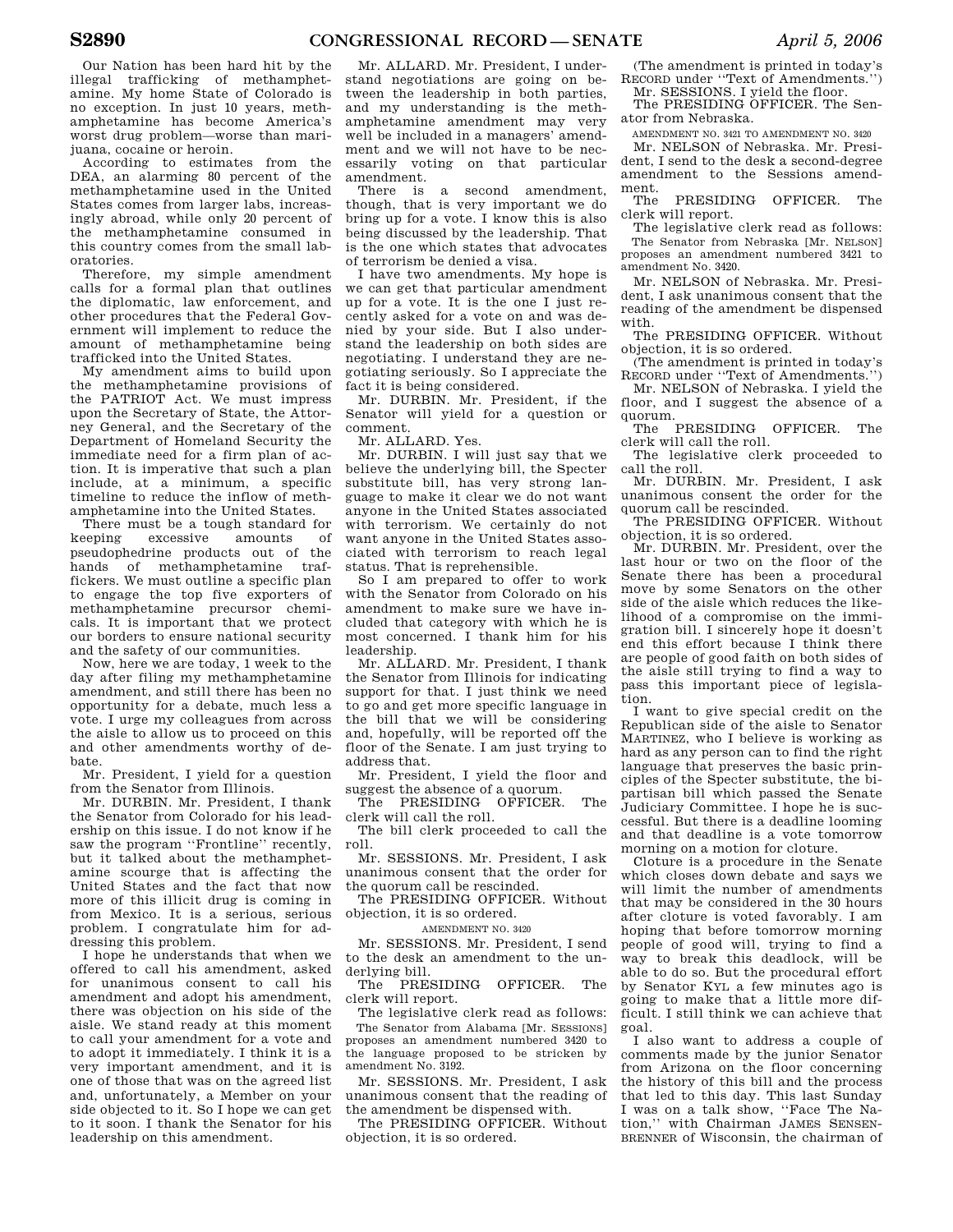the House Judiciary Committee. He is the author of the House immigration bill which passed in December. That bill includes very serious criminal penalties for those who are living in the United States undocumented, who may number as many as 11 or 12 million people. It also includes very serious criminal penalties for those who would help them reside in the United States if they are undocumented.

The charge under the Sensenbrenner bill is aggravated felony. It is the same charge leveled at someone accused of being a rapist. It is an extremely serious criminal charge, and the Sensenbrenner bill which passed the House includes this aggravated felony charge.

Most people across America believe the House bill has gone way too far in charging so many people who are in the United States with such a serious crime. On the floor it has been said by the Senator from Arizona that there was an effort to reduce that penalty to a misdemeanor on the floor of the House and that unfortunately the Democrats did not support that effort. It is true that 190 Democrats did not support that effort because they do not favor a criminal penalty for those who are here in an undocumented status. So ultimately the majority party in the House, the Republican Party, prevailed and the bill came to us with an aggravated felony as a charge against those who are here undocumented and those who help them.

What it means in the real world is that people of faith who are volunteers at soup kitchens or shelters for homeless people and those who are victims of domestic violence, volunteers who help children of the undocumented, tutoring them for classes, helping them in their lives, coaching their teams, nurses who provide volunteer assistance at clinics that treat the undocumented in the city of Chicago and around the United States, would be subject to a felony charge under the Sensenbrenner bill.

Senator SPECTER came to the Senate Judiciary Committee and offered an alternative. His alternative reduced the criminal charge to a misdemeanor. We brought that up for a vote in the Senate Judiciary Committee and I am glad that on a bipartisan basis we removed the criminal penalty that was in the original bill. I think that was a positive step forward.

The Senator from Arizona, who has raised this question, did not support our efforts to remove criminalization from the Specter bill, but the bill as it comes to the floor, thankfully, does not include criminalization. I hope that is the end of that issue as to whether we are going to charge Good Samaritans with a misdemeanor or a felony for helping needy people across America. I hope it is not revived as one of the concepts in this immigration reform.

The junior Senator from Arizona. Senator KYL, also raised questions about whether people who were guilty

of a crime should be allowed to become legal in America or citizens in America. We tried to be very express in our statement in the bill, the Specter substitute, which was drafted originally by Senators MCCAIN and KENNEDY on a bipartisan basis, that if you are guilty of a crime we don't want you as an American. We understand you have done something in your life which disqualifies you from what we are going to offer you, a long and serious opportunity to find a pathway to legalization and citizenship.

Under the Judiciary Committee bill, the Specter bill as reported, the following is a partial list of crimes that make an individual ineligible for legalization. I read this list because there have been suggestions on the floor by the Senator from Arizona that we are not serious about this. Let me tell you expressly the crimes that would disqualify you from ever becoming a legal resident of America or a citizen under this bill: Crimes of moral turpitude such as aggravated assault, assault with a deadly weapon, aggravated DUI, fraud, larceny, forgery; controlled substances offenses—sale, possession, distribution of drugs and drug trafficking; theft offenses, including shoplifting; public nuisances; multiple criminal convictions. Any alien convicted of two or more offenses, regardless of whether the offense arose from a single scheme of misconduct and regardless of whether the offenses involved moral turpitude, for which the aggregate sentences to confinement were 5 years or more, crimes of violence, counterfeiting, bribery, perjury, certain aliens involved in serious criminal activity who have asserted immunity from prosecution, foreign government officials who have committed particularly severe violations of religious freedom, significant traffickers of persons, money laundering, murder, rape, sexual abuse of a minor, possession of explosives, child pornography, attempts or conspiracies to commit most of these offenses—and there are some security-related crimes that make a person ineligible as well, espionage or sabotage engaging in terrorist activity.

The reason I make special note of that is there have been references several times on the floor by the Senator from Arizona to Mohamed Atta, the fact he was a terrorist, a man who was responsible in large part for the tragedy of 9/11. Make no mistake, that bill would not give him an opportunity to become a citizen of the United States. Why in the world would we ever consider that? I am sure the Senators from both sides of the aisle who supported the bill would never, ever consider that possibility.

Those who were associated with terrorist activities, representatives of a terrorist organization, spouse or child of an individual who is inadmissible as a terrorist, activity that is deemed to have adverse foreign policy consequences, and those who are members in a totalitarian party.

We have cast the net far and wide to disqualify people from even being considered for legal status in this country if they have been guilty of this type of conduct.

So though the Senator from Arizona and I may disagree on some other aspects of the bill, when it comes to criminal activity I think we are in agreement. Criminal activity is going to disqualify you from being considered for legalization in the United States. That is a tough standard, but it is the right standard and I hope we can make it clear during the course of this debate that we believe it is important to maintain in the bill and that the amendment of Senator KYL does not add anything, really, remarkably, to this criminal disqualification.

The bill which passed out of committee, of course, sets up several things. First, it sets up an enforcement mechanism which is substantial, much like the amendment offered by Senator SESSIONS of Alabama in the committee. It adds 12,000 new agents to our Border Patrol, adds 1,000 investigators a year for the next 5 years—that was Senator SPECTER's amendment; new security perimeter, under Senator SPECTER, virtual fence, tightened controls, exit/ entry security system at all land borders and airports, construction of barriers for vehicles and mandating new roads where needed, fences, checkpoints, ports of entry, increased resources for transporting aliens, new criminal penalties for tunnels—that was a recommendation of Senators FEINSTEIN and KYL—new criminal penalties for evading immigration officers, by Senator SESSIONS—all of these amendments accepted, included in the bill in the enforcement section—new criminal penalties for money laundering offered by Senator SESSIONS, accepted as part of this bipartisan bill.

There is an amendment on a comprehensive surveillance plan by Senator SPECTER; and also, I should say, expanded smuggling efforts, improved interagency cooperation on alien smuggling; increased document fraud detection; biometric identifiers; expanded detention authority; and increased detention facilities and beds.

We require the Department of Homeland Security to acquire 20 new detention facilities to accommodate at least 10,000 detainees, a suggestion by Senator SESSIONS which is part of this bill; expanded terrorist removal grounds; expanded aggravated felony definition; increased Federal penalties for gangs; removal of those who have failed to depart; increased criminal sentences for repeat illegal entrants; new removal grounds; passport fraud and fraud offenses as a ground for removal; removal of criminals prior to release; new authority for State and local police to investigate, apprehend, arrest, detain, or transfer aliens to Federal custody; immigration status in the NCIC database now becomes an element that we require; we prohibit time limits on background collection; impose criminal penalties for aid for the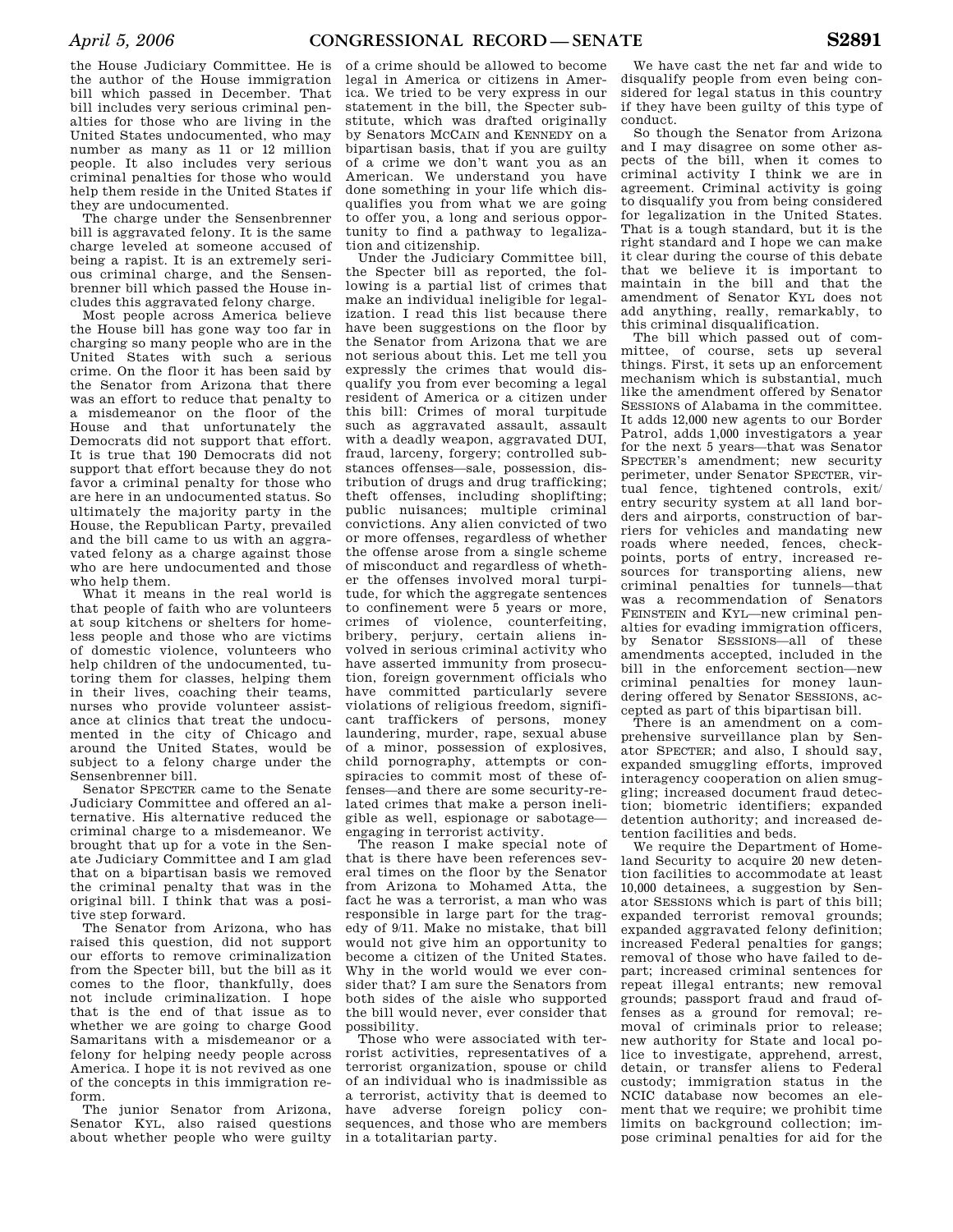undocumented; assistance to States to help prosecute and imprison undocumented criminal aliens; stronger employment verification procedures; penalties for employers who hire undocumented aliens are increased; additional worksite enforcement and fraud detection agents.

We add 10,000 new worksite enforcement agents, 2,000 every year for the next 5 years, and 5,000 new fraud detection agents, 1,000 each year for the next 5 years.

I read this lengthy list so the Record would be clear that we have made serious efforts on a bipartisan basis to accept amendments even from those Senators who oppose the underlying bill so there is no question that we will have strong enforcement standards to secure our Nation's borders, and to also say those employers who ignore the law will be penalized and will be investigated so that they understand we are serious.

The reason, of course, I bring this up is the suggestion earlier that this bill would not strengthen our borders. I think it does. I think it makes a genuine effort on a bipartisan basis to deal with our broken borders.

It also says, however, that once in the United States, for the undocumented status we will give you a chance, a chance to work your way to citizenship. It is a long journey. It has many serious requirements as you move toward that goal, and many people won't make it. Some will fail in the effort. But if you want to become legal in the United States of America, you need a clean criminal record. And I spelled out here the crimes that would clearly disqualify you.

You must show you have been employed here since January of 2004. You must remain continuously employed, pay approximately \$2,000 in fines and fees, pass a security background check, pass a medical exam, learn English, learn U.S. history, pay all your U.S. back taxes, and then if you have met all nine requirements, you go to the back of the line. It is your turn after all of those who have applied through the legal processes which are currently available.

So those who argue this bill is amnesty and it is automatic, that it is a free ticket to citizenship overlook the obvious. These are stringent requirements. Many people will never meet them. Some will give up. But those who are determined to become American citizens and a part of our country, determined to be legal in their residency, who work hard and achieve it, if they keep their eye on the goal—and the goal is after 11 years—will finally see that day when they can be sworn in as a citizen of the United States.

Tomorrow morning we are facing a very serious vote on cloture. There have been a lot of arguments made on the floor as to whether the right amendments have been called. We tried to bring additional amendments to the floor in the last couple of days, unsuc-

cessfully. There have been disagreements about which amendments should be called and in what order.

I don't think history is going to long note or remember what order the amendments were that were called before this bill is up for cloture. If the cloture vote fails tomorrow, if 60 Senators don't step forward to vote for it, sadly that could be the end of immigration reform for the entire year.

It is a very busy calendar we have in the Senate. It deals with things that are of great urgency. When we return after the Easter recess, we will have a supplemental appropriations bill for our troops in Iraq and Afghanistan. It is a very high priority. The Defense authorization bill will follow; then a string of appropriations bills that need to be enacted before we take our 4th of July break.

There is a lot to be done. I am hoping we can get it all done. But the thought that we can carve out another week or two to return to immigration at a later date may be fanciful. I am not sure we can achieve that. This is the moment.

Tomorrow many Senators will come to the floor and decide whether they will be part of history, whether they will cast a vote for cloture which brings to the floor a definite deadline and timetable for debating this comprehensive immigration reform.

It has been decades since we took this up seriously. We have spent a lot of time. We have a strong bipartisan bill. We have a bill that is supported by business and labor groups across America, including many religious groups that have come forward and encouraged us to do this in the name of humanity and of American values.

Tomorrow, with this cloture vote we will have a chance to be on the RECORD for time immemorial as to where we stand on this issue.

Some have already decided to oppose this bill. They are going to, postcloture. I understand that. But for those who think they can vote against cloture and argue they were for this bill, they may have a tough time describing that to the people back home.

I think about those I met this last week. I mentioned it earlier on the floor. The students in the Catholic high school in Chicago are following this debate every single day. They know their future is at stake. These are children who came to the United States at an early age because their parents decided to come here. They have lived here their entire lives. They have gone to school here, lived in the neighborhoods of America, and some have been extraordinary successes against great odds. Their life's dream is the same dream those children have, to be a part of America's future and do something good in their lives. They will be denied that opportunity if the DREAM Act, which is part of this bill, does not pass. They will be illegal and undocumented. If the legal system catches up with them, it will tell them to return to a

it doesn't catch up to them, they will continue to reside in the United States in undocumented and illegal status, unable to get a driver's license in many States, unable to be approved to be teachers and licensed to contribute to America, unable to secure the important jobs that can make a difference in our future. Their fate is tied to this bill.

Those who vote against cloture tomorrow have basically said we don't need them; that we don't need to pass the DREAM Act; that these children and their fate and their future is none of our business. I think it is.

I think these young people, some of whom I was with this last Saturday, are amazing. They have overcome the odds. They want to contribute, have the chance every kid in America wants, to prove themselves and have an opportunity to show they are worthy of American citizenship. Why do we turn them down? Wouldn't we want to make certain they have that chance? A vote for cloture tomorrow is going to give them that chance. A vote against cloture will not.

There are many who will argue that they are against this bill. I hope other amendments will be offered.

Senator KENNEDY came to the floor earlier and said if you don't like this bill, vote for cloture. Close down the amendments that can be offered, limit the amount of debate and then vote against the bill, if that is your wish. But give us a chance.

Tomorrow morning we will be asking for that chance from 60 Members of the Senate which is necessary for that cloture motion to prevail.

Senator KYL suggested that the only way to move forward to a vote on this comprehensive package and the amendments is if his amendment is voted on first. Senator KYL was in discussion with me this morning and acknowledged that we need to sit down and make some important changes to the amendment which is presently before us. There are some parts that are vague and uncertain. Lives hang in the balance.

I tried to make it clear to Senator KYL there are ways he can use his own language that he used in previous bills and tighten up the language in his bill so there is no uncertainty and less vagueness. I am prepared to sit down with him and the staff. I tried to reach him during the course of the day. I know he is very busy. If he wants to work to bring the language together on this amendment, I want to work with him and hope we can find a way to strike some good language that might be supported on both sides of the aisle.

country they cannot even remember. If bill to the floor. We have had a rocky I see the chairman of the Senate Judiciary Committee on the floor. I will not miss this opportunity to say while I have the floor that I respect him very much for what he has done in the committee, the hard work in committee which I am proud to be part of. I thank him for his hard work in bringing this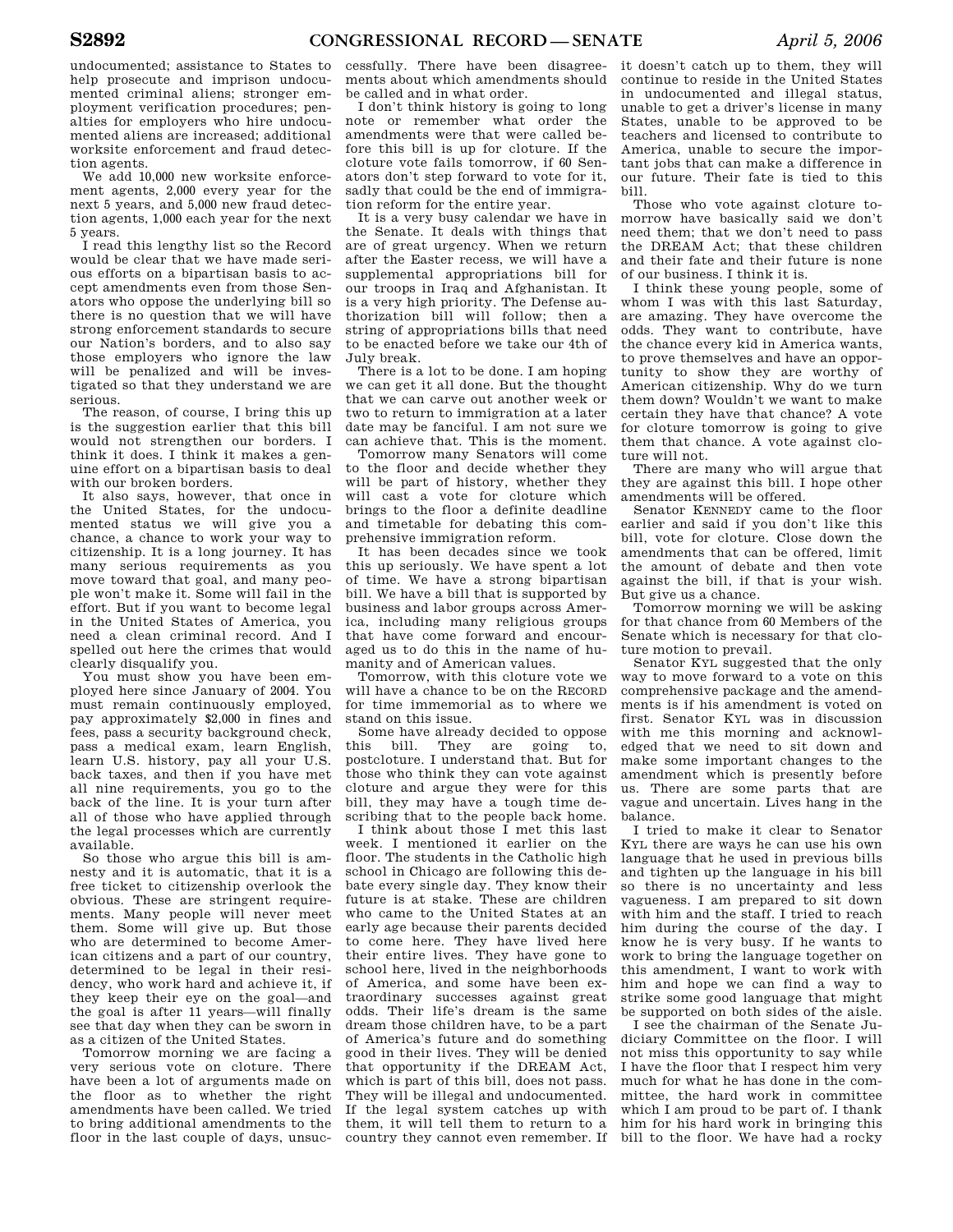period of time during the amendment phase—not nearly as many amendments as I would have liked to have seen called. But I hope after the cloture vote tomorrow we can roll up our sleeves in the remaining period of time and do the right thing, pass the Specter substitute with some key amendments and show that this Senate is dedicated to true, comprehensive immigration reform.

I yield the floor.

The PRESIDING OFFICER. The Senator from Pennsylvania.

Mr. SPECTER. Mr. President, I appreciate the contribution the distinguished Senator from Illinois has made to the Judiciary Committee. When he says we have had a rocky time, he is a master of understatement.

Again, he didn't hear my comment, like earlier today in responding to one of his questions. He was conversing. So I will repeat this one.

When the distinguished Senator from Illinois says we have had a rocky time on the amendments, he is a master of understatement.

I share his hope, although not much expectation, that we will be able to complete action on this bill before we adjourn for the recess. The Senate is a phenomenal institution, smarter than any of its Members or the composite of all of its Members—not that that would necessarily take a whole lot. But the Senate has functioned for a long time as an institution where there seems to be a way to work through these issues ultimately. If we cannot find that answer before we adjourn for the recess, it is my hope we will find it shortly thereafter. This is an issue and a problem which has to be addressed and has to be solved.

(The remarks of Mr. SPECTER pertaining to the submission of S. Res. 426 are printed in today's RECORD under ''Submitted Resolutions.'')

Mr. SPECTER. Mr. President, it appears conclusively at this point that we are not going to make any—I was about to say any more progress. I can't say that because that suggests there has been some progress. We can't make any progress on the immigration reform bill, so that my colleagues will be aware that nothing further will happen on that bill for the remainder of the evening. Hopefully, we can make some progress overnight and in the morning on the proposed compromises so we can have a fruitful day tomorrow.

I yield the floor.

The ACTING PRESIDENT pro tempore. The Senator from South Dakota.

Mr. THUNE. Mr. President, I thank the distinguished Senator from Pennsylvania, the chairman of the Judiciary Committee, for his good work in producing a bill that has become the subject of debate in the Senate dealing with a very important issue to our Nation, something that people are extremely engaged in, one that has generated a lot of debate and a lot of controversy around the country but clearly one that needs to be addressed.

I have listened and observed as the debate has gone forward and listened to the content of that debate over the past several days and come to somewhat of an objective point of view because I come from a State that is not a border State. We do not have to deal with the issues on a daily basis affecting many of our States on the northern or southern border.

Having said that, it is an issue which has captured the discussion being held across this country even in States such as mine, the State of South Dakota. The reason for that is very simple: People see day in and day out some of the images broadcast across the television screen and the people who come to the United States illegally. They deal with the burden and cost associated with some of the public services associated with illegal immigration in this country. So they view it very much as taxpayers. They view it as an issue that, frankly, needs to be addressed. They want to see the Senate act in an appropriate and a timely way.

I have to say, too, I have heard a lot of people in the Senate reference their ancestry. Various Members of the Senate have described in detail how their ancestors came to this country, the personal perspective they have on the issue, and the experiences that have helped shed light and inform their opinions about it. I, too, am not the exception to that. I have roots that go back, with a grandfather that came here from Norway, back in 1906, along with my great-uncle Matt, when they came through Ellis Island. The name that I now have, the Thune name, was not their name. Their name was Gjelsvik. They came through Ellis Island and the immigration officials asked them to change their name because they thought it would be difficult for people in these United States both to spell and pronounce. They did not speak a word of English. I should say, almost no English. My understanding is that when they boarded the train that took them to South Dakota, the only English they knew were the words ''apple pie'' and ''coffee.'' So they had a lot of apple pie and coffee between Ellis Island and South Dakota.

They came to this country for the same reason that people all over the world come to this country. I am very sympathetic to those who want to come to the United States for everything that we stand for: for opportunity, for freedom, to live the American dream.

My grandfather and my great-uncle came here and worked on the railroads when they were building the Transcontinental Railroad into South Dakota. They put their money together to start a merchandising company that later became Thune Hardware. So they were small business people in this country, something that so many people aspire to all over the world. They want to come to the United States for the miracle and for the dream that is America.

I am sympathetic to the history and the culture and the tradition we have as a nation of being a welcoming country, a country that says to bring your poor, your huddled masses yearning to breathe free. I approach the debate on immigration from that perspective, that context of having a grandfather, one generation removed from me, who came to this country for all the various reasons that people today continue to want to flock to America.

As I have listened to the debate, I have tried to give consideration to all the different perspectives that are presented. It seems to me, at least as I try to make decisions about this, formed by my constituents in South Dakota and formed by my experience, background, and my history, to come to conclusions in the best interests of our Nation, in the best interests of continuing that tradition of treating those who come here fairly, but also the importance of American principles.

One of those American principles is the rule of law. We are a nation of laws, and that entails that we have to be able to enforce those laws. If we cannot enforce those laws, if we are not going to apply and adhere to those laws, those laws end up being pretty meaningless and irrelevant in the long run. I come to this debate with some principles in mind, not having drawn any hard conclusions on any specific piece of legislation but wanting to see the Senate do its work, wanting to see the Senate do what the people in this country expect us to do, and that is to confront the big issues, to deal with the challenging issues, to vote on the big issues, to bring resolution and clarity to the problems and the challenges that face this country.

What is perplexing about what is happening in the Senate right now is we have a base bill that has been reported out by the Judiciary Committee. Granted, it may not be the perfect bill. Frankly, there are many who would like to see that particular piece of legislation amended. Many of us would like to vote on some of those types of amendments that could be offered. Regrettably, the minority has decided they are not going to allow votes on amendments, allegedly because they are votes they do not want to put their Members in precarious political situations, having to make votes on amendments they would rather not vote on.

As a consequence, we are not having votes on amendments. We are just basically blocking the whole substance of this debate from going forward and the Senate from doing the work that the American people expect us to do and, frankly, what the tradition and history of the Senate would suggest that we ought to be doing; that is, amending this base bill, having this debate, this discussion, allowing people with different ideas and different perspectives and different points of view to come in and offer their amendments, to have those amendments debated, to have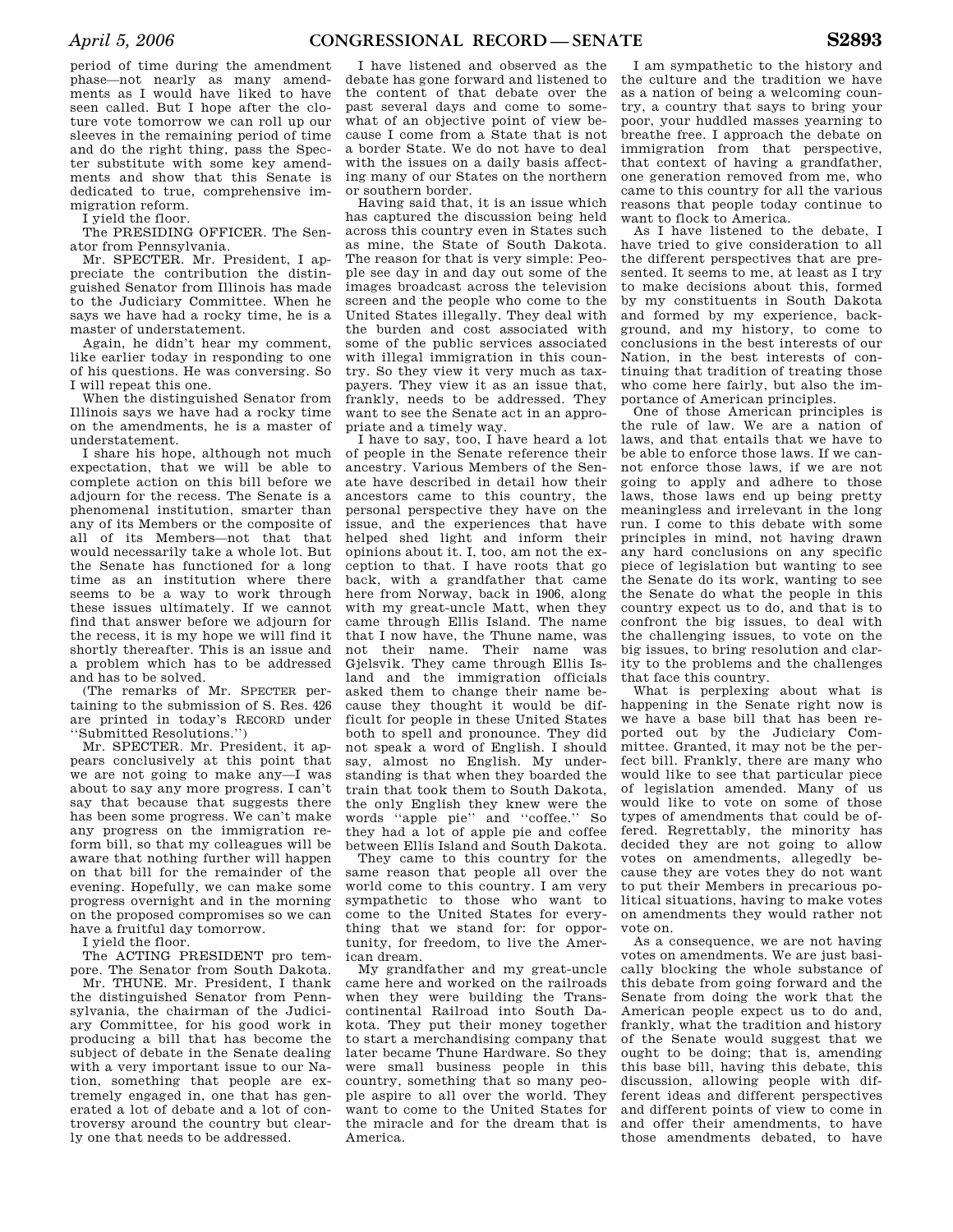people listen to that debate, and then come and vote on those amendments so that eventually we can produce a product that is the composite view of the Senate, reflective of a majority of the Senators.

What has happened in the Senate is the minority has decided, one, we are not going to vote on amendments. If we do have any votes on amendments, they will dictate what those amendments are that we will vote on. So far as tomorrow, insisting on a cloture vote on the underlying bill without having allowed any of the debate on any of the amendments so that we have an opportunity for people to be heard, people to offer their amendments, and people to improve, in their view, in their particular point of view, the legislation before it is ultimately passed out of the Senate and goes to conference with the House and enacted into law.

The fundamental problem with the way the Senate is functioning in this debate is that if we fail to allow individual Members to follow what is the protocol of the Senate, what is the tradition of the Senate, and that is the institution that allows for open debate, the institution that allows for amendments to be offered to legislation, for individual Senators to come over and to have their point of view heard in that debate and offer amendments that are more reflective of their particular idea about how this problem ought to be addressed or this challenge ought to be met, we are undermining the basic foundation of what this Senate and this institution is all about. But, more importantly, we are keeping the people's business from being done.

We are, if we have this cloture vote tomorrow—and I suspect the minority will insist on this cloture vote because they want to have a vote on this bill without having any debate on any of the amendments that our side wants to have votes on and report a bill out. You have the minority of the Senate dictating the terms and conditions under which we will have this debate, the amendments that will be voted on, and, ultimately, the shape of the bill that will come out of here.

This side of the aisle, the majority, 55 Members of the Senate, want to be heard on this issue, as well. What we need to understand is, yes, there are rules that allow the Senate to slow things down, to allow for extended debate on subjects, but ultimately we need to move the process forward. That means voting on legislation.

We had a big debate in the last couple of years about inaction in the Senate due to obstruction, due to blockage, due to dilatory tactics employed by the minority. People have rejected that. People in this country want action. They want action on this specific issue. This is an issue that generates strong emotions all across the country.

Frankly, I believe the American people expect and they deserve better than what they are getting from the minority in the Senate who have insisted, again, that we not vote on amendments that the majority wants to offer. Basically, we report the bill out, they dictate the bill that passes the Senate.

That is not right. We have heard people get up on both sides today, both Democrats and Republicans, and speak to this issue. We heard earlier today the Democrats get up and say: We are not really trying to block this. We are willing to vote on amendments—our amendments, just not your amendments, not amendments that are offered by the majority side in the Senate.

That is not to say they do not have some good ideas, but the truth is, there is not a monopoly on good ideas on either the Republican or Democrat side, and this Senate ought to be allowed to work in the way it was intended to work. Republicans and Democrats can both offer their amendments and they can both be voted on and we can shape the legislation in a way that is reflective of the majority view in the Senate.

Tomorrow we will have a cloture vote. It will fail because the minority is going to insist we have a cloture vote. But no one on this side is going to allow the minority to dictate the terms of this debate or the amendments that ought to be considered or to block having votes on amendments that the Republicans in the Senate would like to have votes on.

As I said before, I tried to approach this debate in a very objective way and, frankly, as I look at it, there are some very critical components that need to be in a bill. First and foremost, border security. As I said earlier, one of the reasons that America stands unique in all the world is we are a nation of laws. We respect the rule of law. It means something in America.

There are other places in the world where the rule of law does not mean much, and tyrants and dictators come up with their own version of what the laws are. Here in the United States, we have a Constitution. We are a constitutional Republic. We have laws. We abide by those laws. We need to enforce those laws.

We have not been doing the job we need to be doing of enforcing our laws with respect to the borders, controlling the borders in this country. That has all kinds of implications. This should not be lost on the American people. One of the reasons people in South Dakota care about this issue, even though we are not a border State is, they understand, as I do, that controlling and protecting and securing our borders is a matter of national security. Irrespective of where you come from in the world, if you come to the United States—as I said earlier, I have Norwegian ancestry, but if you have Hispanic ancestry, European ancestry, Asian ancestry, whatever—when the terrorists come across the border like they did on September 11 to destroy and kill Americans, they do not discriminate about where that individual

comes from in the world. They want to kill Americans, pure and simple. I don't care what your race or national origin, ethnicity is, flatly, very simply, this is a matter of national security. And securing our borders has to be the fundamental component around which we build this debate.

That is one of the principles I come to the debate with. Again, I have no previous position as we enter this debate about individual pieces of legislation. I am listening to it. I will have the opportunity, I hope, at some point, if the Democrats will allow us to, to vote on amendments. But the reality is right now we are not having that opportunity. Again, I simply say that as a matter of principle, ultimately we need to report a bill out of here that does secure the borders of the United States so that people in this country can know with confidence and can trust that we are serious about keeping our borders secure if for no other reason than as a matter of national security.

Secondly, I would say, as a fundamental principle, we have to enforce our laws. There has been a big debate about: What do you do about people who are already here illegally? I think that is a very important question in this debate. There are somewhere between 11 and 12 million people, we are told, who have come to this country who are now here illegally, and we have to figure out, from the standpoint of status, how we deal with those people in this country.

But, again, a fundamental underlying principle ought to be that we cannot reward illegal behavior. We want to reward legal behavior. We want to reward people who came here and who followed the rules. I heard lots of people get up and talk on the floor about their ancestry and how they came to this country, but I suspect most of them, like my grandfather and great-uncle, came here by the rules that were put in place. They followed the law.

We want to encourage and provide incentives for that kind of behavior. For people who want to come to America, we have a process by which they can come here, but it is consistent with a set of rules and laws we have in place. We have to make sure we are encouraging legal behavior, that we are discouraging illegal behavior, that we are not putting incentives in place for illegal behavior and, furthermore, condoning or conferring benefits on people who systematically decide to break the law.

So I happen to be of a view that I believe in a guest, temporary worker program, perhaps some form of permanent resident status. But I think, again, when you start talking about conferring the benefits of citizenship on people in this country who are here illegally without some sort of penalty for that—in other words, if we just wave our magic wand and say anybody who is here can stay, and so be it, we have done a disservice to our history and our traditions as a nation of laws.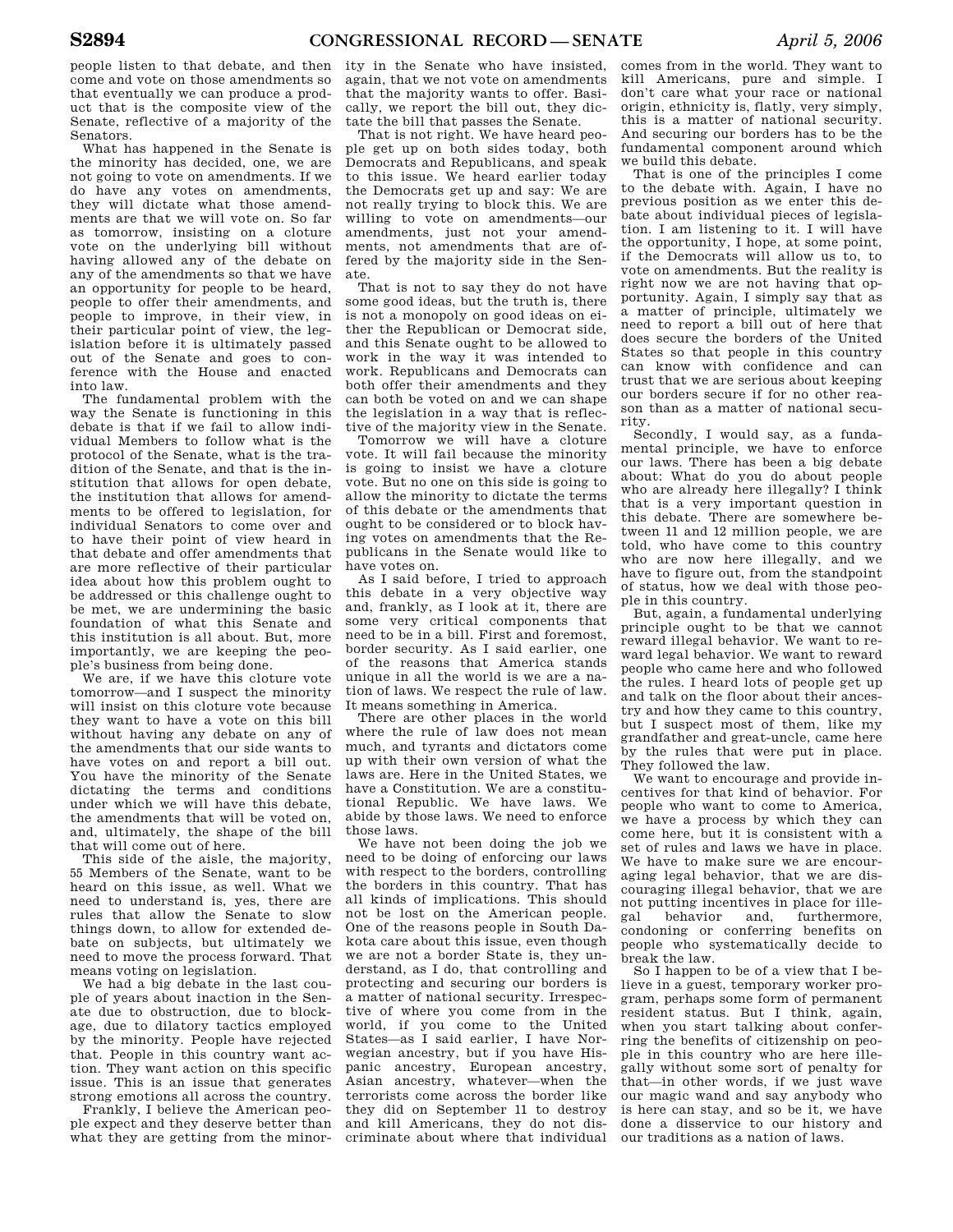I think it is important we understand there needs to be consequences to illegal behavior. We have talked about amnesty. It has been thrown around a lot here. Essentially, what that means is there is no consequence to behavior that is illegal. I think it is important we make it fundamentally clear to people who do want to come to this country that we are a nation, yes, of immigrants, we welcome people, but we want people to come here according to the laws.

I would say that at the end of day, when this is all said and done, again, we need to have votes because this is an issue that around the country is generating tremendous heat, tremendous emotion, and has been percolating for some time. As people look at the images on their television of people who come here illegally, they are worried about national security, they are worried about the economic consequences, the consequences to the taxpayer of providing services to people who are here illegally.

People want action. They want action by the U.S. Senate. I think we have a responsibility, in this body, after everything is said and done—and usually what happens in the Senate is more gets said than done—but when everything is said and done, to come together on legislation that would accomplish the goal; that is, to address the issue of immigration in a way that is fair and in a way that is consistent with our culture and our history and our tradition as a welcoming country but is also consistent with our tradition as a nation of laws. I believe we can come to that kind of a resolution here in the Senate if—if—our colleagues on the other side will allow us to vote on amendments.

Now, the Senator from Georgia, who is currently the Presiding Officer in the Senate, has an amendment I would like to vote on. It is called the trigger amendment. Basically, it says that until it is certified that the borders are secure, then all these other issues we are talking about with respect to this debate are just conversation; that, first and foremost, we have to secure the borders, and it has to be certified we have made the efforts, that we are serious about doing that. I think it is a good approach. At least it ought to be an approach that is voted on.

Now, our colleagues on the other side, the Democrats, do not want a vote on the amendment of the Senator from Georgia because they do not think that would be a good political vote for them. What it suggests to me is we have colleagues on the other side of the aisle who are a lot more concerned about having an issue, a political issue, than they are about having a solution to this problem. What we need in the Senate are more people on both sides, Republicans and Democrats, who will confront this issue for what it is.

That is probably the most difficult, challenging issue that is facing the

country, on a domestic level at least, currently or for some time. We are fighting a war on terror in Iraq. It has demanded a lot of attention and a tremendous amount of resources. But when it comes to domestic issues—and there are many. I am very interested in this body working on issues. As we move forward throughout the year, we have votes scheduled on health care reform because health care costs are critical. We have to get that under control in this country.

We are going to have votes on extending some of the tax relief that will allow the economy to continue to grow and to create jobs and to make sure the economic engines are keeping this country moving forward. We are going to have votes on those types of issues as we go forward. And, of course, we are going to deal with the annual appropriations and budget process, and a whole range of other issues before the year is out.

They are important issues. They are all important to the American public. But I would submit to you that right now there is no more urgent issue, no issue that demands an answer, that demands a solution, that demands action by the Senate than the issue of immigration.

And what is the Senate going to do? Are we going to move forward? Are we going to, consistent with the tradition and the history of the Senate, allow for debate and allow for votes on amendments or are the Democrats, the minority in the Senate, going to continue to insist on blocking amendments, votes on amendments, simply because they do not want to vote on certain amendments because those amendments might be tough political votes for them?

Well, we all make tough political votes. There are amendments they are going to offer that I will not want to vote on. In fact, there may be some amendments offered by colleagues on my side of the aisle that I really do not want to vote on. But we are here to vote. That is what people send us here to do. It is to do the people's business.

It is important we have the opportunity to deal with what is the most important singular issue I think the American public is focused on today and that they want us to deal with. It is the responsibility of the Senate to debate—allow for extended debate—to consider amendments, but ultimately to vote. That means voting on amendments that are offered both by my colleagues on the Democratic side as well as my colleagues on the Republican side, even if they are amendments that I may not want to vote on.

I have to say again, there are amendments I probably would rather not vote on, if I was thinking purely about the political consequences of some of these votes. But the fact is, we are here to vote. We are here to do the people's business. It is high time we did it.

I encourage and I urge my colleagues on the Democratic side to join with my colleagues on the Republican side in putting aside the politics, putting aside the delaying tactics, putting aside the obstruction and the blocking of the agenda, and allow us to move forward to vote on amendments and to report out of the Senate a bill—and it may not be everything we want but allow this institution to act in the manner in which the people of this country expect us to act, and, frankly, in a way the American people deserve.

So I hope tomorrow will be the day we will break the logjam, that we will be able to get a bill we can report that the Senate can take a final vote on but that is reflective of the majority views in the Senate, including an opportunity to vote on individual amendments and to move this debate and this process forward so we can get into conference with the House and shape a bill we can put on the President's desk that will send a loud, clear message to the American people we are serious about border security, we are serious about our Nation's history as a nation, a welcoming culture, a nation of immigrants, but we are serious about enforcing the rule of law in America.

Mr. President, I yield back the remainder of my time.

The ACTING PRESIDENT pro tempore. The Senator yields back.

Mr. THUNE. Mr. President, I suggest the absence of a quorum.

The ACTING PRESIDENT pro tempore. The clerk will call the roll.

The legislative clerk proceeded to call the roll.

Mr. FRIST. Mr. President, I ask unanimous consent that the order for the quorum call be rescinded.

The PRESIDING OFFICER. Without objection, it is so ordered.

Mr. FRIST. Mr. President, as a prelude, we have a number of requests and items of business to take care of. I will explain here shortly.

MOTION TO COMMIT

Mr. President, I move to commit the bill to the Judiciary Committee to report back forthwith with an amendment in the nature of a substitute.<br>The PRESIDING OFFICER The

The PRESIDING OFFICER. clerk will report.

The assistant legislative clerk read as follows:

The Senator from Tennessee [Mr. FRIST] moves to commit the bill to the Committee on the Judiciary with instructions to report back forthwith the following amendment No. 3424.

Mr. FRIST. I now ask for the yeas and nays on the motion.

The PRESIDING OFFICER. Is there a sufficient second?

There is a sufficient second.

The yeas and nays were ordered.

AMENDMENT NO. 3425

Mr. FRIST. I send a first-degree amendment to the desk.

The PRESIDING OFFICER. The clerk will report.

The assistant legislative clerk read as follows:

The Senator from Tennessee [Mr. FRIST] proposes an amendment numbered 3425 to the instructions to the motion to commit.